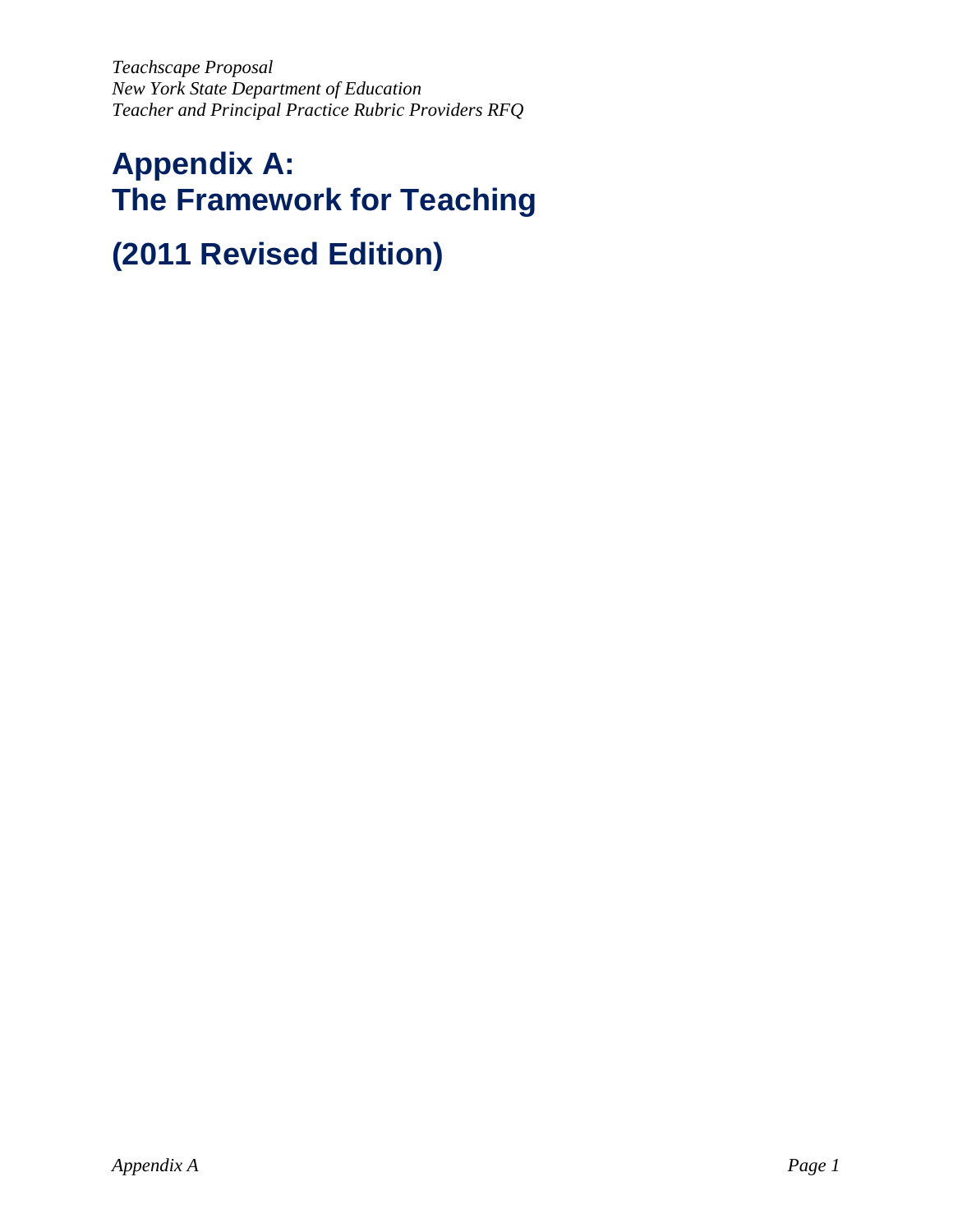## **Framework for Teaching 2011 Revised Edition**

Charlotte Danielson's Framework for Teaching (2011 Revised Edition) is the next generation of this research‐validated instrument for teacher observation, evaluation and development. Charlotte Danielson has selected Teachscape as the exclusive electronic provider of this refined instrument.

In the Framework for Teaching (2011 Revised Edition) all the domains, components, and elements are identical to the earlier version. Therefore, the pre‐existing research foundation applies.

The Framework for Teaching (2011 Revised Edition) is specifically enhanced to be used as an evaluation instrument. The enhancements contained in the Framework for Teaching (2011 Revised Edition) are based on lessons learned from the Measures of Effective Teaching (MET) Project, a large scale research study funded by the Bill & Melinda Gates Foundation that used the Framework for Teaching to evaluate over 20,000 classroom lessons.

Based on her experience with the MET Project, Charlotte Danielson has enhanced her Framework for Teaching (2011 Revised Edition) to be even more effective, precise, and useful as a tool for teacher evaluation.

See below for a summary of the key changes from the old version to the newly updated Framework for Teaching (2011 Revised Edition).

| Old version of the Framework for                                                                                                              | <b>Framework for Teaching (2011 Revised Edition)</b>                                                                                                                                                                                                                                               |
|-----------------------------------------------------------------------------------------------------------------------------------------------|----------------------------------------------------------------------------------------------------------------------------------------------------------------------------------------------------------------------------------------------------------------------------------------------------|
| <b>Teaching</b>                                                                                                                               |                                                                                                                                                                                                                                                                                                    |
| Rubrics for each component contain<br>general language helpful for<br>professional development but not<br>well suited for precise evaluation. | Rubrics for each component have been revised to include more<br>precise language enabling for better observer discernment<br>between teacher performance at different levels.                                                                                                                      |
| Absence of Critical Attributes makes<br>it difficult to identify instructional<br>evidence tied to each component<br>and performance level.   | Critical Attributes have been added for each Component and<br>performance level. Critical attributes are specific observable<br>teacher and/or student behaviors or actions that are evidence of<br>a teacher's performance at a specific performance level relative<br>to a particular Component. |
| Absence of possible teaching<br>examples means that observers<br>must generate their own examples<br>without being sure they are<br>accurate. | Possible teaching examples have been added for each level of<br>performance, for each Component, to assist observer in<br>determining examples of classroom practice that would observe<br>as evidence for each Component.                                                                         |

With these new additions and adjustments, the Framework for Teaching (2011 Revised Edition) is now the best, most reliable instrument available for high‐stakes evaluation of teaching.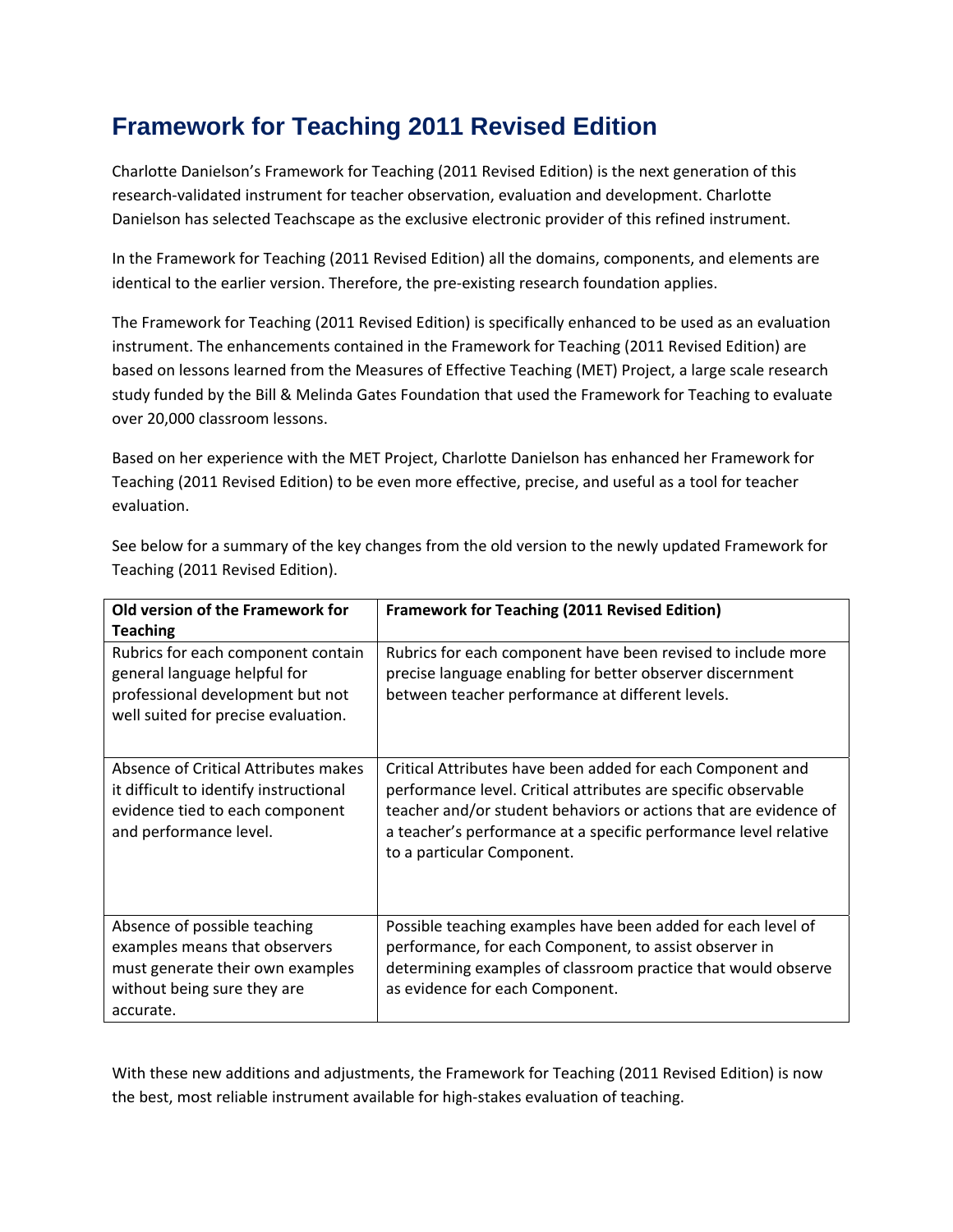### **Complete Framework for Teaching Instrument**

| Domain 1:            | <b>Planning and Preparation</b>                                                                                                                                   |
|----------------------|-------------------------------------------------------------------------------------------------------------------------------------------------------------------|
| $1a$ :               | In order to guide student learning, teachers must have command of the subjects they teach. They must know which concepts and skills are central to a              |
| <b>Demonstrating</b> | discipline, and which are peripheral; they must know how the discipline has evolved into the 21st century, incorporating such issues as global awareness and      |
| Knowledge of         | cultural diversity, as appropriate. Accomplished teachers understand the internal relationships within the disciplines they teach, knowing which concepts and     |
| <b>Content and</b>   | skills are prerequisite to the understanding of others. They are also aware of typical student misconceptions in the discipline and work to dispel them. But      |
| Pedagogy             | knowledge of the content is not sufficient; in advancing student understanding, teachers are familiar with the particularly pedagogical approaches best suited to |
|                      | each discipline.                                                                                                                                                  |
|                      |                                                                                                                                                                   |
|                      | The elements of component 1a are:                                                                                                                                 |
|                      | Knowledge of content and the structure of the discipline                                                                                                          |
|                      | Every discipline has a dominant structure, with smaller components or strands, central concepts and skills                                                        |
|                      | Knowledge of prerequisite relationships                                                                                                                           |
|                      | Some disciplines, for example mathematics, have important prerequisites; experienced teachers know what these are and how to use them in designing lessons and    |
|                      | units.                                                                                                                                                            |
|                      | Knowledge of content-related pedagogy                                                                                                                             |
|                      | Different disciplines have "signature pedagogies" that have evolved over time and found to be most effective in teaching.                                         |
|                      | Indicators include:                                                                                                                                               |
|                      | Lesson and unit plans that reflect important concepts in the discipline                                                                                           |
|                      | Lesson and unit plans that accommodate prerequisite relationships among concepts and skills                                                                       |
|                      | Clear and accurate classroom explanations                                                                                                                         |
|                      | Accurate answers to student questions                                                                                                                             |
|                      | Feedback to students that furthers learning                                                                                                                       |
|                      | Inter-disciplinary connections in plans and practice                                                                                                              |
|                      |                                                                                                                                                                   |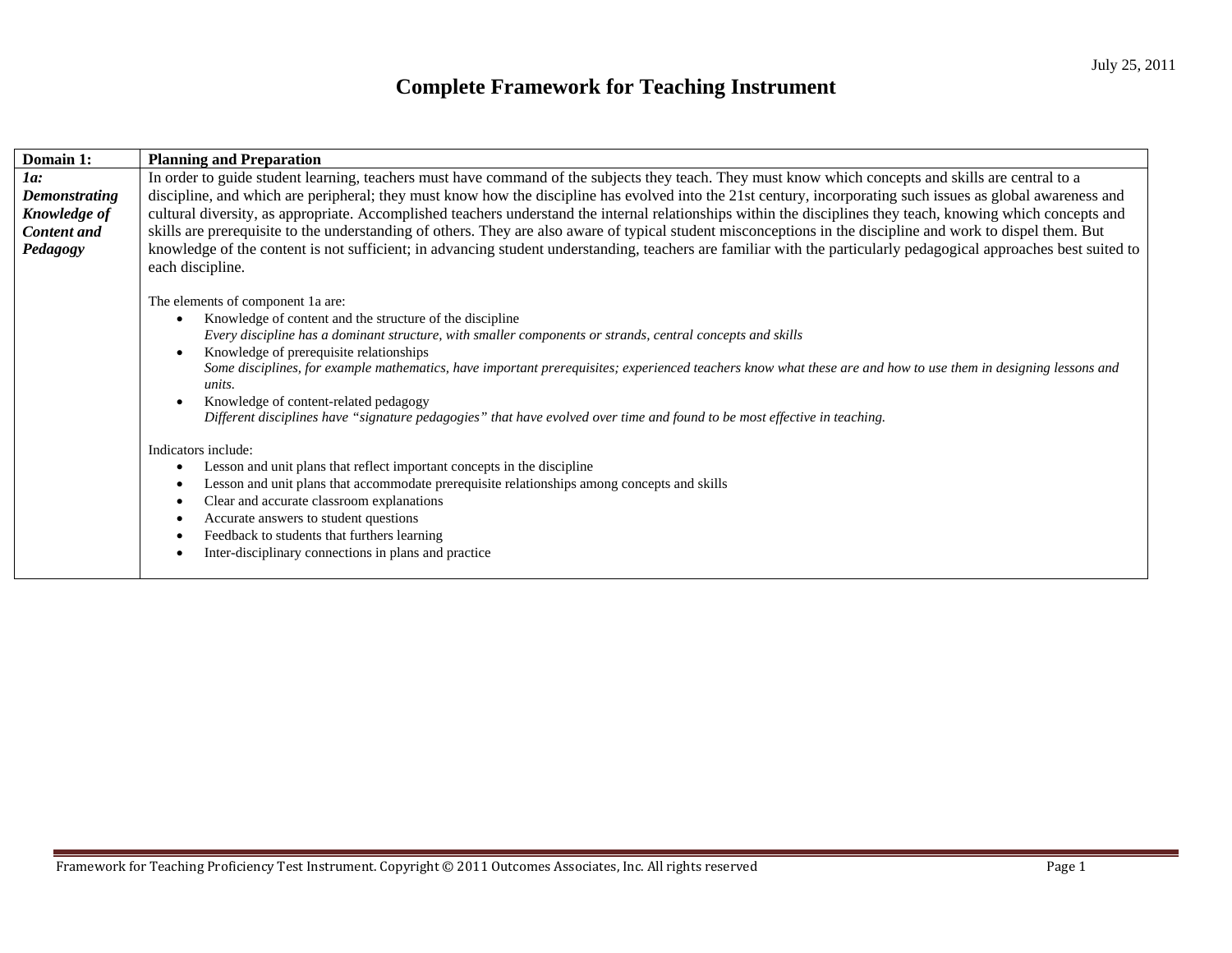|                                                                                  | Unsatisfactory                                                                                                                                                                                                                                                                                                                                                                                          | <b>Basic</b>                                                                                                                                                                                                                                                                                                                                                                                                                                                         | Proficient                                                                                                                                                                                                                                                                                                                                                                                                                           | <b>Distinguished</b>                                                                                                                                                                                                                                                                                                                                                                                                                                                                                                                                      |
|----------------------------------------------------------------------------------|---------------------------------------------------------------------------------------------------------------------------------------------------------------------------------------------------------------------------------------------------------------------------------------------------------------------------------------------------------------------------------------------------------|----------------------------------------------------------------------------------------------------------------------------------------------------------------------------------------------------------------------------------------------------------------------------------------------------------------------------------------------------------------------------------------------------------------------------------------------------------------------|--------------------------------------------------------------------------------------------------------------------------------------------------------------------------------------------------------------------------------------------------------------------------------------------------------------------------------------------------------------------------------------------------------------------------------------|-----------------------------------------------------------------------------------------------------------------------------------------------------------------------------------------------------------------------------------------------------------------------------------------------------------------------------------------------------------------------------------------------------------------------------------------------------------------------------------------------------------------------------------------------------------|
| $1a$ :<br><b>Demonstrating</b><br>Knowledge of<br><b>Content and</b><br>Pedagogy | In planning and practice, teacher<br>makes content errors or does not<br>correct errors made by students.<br>Teacher's plans and practice<br>display little understanding of<br>prerequisite relationships important<br>to student learning of the content.<br>Teacher displays little or no<br>understanding of the range of<br>pedagogical approaches suitable to<br>student learning of the content. | Teacher is familiar with the important<br>concepts in the discipline but displays<br>lack of awareness of how these<br>concepts relate to one another.<br>Teacher's plans and practice indicate<br>some awareness of prerequisite<br>relationships, although such<br>knowledge may be inaccurate or<br>incomplete. Teacher's plans and<br>practice reflect a limited range of<br>pedagogical approaches to the<br>discipline or to the students.                     | Teacher displays solid knowledge of<br>the important concepts in the<br>discipline and how these relate to one<br>another. Teacher's plans and practice<br>reflect accurate understanding of<br>prerequisite relationships among<br>topics and concepts. Teacher's plans<br>and practice reflect familiarity with a<br>wide range of effective pedagogical<br>approaches in the discipline.                                          | Teacher displays extensive<br>knowledge of the important concepts<br>in the discipline and how these relate<br>both to one another and to other<br>disciplines. Teacher's plans and<br>practice reflect understanding of<br>prerequisite relationships among<br>topics and concepts and a link to<br>necessary cognitive structures by<br>students to ensure understanding.<br>Teacher's plans and practice reflect<br>familiarity with a wide range of<br>effective pedagogical approaches in<br>the discipline, anticipating student<br>misconceptions. |
| Critical<br><b>Attributes</b>                                                    | • Teacher makes content errors.<br>• Teacher does not consider<br>prerequisite relationships when<br>planning.<br>• Teacher's plans use<br>inappropriate strategies for the<br>discipline.                                                                                                                                                                                                              | • Teacher is familiar with the<br>discipline but does not see<br>conceptual relationships.<br>• Teacher's knowledge of<br>prerequisite relationships is<br>inaccurate or incomplete.<br>• Lesson and unit plans use limited<br>instructional strategies and some<br>are not be suitable to the content.                                                                                                                                                              | • The teacher can identify important<br>concepts of the discipline, and their<br>relationships to one another.<br>• The teacher consistently provides<br>clear explanations of the content.<br>• The teacher answers student<br>questions accurately and provides<br>feedback that furthers their<br>learning.<br>• The teacher seeks out content-<br>related professional development.                                              | In addition to the characteristics of<br>"proficient,"<br>• Teacher cites intra- and inter-<br>disciplinary content relationships.<br>• Teacher is proactive in uncovering<br>student misconceptions and<br>addressing them before proceeding.                                                                                                                                                                                                                                                                                                            |
| <b>Possible</b><br><b>Examples</b>                                               | • The teacher says, "The official<br>language of Brazil is Spanish, just<br>like other South American<br>countries."<br>• The teacher says, "I don't<br>understand why the math book<br>has decimals in the same unit as<br>fractions."<br>• The teacher has students copy<br>dictionary definitions each week<br>to help his students learn to spell<br>difficult words.                               | • The teacher plans lessons on area<br>and perimeter independently of one<br>another, without linking the<br>concepts together.<br>• The teacher plans to forge ahead<br>with a lesson on addition with re-<br>grouping, even though some<br>students have not fully grasped<br>place value.<br>• The teacher always plans the same<br>routine to study spelling: pre-test on<br>Monday, copy the words 5 times<br>each on Tuesday and Wednesday,<br>test on Friday. | • The teacher's plan for area and<br>perimeter invites students to<br>determine the shape that will yield<br>the largest area for a given<br>perimeter.<br>• The teacher realized her students<br>are not sure how to use a compass,<br>so she plans to practice that before<br>introducing the activity on angle<br>measurement.<br>• The teacher plans to expand a unit<br>on civics by having students<br>simulate a court trial. | • In a unit on $19^{th}$ century literature,<br>the teacher incorporates<br>information about the history of the<br>same period.<br>• Before beginning a unit on the solar<br>system, the teacher surveys the class<br>on their beliefs as to why it is hotter<br>in the summer than in the winter.                                                                                                                                                                                                                                                       |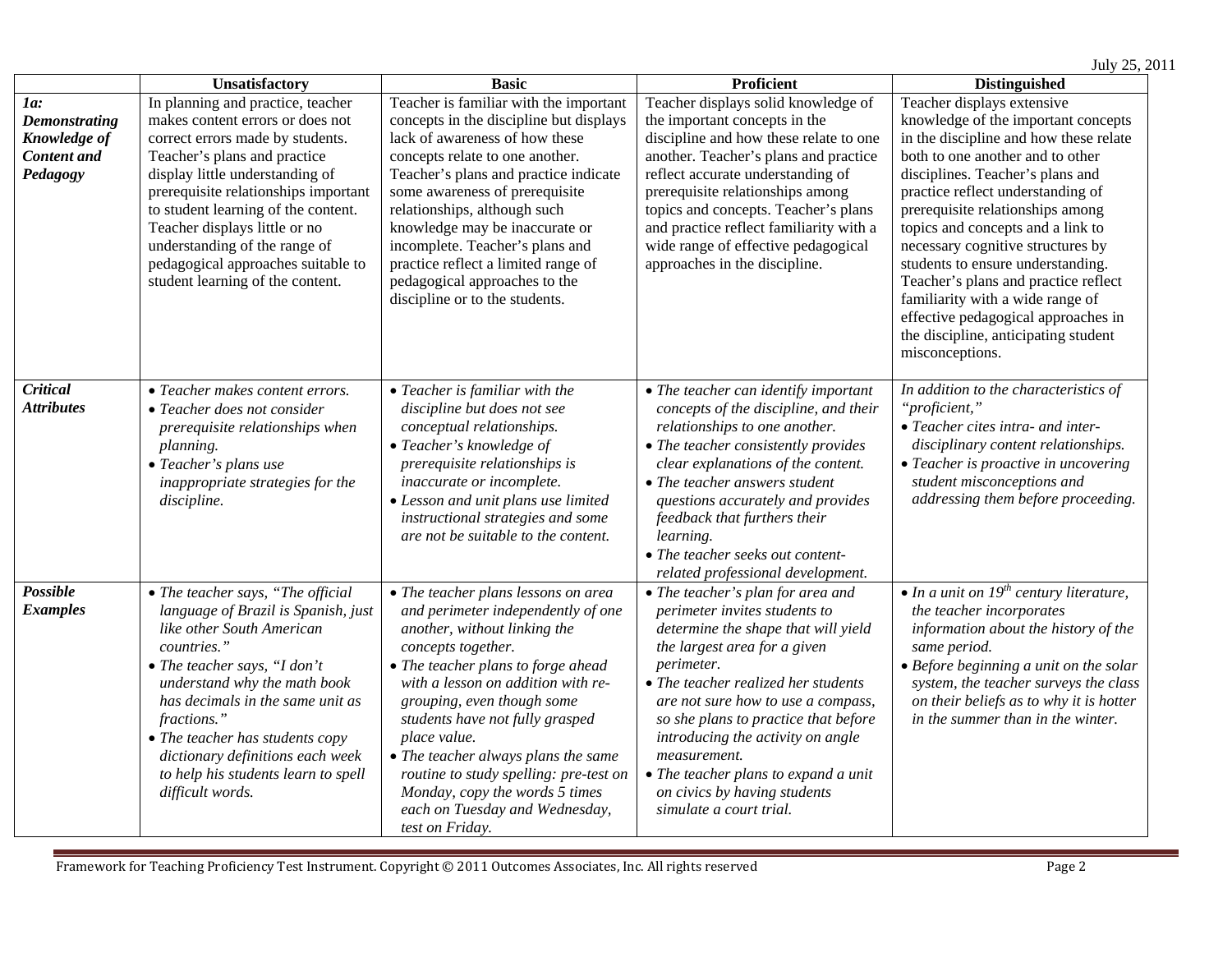| Domain 1:                                                                | <b>Planning and Preparation</b>                                                                                                                                                                                                                                                                                                                                                                                                                                                                                                                                                                                                                                                                                                                                                                                                                                                                                                                                                                                                                                                                                                                          |
|--------------------------------------------------------------------------|----------------------------------------------------------------------------------------------------------------------------------------------------------------------------------------------------------------------------------------------------------------------------------------------------------------------------------------------------------------------------------------------------------------------------------------------------------------------------------------------------------------------------------------------------------------------------------------------------------------------------------------------------------------------------------------------------------------------------------------------------------------------------------------------------------------------------------------------------------------------------------------------------------------------------------------------------------------------------------------------------------------------------------------------------------------------------------------------------------------------------------------------------------|
| $1b$ :<br><b>Demonstrating</b><br><b>Knowledge of</b><br><b>Students</b> | Teachers don't teach content in the abstract; they teach it to <i>students</i> . In order to ensure student learning, therefore, teachers must not only know their content<br>and its related pedagogy, but the students to whom they wish to teach that content. In ensuring student learning, teachers must appreciate what recent research<br>in cognitive psychology has confirmed: namely that students learn through active intellectual engagement with content. While there are patterns in cognitive,<br>social, and emotional developmental stages typical of different age groups, students learn in their individual ways and may come with gaps or misconceptions<br>that the teacher needs to uncover in order to plan appropriate learning activities. In addition, students have lives beyond school, lives that include athletic and<br>musical pursuits, activities in their neighborhoods, and family and cultural traditions. Students whose first language is not English, as well as students with<br>other special needs must be considered when planning lessons and identifying resources that will ensure their understanding. |
|                                                                          | The elements of component 1b are:<br>Knowledge of child and adolescent development<br>Children learn differently at different stages of their lives<br>Knowledge of the learning process<br>Learning requires active intellectual engagement<br>Knowledge of students' skills, knowledge, and language proficiency<br>Children's lives beyond school influence their learning<br>Knowledge of students' interest and cultural heritage<br>Children's backgrounds influence their learning<br>Knowledge of students' special needs<br>Children do not all develop in a typical fashion<br>Indicators include:<br>Teacher gathers formal and informal information about students for use in planning instruction<br>Teacher learns student interests and needs for use in planning<br>Teacher participation in community cultural events<br>Teacher-designed opportunities for families to share heritage<br>Database of students with special needs                                                                                                                                                                                                       |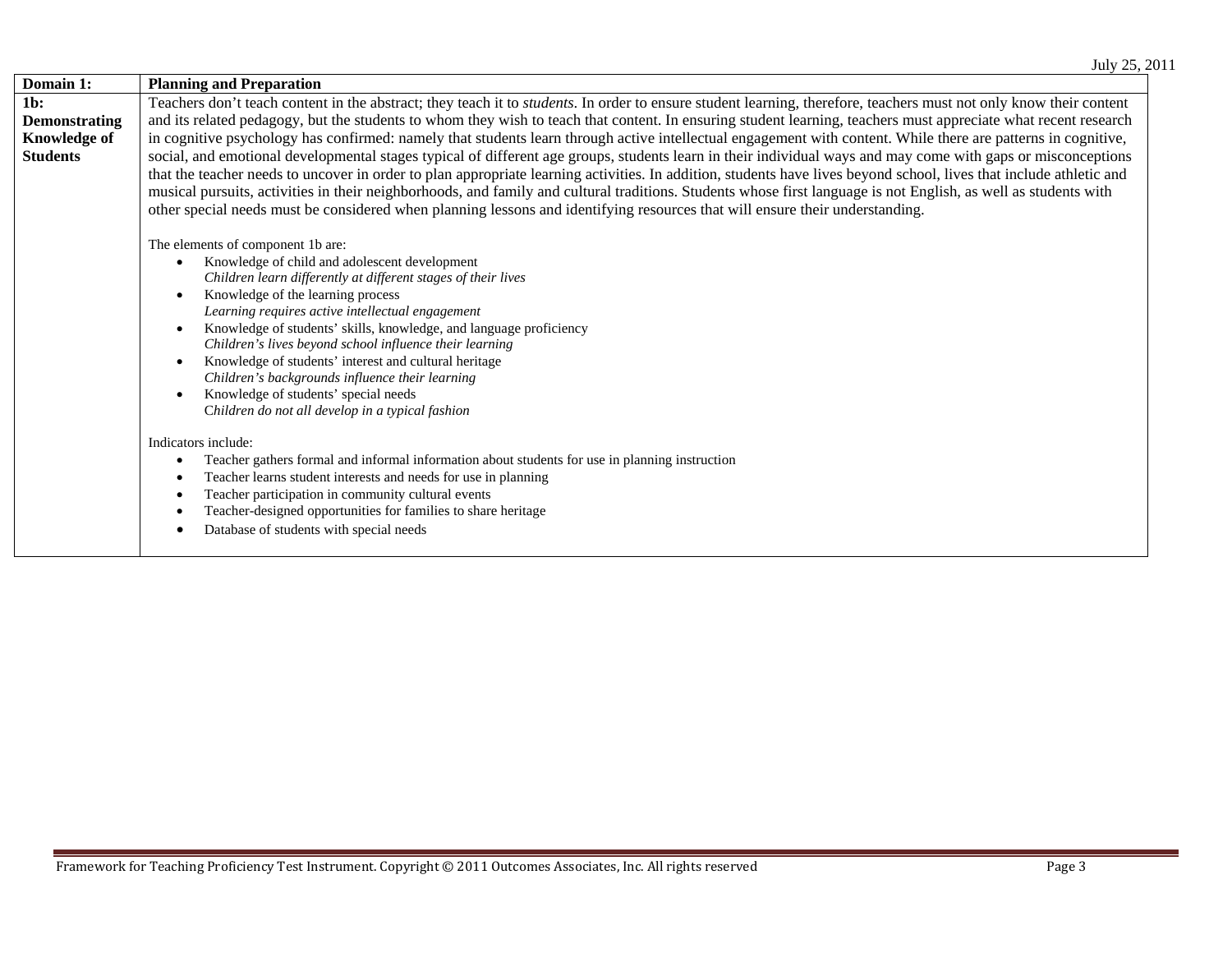|                                                                | Unsatisfactory                                                                                                                                                                                                                                                                                                                                                                                         | <b>Basic</b>                                                                                                                                                                                                                                                                                                                                                                                                                                                                                                                                                                                                       | <b>Proficient</b>                                                                                                                                                                                                                                                                                                                                                                                                                                                                                                                                                                                          | <b>Distinguished</b>                                                                                                                                                                                                                                                                                                                                                                                             |
|----------------------------------------------------------------|--------------------------------------------------------------------------------------------------------------------------------------------------------------------------------------------------------------------------------------------------------------------------------------------------------------------------------------------------------------------------------------------------------|--------------------------------------------------------------------------------------------------------------------------------------------------------------------------------------------------------------------------------------------------------------------------------------------------------------------------------------------------------------------------------------------------------------------------------------------------------------------------------------------------------------------------------------------------------------------------------------------------------------------|------------------------------------------------------------------------------------------------------------------------------------------------------------------------------------------------------------------------------------------------------------------------------------------------------------------------------------------------------------------------------------------------------------------------------------------------------------------------------------------------------------------------------------------------------------------------------------------------------------|------------------------------------------------------------------------------------------------------------------------------------------------------------------------------------------------------------------------------------------------------------------------------------------------------------------------------------------------------------------------------------------------------------------|
| 1b:<br><b>Demonstrating</b><br>Knowledge of<br><b>Students</b> | Teacher demonstrates little or no<br>understanding of how students<br>learn, and little knowledge of<br>students' backgrounds, cultures,<br>skills, language proficiency,<br>interests, and special needs, and<br>does not seek such understanding.                                                                                                                                                    | Teacher indicates the importance of<br>understanding how students learn and<br>the students' backgrounds, cultures,<br>skills, language proficiency, interests,<br>and special needs, and attains this<br>knowledge for the class as a whole.                                                                                                                                                                                                                                                                                                                                                                      | Teacher understands the active nature<br>of student learning, and attains<br>information about levels of<br>development for groups of students.<br>The teacher also purposefully seeks<br>knowledge from several sources of<br>students' backgrounds, cultures,<br>skills, language proficiency, interests,<br>and special needs, and attains this<br>knowledge for groups of students.                                                                                                                                                                                                                    | Teacher actively seeks knowledge of<br>students' levels of development and<br>their backgrounds, cultures, skills,<br>language proficiency, interests, and<br>special needs from a variety of<br>sources. This information is acquired<br>for individual students.                                                                                                                                               |
| <b>Critical</b><br><b>Attributes</b>                           | • Teacher does not understand<br>child development characteristics<br>and has unrealistic expectations<br>for students.<br>• Teacher does not try to ascertain<br>varied ability levels among<br>students in the class.<br>• Teacher is not aware of student<br>interests or cultural heritages.<br>• Teacher takes no responsibility to<br>learn about students' medical or<br>learning disabilities. | • Teacher cites developmental theory,<br>but does not seek to integrate it into<br>lesson planning.<br>• Teacher is aware of the different<br>ability levels in the class, but tends<br>to teach to the "whole group."<br>• The teacher recognizes that<br>children have different interests and<br>cultural backgrounds, but rarely<br>draws on their contributions or<br>differentiates materials to<br>accommodate those differences.<br>• The teacher is aware of medical<br>issues and learning disabilities with<br>some students, but does not seek to<br>understand the implications of that<br>knowledge. | • The teacher knows, for groups of<br>students, their levels of cognitive<br>development<br>• The teacher is aware of the different<br>cultural groups in the class.<br>$\bullet$ The teacher has a good idea of the<br>range of interests of students in the<br>class.<br>• The teacher has identified "high,"<br>"medium," and "low" groups of<br>students within the class.<br>• The teacher is well-informed about<br>students' cultural heritage and<br>incorporates this knowledge in<br>lesson planning.<br>• The teacher is aware of the special<br>needs represented by students in the<br>class. | In addition to the characteristics of<br>"proficient,"<br>• The teacher uses ongoing methods<br>to assess students' skill levels and<br>designs instruction accordingly.<br>• The teacher seeks out information<br>about their cultural heritage from<br>all students.<br>• The teacher maintains a system of<br>updated student records and<br>incorporates medical and/or<br>learning needs into lesson plans. |
| Possible<br><b>Examples</b>                                    | • The lesson plan includes a<br>teacher presentation for an entire<br>30 minute period to a group of 7-<br>year olds.<br>• The teacher plans to give her ELL<br>students the same writing<br>assignment she gives the rest of<br>the class.<br>• The teacher plans to teach his<br>class Christmas carols, despite<br>the fact that he has four religions                                              | • The teacher's lesson plan has the<br>same assignment for the entire<br>class, in spite of the fact that one<br>activity is beyond the reach of some<br>students.<br>• In the unit on Mexico, the teacher<br>has not incorporated perspectives<br>from the three Mexican-American<br>children in the class.<br>• Lesson plans make only peripheral<br>reference to students' interests.                                                                                                                                                                                                                           | $\bullet$ The teacher creates an assessment<br>of students' levels of cognitive<br>development.<br>• The teacher examines students'<br>previous year's folders to ascertain<br>the proficiency levels of groups of<br>students in the class,<br>$\bullet$ The teacher administers a student<br>interest survey at the beginning of<br>the school year.<br>• The teacher plans activities based                                                                                                                                                                                                             | • The teacher plans his lesson with<br>three different follow-up activities,<br>designed to meet the varied ability<br>levels of his students.<br>• The teacher plans to provide<br>multiple project options; students<br>will self-select the project that best<br>meets their individual approach to<br>learning.<br>• The teacher encourages students to<br>be aware of their individual reading              |

Framework for Teaching Proficiency Test Instrument. Copyright © 2011 Outcomes Associates, Inc. All rights reserved Page 4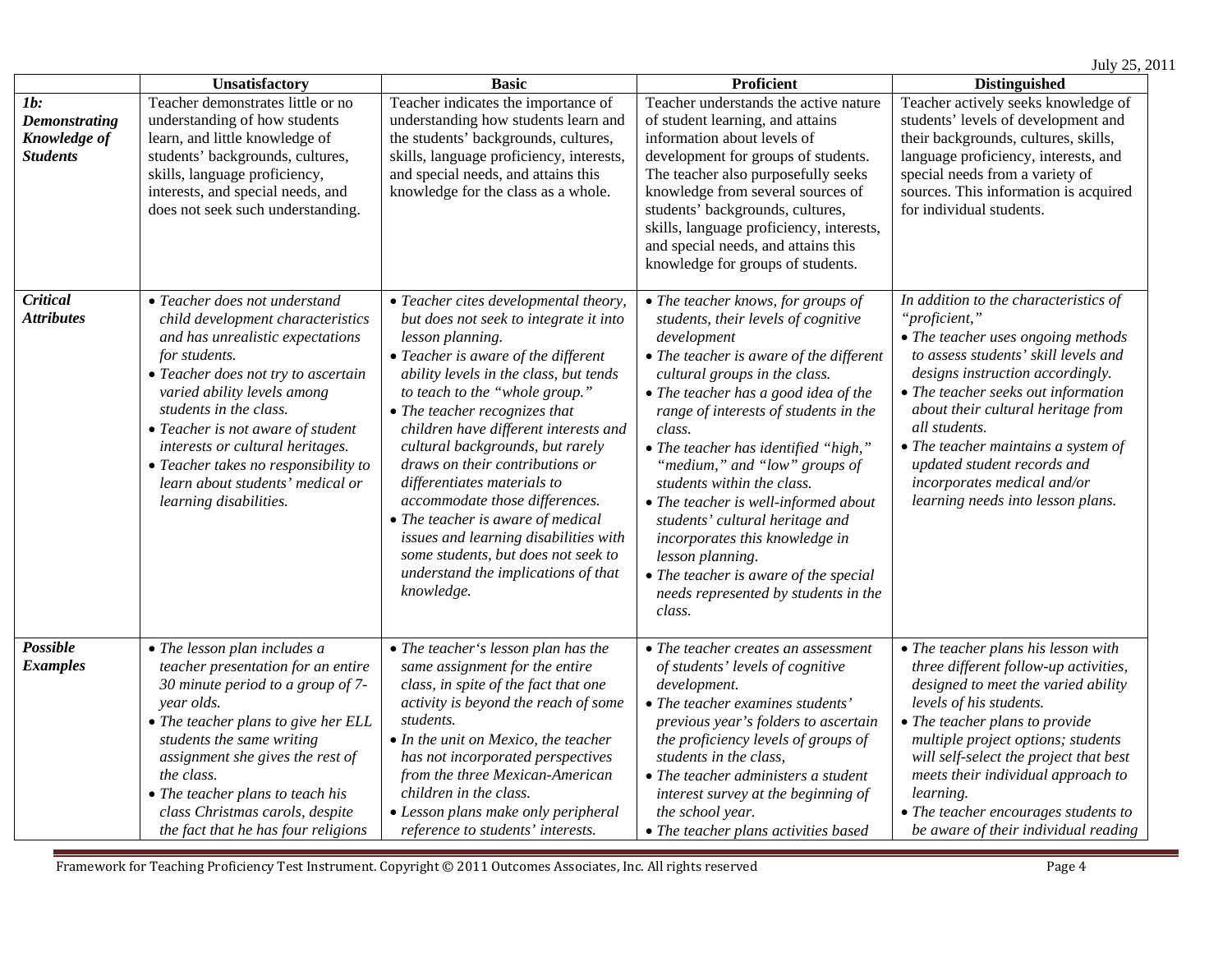| levels and make independent<br>represented amongst his students.<br>on student interests.<br>• The teacher knows that some of her<br>reading choices that will be<br>$\bullet$ The teacher knows that five of her<br>students have IEPs but they're so<br>challenging, but not too difficult.<br>students are in the Garden Club;<br>long, she hasn't read them yet.<br>• The teacher attended the local<br>she plans to have them discuss<br>horticulture as part of the next<br>Mexican heritage day, meeting<br>several of his students' extended<br>biology lesson.<br>family members.<br>$\bullet$ The teacher realizes that not all of<br>his students are Christian, so he<br>• The teacher regularly creates | <b>Unsatisfactory</b> | <b>Basic</b> | <b>Proficient</b>                | <b>Distinguished</b>             |
|----------------------------------------------------------------------------------------------------------------------------------------------------------------------------------------------------------------------------------------------------------------------------------------------------------------------------------------------------------------------------------------------------------------------------------------------------------------------------------------------------------------------------------------------------------------------------------------------------------------------------------------------------------------------------------------------------------------------|-----------------------|--------------|----------------------------------|----------------------------------|
| several students with learning<br>December.<br><i>disabilities.</i><br>$\bullet$ The teacher plans to ask her<br>Spanish-speaking students to<br>discuss their ancestry as part of<br>their Social Studies unit studying<br>South America.                                                                                                                                                                                                                                                                                                                                                                                                                                                                           |                       |              | plans to read a Hanukah story in | adapted assessment materials for |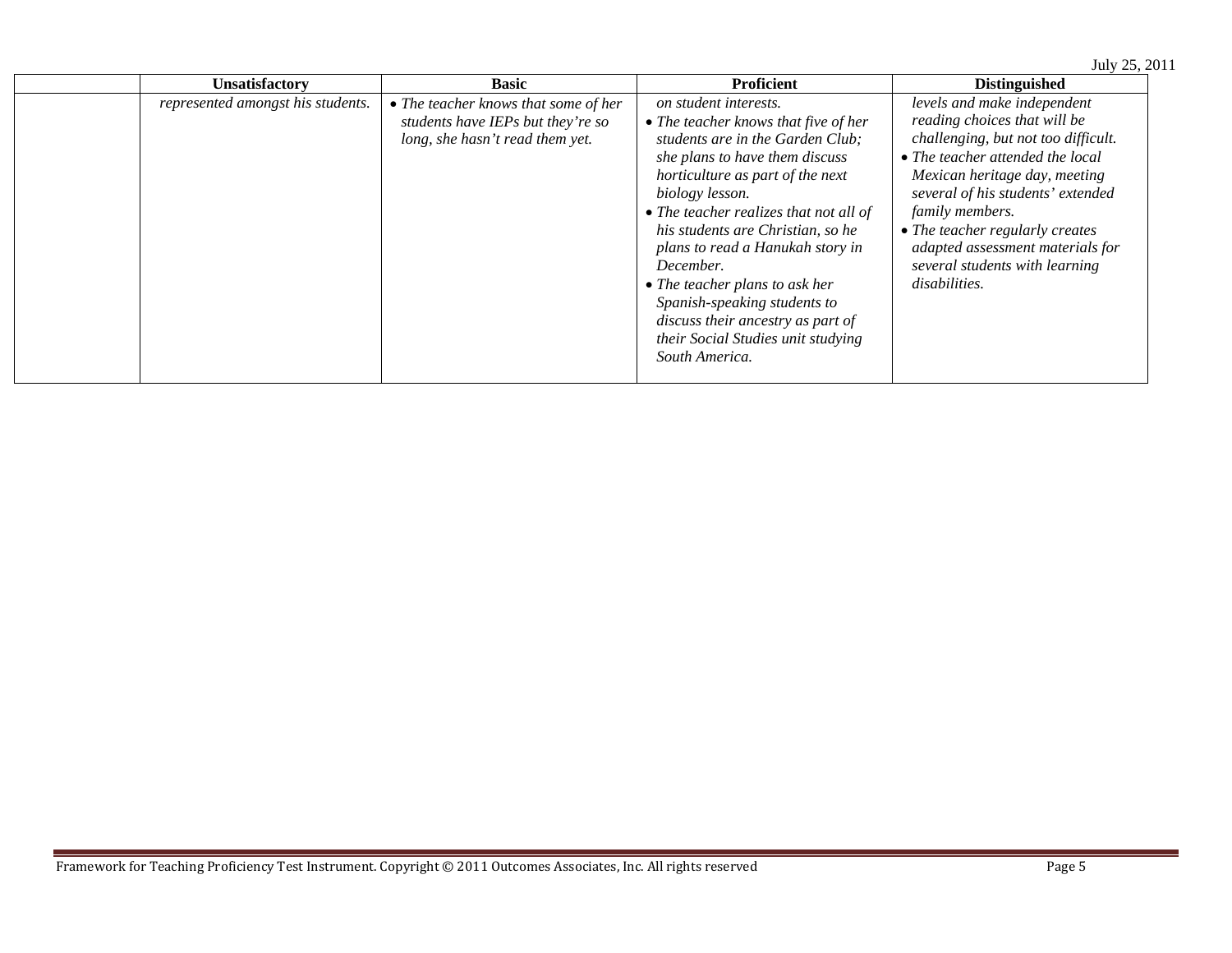| Domain 1:                                              | <b>Planning and Preparation</b>                                                                                                                                                                                                                                                                                                                                                                                                                                                                                                                                                                                                                                                                                                                       |
|--------------------------------------------------------|-------------------------------------------------------------------------------------------------------------------------------------------------------------------------------------------------------------------------------------------------------------------------------------------------------------------------------------------------------------------------------------------------------------------------------------------------------------------------------------------------------------------------------------------------------------------------------------------------------------------------------------------------------------------------------------------------------------------------------------------------------|
| 1c: Setting<br><i>Instructional</i><br><b>Outcomes</b> | Teaching is a purposeful activity; even the most imaginative activities are directed towards certain desired learning. Therefore, establishing instructional<br>outcomes entails identifying exactly what students will be expected to learn; the outcomes do not describe what students will do, but what they will learn. The<br>instructional outcomes should reflect important learning and must lend themselves to various forms of assessment so that all students are able to demonstrate<br>their understanding of the content. Insofar as the outcomes determine the instructional activities, the resources used, their suitability for diverse learners, and<br>the methods of assessment employed, they hold a central place in Domain 1. |
|                                                        | Learning outcomes are of a number of different types: factual and procedural knowledge, conceptual understanding, thinking and reasoning skills, and<br>collaborative and communication strategies. In addition, some learning outcomes refer to dispositions; it's important not only for students to learn to read, but<br>educators also hope that they will like to read. In addition, experienced teachers are able to link their learning outcomes with others both within their discipline<br>and in other disciplines.                                                                                                                                                                                                                        |
|                                                        | The elements of component 1c are:<br>Value, sequence, and alignment<br>$\bullet$<br>Students must be able to build their understanding of important ideas from concept to concept<br>Clarity<br>$\bullet$<br>Outcomes must refer to what students will learn, not what they will do, and must permit viable methods of assessment<br>Balance<br>$\bullet$<br>Outcomes should reflect different types of learning: such as knowledge, conceptual understanding, and thinking skills<br>Suitability for diverse students<br>$\bullet$<br>Outcomes must be appropriate for all students in the class                                                                                                                                                     |
|                                                        | Indicators include:<br>Outcomes of a challenging cognitive level<br>$\bullet$<br>Statements of student learning, not student activity<br>$\bullet$<br>Outcomes central to the discipline and related to those in other disciplines<br>$\bullet$<br>Permit assessment of student attainment<br>$\bullet$<br>Differentiated for students of varied ability<br>-                                                                                                                                                                                                                                                                                                                                                                                         |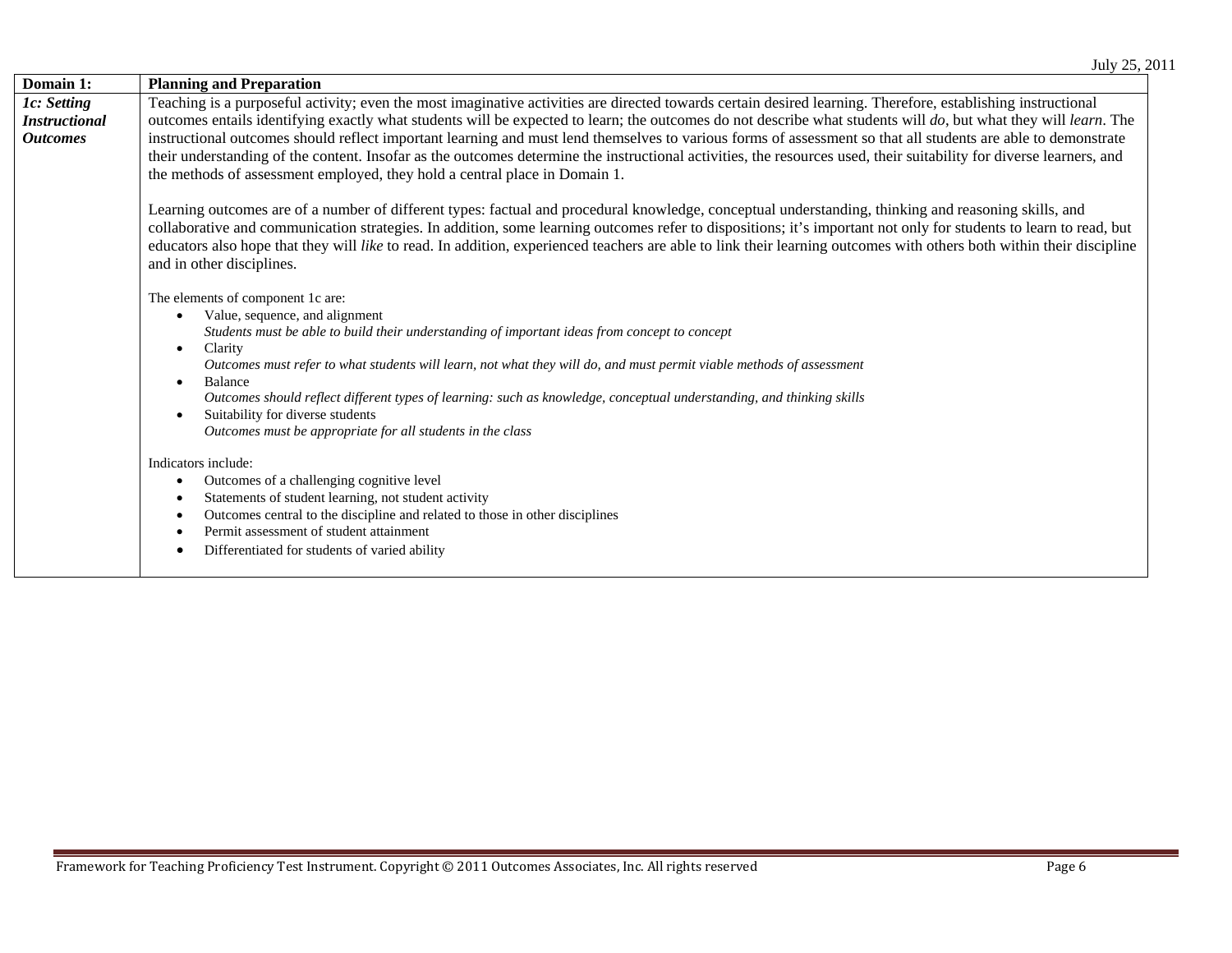|                                                        | Unsatisfactory                                                                                                                                                                                                                                                                                                                                                                                                                         | <b>Basic</b>                                                                                                                                                                                                                                                                                                                                                                                                                                 | Proficient                                                                                                                                                                                                                                                                                                                                                                                                                                                  | <b>Distinguished</b>                                                                                                                                                                                                                                                                                                                                                                                                               |
|--------------------------------------------------------|----------------------------------------------------------------------------------------------------------------------------------------------------------------------------------------------------------------------------------------------------------------------------------------------------------------------------------------------------------------------------------------------------------------------------------------|----------------------------------------------------------------------------------------------------------------------------------------------------------------------------------------------------------------------------------------------------------------------------------------------------------------------------------------------------------------------------------------------------------------------------------------------|-------------------------------------------------------------------------------------------------------------------------------------------------------------------------------------------------------------------------------------------------------------------------------------------------------------------------------------------------------------------------------------------------------------------------------------------------------------|------------------------------------------------------------------------------------------------------------------------------------------------------------------------------------------------------------------------------------------------------------------------------------------------------------------------------------------------------------------------------------------------------------------------------------|
| 1c: Setting<br><b>Instructional</b><br><b>Outcomes</b> | Outcomes represent low<br>expectations for students and lack<br>of rigor, nor do they all reflect<br>important learning in the discipline.<br>Outcomes are stated as activities,<br>rather than as student learning.<br>Outcomes reflect only one type of<br>learning and only one discipline or<br>strand, and are suitable for only<br>some students.                                                                                | Outcomes represent moderately high<br>expectations and rigor. Some reflect<br>important learning in the discipline,<br>and consist of a combination of<br>outcomes and activities. Outcomes<br>reflect several types of learning, but<br>teacher has made no attempt at<br>coordination or integration. Most of<br>the outcomes are suitable for most of<br>the students in the class based on<br>global assessments of student<br>learning. | Most outcomes represent rigorous and<br>important learning in the discipline.<br>All the instructional outcomes are<br>clear, written in the form of student<br>learning, and suggest viable methods<br>of assessment. Outcomes reflect<br>several different types of learning and<br>opportunities for coordination.<br>Outcomes take into account the<br>varying needs of groups of students.                                                             | All outcomes represent rigorous and<br>important learning in the discipline.<br>The outcomes are clear, written in the<br>form of student learning, and permit<br>viable methods of assessment.<br>Outcomes reflect several different<br>types of learning and, where<br>appropriate, represent opportunities<br>for both coordination and integration.<br>Outcomes take into account the<br>varying needs of individual students. |
| Critical<br><b>Attributes</b>                          | • Outcomes lack rigor.<br>• Outcomes do not represent<br>important learning in the<br>discipline.<br>• Outcomes are not clear or are<br>stated as activities.<br>• Outcomes are not suitable for<br>many students in the class.                                                                                                                                                                                                        | $\bullet$ Outcomes represent a mixture of<br>low expectations and rigor.<br>• Some outcomes reflect important<br>learning in the discipline.<br>• Outcomes are suitable for most of<br>the class.                                                                                                                                                                                                                                            | • Outcomes represent high<br>expectations and rigor.<br>• Outcomes are related to "big<br>ideas" of the discipline.<br>• Outcomes are written in terms of<br>what students will learn rather than<br>do.<br>• Outcomes represent a range of<br>outcomes: factual, conceptual<br>understanding, reasoning, social,<br>management, communication.<br>• Outcomes are suitable to groups of<br>students in the class, differentiated<br>where necessary.        | In addition to the characteristics of<br>"proficient,"<br>• Teacher plans reference curricular<br>frameworks or blueprints to ensure<br>accurate sequencing.<br>• Teacher connects outcomes to<br>previous and future learning<br>• Outcomes are differentiated to<br>encourage individual students to<br>take educational risks.                                                                                                  |
| Possible<br><b>Examples</b>                            | • A learning outcome for a fourth<br>grade class is to make a poster<br>illustrating a poem.<br>• All the outcomes for a ninth grade<br>history class are factual<br>knowledge.<br>• The topic of the social studies unit<br>involves the concept of<br>"revolutions" but the teacher<br>only expects his students to<br>remember the important dates of<br>battles.<br>• Despite having a number of ELL<br>students in the class, the | • Outcomes consist of understanding<br>the relationship between addition<br>and multiplication and memorizing<br>facts.<br>$\bullet$ The outcomes are written with the<br>needs of the "middle" group in<br>mind; however, the advanced<br>students are bored, and some lower-<br>level students struggle.                                                                                                                                   | • One of the learning outcomes is for<br>students to "appreciate the<br>aesthetics of $18^{th}$ century English<br>poetry."<br>• The outcomes for the history unit<br>include some factual information,<br>as well as a comparison of the<br>perspectives of different groups in<br>the run-up to the Revolutionary<br>War.<br>• The teacher reviews the project<br>expectations and modifies some<br>goals to be in line with students'<br>IEP objectives. | • The teacher encourages his students<br>to set their own goals; he provides<br>them a taxonomy of challenge verbs<br>to help them strive for higher<br>expectations.<br>• Students will develop a concept map<br>that links previous learning goals to<br>those they are currently working on.<br>• Some students identify additional<br>learning.                                                                                |

Framework for Teaching Proficiency Test Instrument. Copyright © 2011 Outcomes Associates, Inc. All rights reserved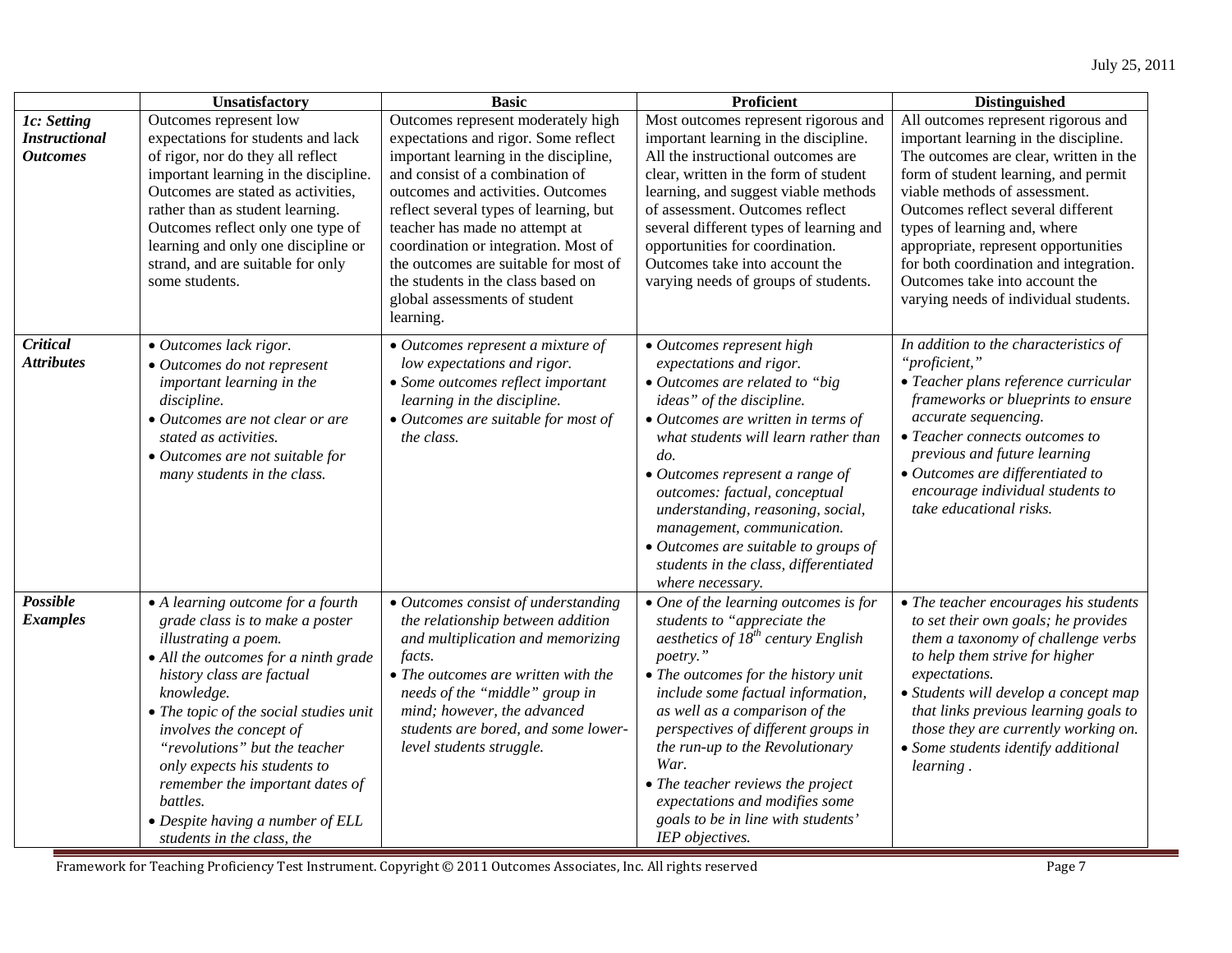| <b>Jnsatisfactorv</b>                  | <b>Basic</b> | $\mathbf{a}$<br>Proficient | <b>Distinguished</b> |
|----------------------------------------|--------------|----------------------------|----------------------|
| <i>outcomes state that all writing</i> |              |                            |                      |
| must be<br>e grammatically correct.    |              |                            |                      |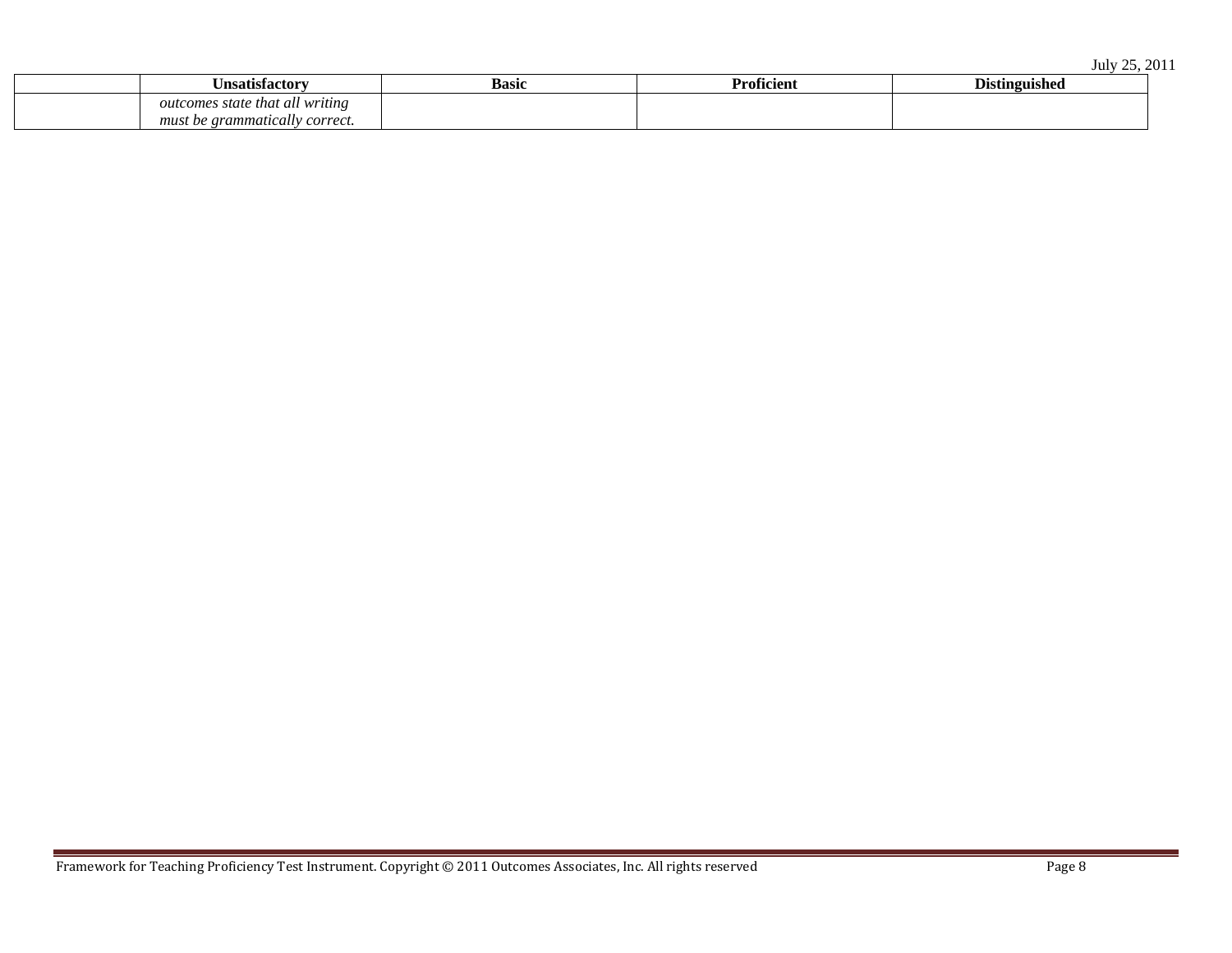| Domain 1:                                                          | <b>Planning and Preparation</b>                                                                                                                                                                                                                                                                                                                                                                                                                                                                                                                                                                                                                                                                                                                                                                                                                                                                                                                                                                                                                                                                                                                                                                                                                                                                                                                                                                                                                                                                                                                                           |
|--------------------------------------------------------------------|---------------------------------------------------------------------------------------------------------------------------------------------------------------------------------------------------------------------------------------------------------------------------------------------------------------------------------------------------------------------------------------------------------------------------------------------------------------------------------------------------------------------------------------------------------------------------------------------------------------------------------------------------------------------------------------------------------------------------------------------------------------------------------------------------------------------------------------------------------------------------------------------------------------------------------------------------------------------------------------------------------------------------------------------------------------------------------------------------------------------------------------------------------------------------------------------------------------------------------------------------------------------------------------------------------------------------------------------------------------------------------------------------------------------------------------------------------------------------------------------------------------------------------------------------------------------------|
| $1d$ :<br><b>Demonstrating</b><br>Knowledge of<br><b>Resources</b> | Student learning is enhanced by a teacher's skillful use of resources; some of these are provided by the school as "official" materials; others are secured by<br>teachers through their own initiative. Resources fall into several different categories: those used in the classroom by students, those available beyond the<br>classroom walls to enhance student learning, resources for teachers to further their own professional knowledge and skill, and resources that can provide non-<br>instructional assistance to students. Teachers recognize the importance of discretion in the selection of resources, selecting those that align directly with the<br>learning outcomes and which will be of most use to the students. Accomplished teachers also ensure that the selection of materials and resources is<br>appropriately challenging for every student; texts, for example, are available at various reading levels to make sure all students can access the content and<br>successfully demonstrate understanding of the learning outcomes. Furthermore, expert teachers look beyond the school for resources to bring their subjects to<br>life and to assist students who need help in both their academic and non-academic lives.<br>The elements of component 1d are:<br>Resources for classroom use<br>Materials that align with learning outcomes<br>Resources to extend content knowledge and pedagogy<br>Those that can further teachers' professional knowledge<br>Resources for students:<br>Materials that are appropriately challenging |
|                                                                    | Indicators include:<br>District provided materials<br>Range of texts<br>$\bullet$<br>Guest speakers<br>Internet resources<br>Materials provided by professional organizations<br>Teacher continuing professional education courses or professional groups<br>Community resources                                                                                                                                                                                                                                                                                                                                                                                                                                                                                                                                                                                                                                                                                                                                                                                                                                                                                                                                                                                                                                                                                                                                                                                                                                                                                          |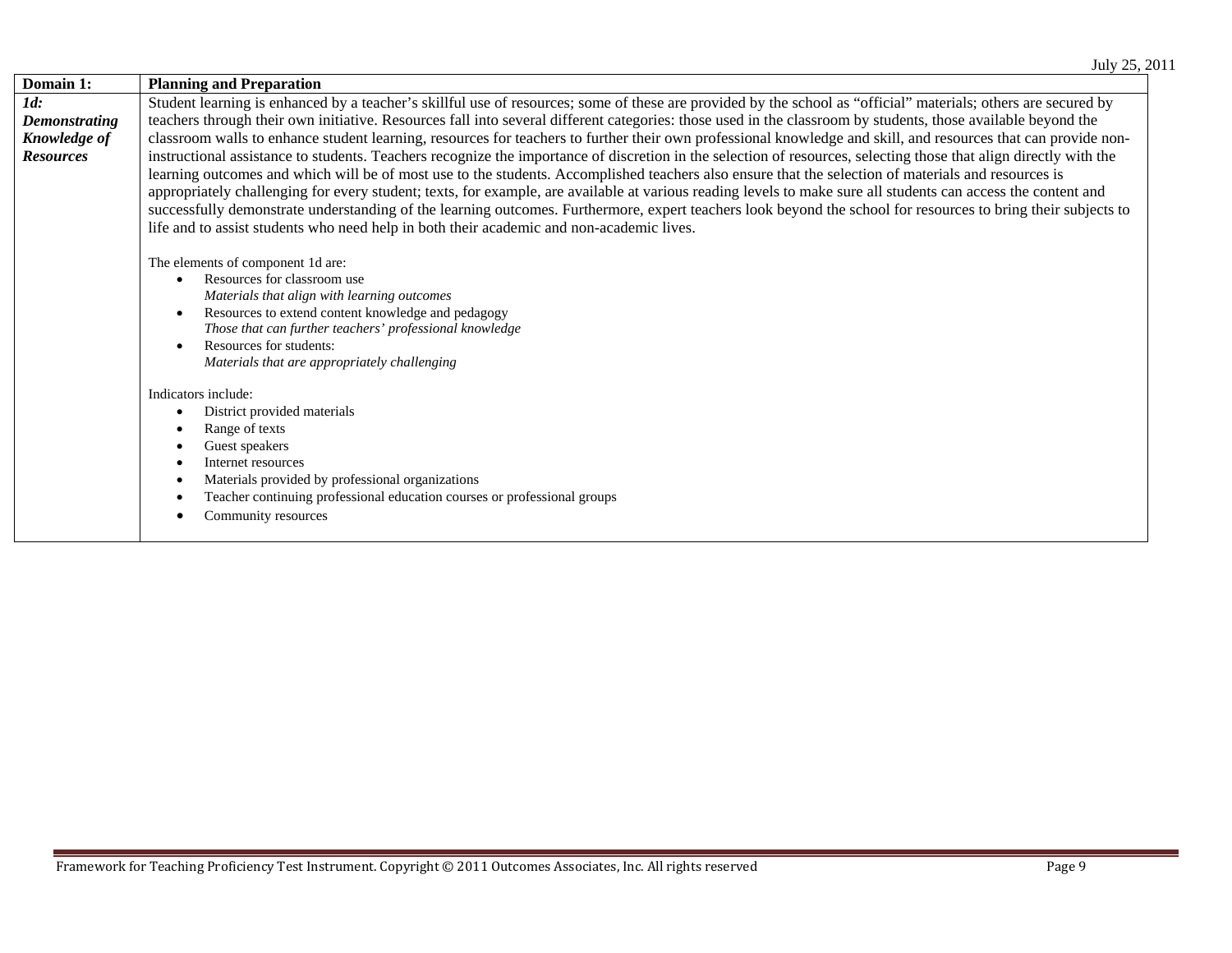**Unsatisfactory Basic Proficient Distinguished**  *1d: Demonstrating Knowledge of Resources* Teacher is unaware of resources for classroom use, for expanding one's own knowledge, or for students available through the school or district. Teacher displays basic awareness of resources available for classroom use, for expanding one's own knowledge, and for students through the school, but no knowledge of resources available more broadly. Teacher displays awareness of resources available for classroom use, for expanding one's own knowledge, and for students through the school or district and external to the school and on the Internet. Teacher's knowledge of resources for classroom use, for expanding one's own knowledge, and for students is extensive, including those available through the school or district, in the community, through professional organizations and universities, and on the Internet. *Critical Attributes The teacher only uses districtprovided materials, even when more variety would assist some students. The teacher does not seek out resources available to expand his/her own skill. Although aware of some student needs, the teacher does not inquire about possible resources. The teacher uses materials in the school library, but does not search beyond the school for resources. The teacher participates in contentarea workshops offered by the school, but does not pursue other professional development. The teacher locates materials and resources for students that are available through the school, but does not pursue any other avenues. Texts are at varied levels. Texts are supplemented by guest speakers and field experiences. Teacher facilitates Internet resources. Resources are multi-disciplinary. Teacher expands knowledge with professional learning groups and organizations. Teacher pursues options offered by universities. Teacher provides lists of resources outside the class for students to draw on. In addition to the characteristics of "proficient," Texts are matched to student skill level. The teacher has ongoing relationship with colleges and universities that support student learning. The teacher maintains log of resources for student reference. The teacher pursues apprenticeships to increase discipline knowledge. The teacher facilitates student contact with resources outside the classroom. Possible Examples For their unit on China, the students accessed all of their information from the districtsupplied textbook. Mr. J is not sure how to teach fractions, but doesn't know how he's expected to learn it by himself. A student says, "It's too bad we can't go to the nature center when we're doing our unit on the environment." For a unit on ocean life; the teacher really needs more books, but the school library only has three for him to borrow. The teacher knows she should learn more about teaching literacy, but the school only offered one professional development day last year. The teacher thinks his students would benefit from hearing about health safety from a professional; he contacts the school nurse to visit The teacher provides her 5th graders a range of non-fiction texts about the American Revolution; no matter their reading level, all students can participate in the discussion of important concepts. The teacher took an online course on Literature to expand her knowledge of great American writers. The teacher distributes a list of summer reading materials that would help prepare his 8th graders' The teacher is not happy with the out-of-date textbook; his students will critique it and write their own text for social studies. The teacher spends the summer at Dow Chemical learning more about current research so she can expand her knowledge base for teaching Chemistry. The teacher matches students in her Family and Consumer Science class with local businesses; the students spend time shadowing employees to* 

Framework for Teaching Proficiency Test Instrument. Copyright  $\odot$  2011 Outcomes Associates, Inc. All rights reserved Page 10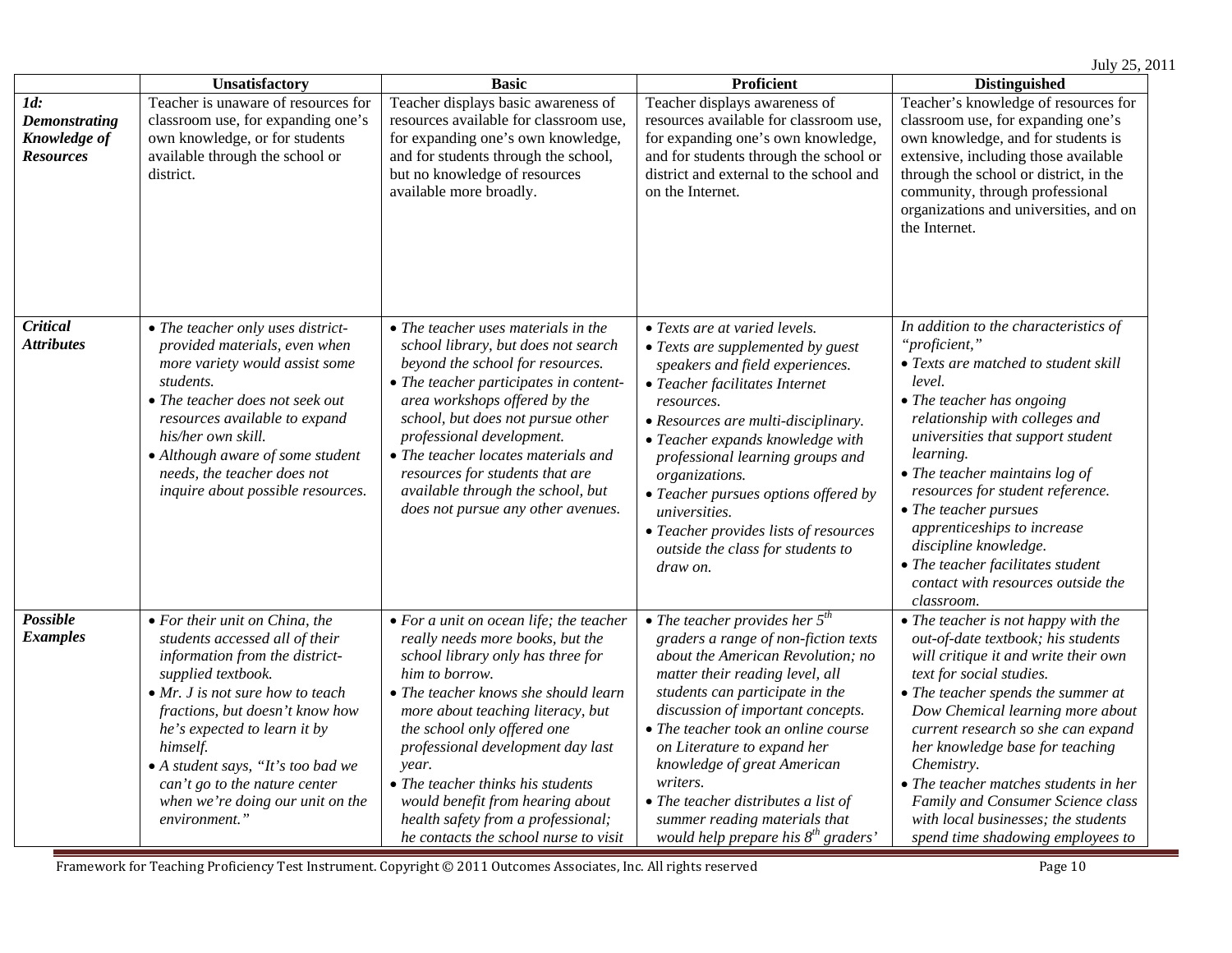| Jnsatisfactorv | <b>Basic</b>   | Proficient                        | <b>Distinguished</b>                                               |
|----------------|----------------|-----------------------------------|--------------------------------------------------------------------|
|                | his classroom. | <i>transition to high school.</i> | understand how their classroom<br>skills might be used on the job. |
|                |                |                                   |                                                                    |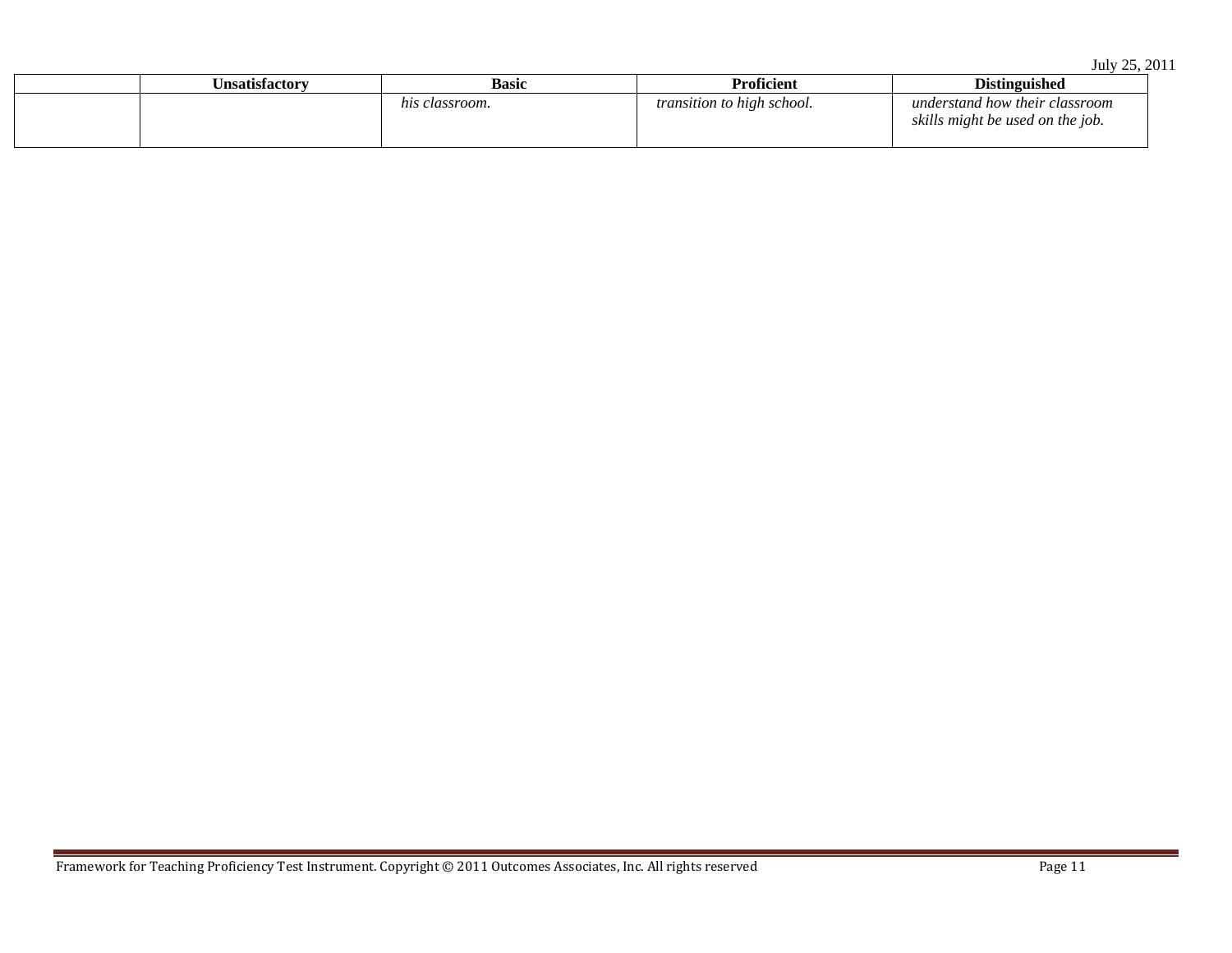| Domain 1:          | <b>Planning and Preparation</b>                                                                                                                                                                                                                                                                                                                                                                                                                                                                                                                                                                                                                                                                                                                                                                                                                                                                                                                                                                                |
|--------------------|----------------------------------------------------------------------------------------------------------------------------------------------------------------------------------------------------------------------------------------------------------------------------------------------------------------------------------------------------------------------------------------------------------------------------------------------------------------------------------------------------------------------------------------------------------------------------------------------------------------------------------------------------------------------------------------------------------------------------------------------------------------------------------------------------------------------------------------------------------------------------------------------------------------------------------------------------------------------------------------------------------------|
| 1e: Designing      | Designing coherent instruction is the heart of planning, reflecting the teacher's knowledge of content and the students in the class, the intended outcomes of                                                                                                                                                                                                                                                                                                                                                                                                                                                                                                                                                                                                                                                                                                                                                                                                                                                 |
| <b>Coherent</b>    | instruction, and the available resources. Such planning requires that educators have a clear understanding of the state, district, and school expectations for                                                                                                                                                                                                                                                                                                                                                                                                                                                                                                                                                                                                                                                                                                                                                                                                                                                 |
| <b>Instruction</b> | student learning, and the skill to translate these into a coherent plan. It also requires that teachers understand the characteristics of the students they teach and<br>the active nature of student learning. Educators must determine how best to sequence instruction in a way that will advance student learning through the<br>required content. It requires the thoughtful construction of lessons that contain cognitively engaging learning activities, the incorporation of appropriate<br>resources and materials, and the intentional grouping of students. Proficient practice in this component recognizes that a well-designed instruction plan<br>addresses the learning needs of various groups of students; one size does not fit all. At the distinguished level the teacher plans instruction that takes into<br>account the specific learning needs of each student and solicits ideas from students on how best to structure the learning. This plan is then implemented in<br>Domain 3. |
|                    | The elements of component 1e are:                                                                                                                                                                                                                                                                                                                                                                                                                                                                                                                                                                                                                                                                                                                                                                                                                                                                                                                                                                              |
|                    | Learning activities<br>Instruction designed to engage students and advance them through the content<br>Instructional materials and resources<br>Appropriate to the learning needs of the students<br>Instructional groups<br>$\bullet$<br>Intentionally organized to support student learning<br>Lesson and unit structure<br>Clear and sequenced to advance students' learning                                                                                                                                                                                                                                                                                                                                                                                                                                                                                                                                                                                                                                |
|                    | Indicators include:                                                                                                                                                                                                                                                                                                                                                                                                                                                                                                                                                                                                                                                                                                                                                                                                                                                                                                                                                                                            |
|                    | Lessons that support instructional outcomes and reflect important concepts<br>Instructional maps that indicate relationships to prior learning<br>Activities that represent high-level thinking<br>Opportunities for student choice<br>The use of varied resources<br>Thoughtfully planned learning groups<br>Structured lesson plan                                                                                                                                                                                                                                                                                                                                                                                                                                                                                                                                                                                                                                                                           |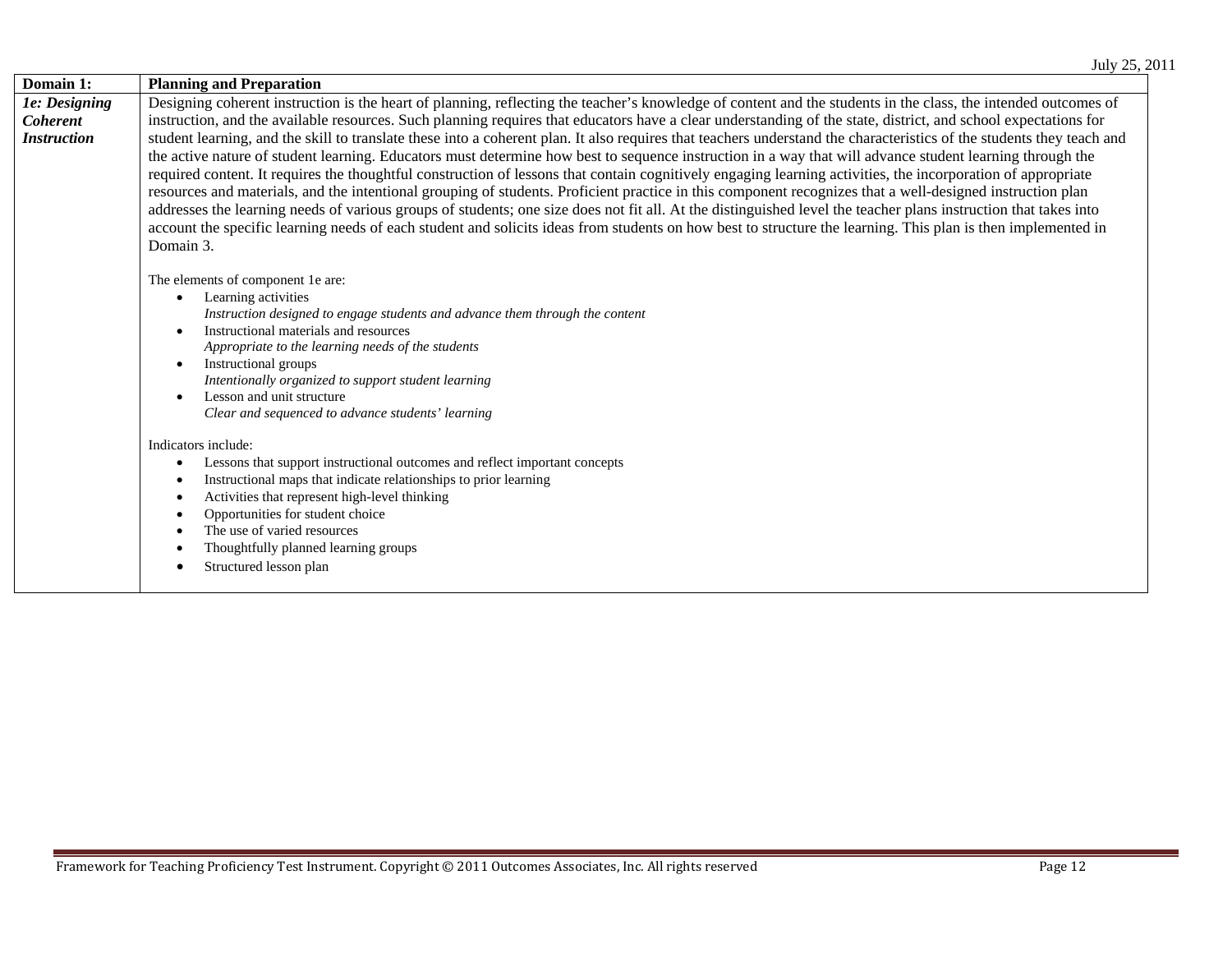|                                                        | Unsatisfactory                                                                                                                                                                                                                                                                                                                                                                     | <b>Basic</b>                                                                                                                                                                                                                                                                                                                                                                                                                                                                  | Proficient                                                                                                                                                                                                                                                                                                                                                                                                                                                                                            | <b>Distinguished</b>                                                                                                                                                                                                                                                                                                                                                                                                                                                                                                                                                                             |
|--------------------------------------------------------|------------------------------------------------------------------------------------------------------------------------------------------------------------------------------------------------------------------------------------------------------------------------------------------------------------------------------------------------------------------------------------|-------------------------------------------------------------------------------------------------------------------------------------------------------------------------------------------------------------------------------------------------------------------------------------------------------------------------------------------------------------------------------------------------------------------------------------------------------------------------------|-------------------------------------------------------------------------------------------------------------------------------------------------------------------------------------------------------------------------------------------------------------------------------------------------------------------------------------------------------------------------------------------------------------------------------------------------------------------------------------------------------|--------------------------------------------------------------------------------------------------------------------------------------------------------------------------------------------------------------------------------------------------------------------------------------------------------------------------------------------------------------------------------------------------------------------------------------------------------------------------------------------------------------------------------------------------------------------------------------------------|
| 1e: Designing<br><b>Coherent</b><br><b>Instruction</b> | The series of learning experiences<br>is poorly aligned with the<br>instructional outcomes and does not<br>represent a coherent structure. The<br>activities and are not designed to<br>engage students in active<br>intellectual activity and have<br>unrealistic time allocations.<br>Instructional groups do not support<br>the instructional outcomes and offer<br>no variety. | Some of the learning activities and<br>materials are suitable to the<br>instructional outcomes, and represent<br>a moderate cognitive challenge, but<br>with no differentiation for different<br>students. Instructional groups<br>partially support the instructional<br>outcomes, with an effort at providing<br>some variety. The lesson or unit has a<br>recognizable structure; the<br>progression of activities is uneven,<br>with most time allocations<br>reasonable. | Teacher coordinates knowledge of<br>content, of students, and of resources,<br>to design a series of learning<br>experiences aligned to instructional<br>outcomes and suitable to groups of<br>students. The learning activities have<br>reasonable time allocations; they<br>represent significant cognitive<br>challenge, with some differentiation<br>for different groups of students. The<br>lesson or unit has a clear structure<br>with appropriate and varied use of<br>instructional groups. | Plans represent the coordination of in-<br>depth content knowledge,<br>understanding of different students'<br>needs and available resources<br>(including technology), resulting in a<br>series of learning activities designed<br>to engage students in high-level<br>cognitive activity. These are<br>differentiated, as appropriate, for<br>individual learners. Instructional<br>groups are varied as appropriate, with<br>some opportunity for student choice.<br>The lesson's or unit's structure is<br>clear and allows for different<br>pathways according to diverse student<br>needs. |
| Critical<br><b>Attributes</b>                          | • Learning activities are boring<br>and/or not well aligned to the<br>instructional goals.<br>• Materials are not engaging or do<br>not meet instructional outcomes.<br>• Instructional groups do not<br>support learning.<br>• Lesson plans are not structured<br>or sequenced and are unrealistic<br>in their expectations.                                                      | • Learning activities are moderately<br>challenging.<br>• Learning resources are suitable, but<br>there is limited variety.<br>• Instructional groups are random or<br>only partially support objectives.<br>• Lesson structure is uneven or may<br>be unrealistic in terms of time<br>expectations.                                                                                                                                                                          | • Learning activities are matched to<br>instructional outcomes.<br>• Activities provide opportunity for<br>higher-level thinking.<br>• Teacher provides a variety of<br>appropriately challenging materials<br>and resources.<br>• Instructional student groups are<br>organized thoughtfully to maximize<br>learning and build on student<br>strengths.<br>• The plan for the lesson or unit is<br>well structured, with reasonable<br>time allocations.                                             | In addition to the characteristics of<br>"proficient,"<br>· Activities permit student choice.<br>• Learning experiences connect to<br>other disciplines.<br>• Teacher provides a variety of<br>appropriately challenging resources<br>that are differentiated for students<br>in the class.<br>• Lesson plans differentiate for<br>individual student needs.                                                                                                                                                                                                                                     |
| <b>Possible</b><br><b>Examples</b>                     | • After memorizing the parts of the<br>microscope, the teacher plans to<br>have his $9th$ graders color in the<br>worksheet.<br>• Despite having a textbook that<br>was 15 years old, the teacher<br>plans to use that as the sole<br>resource for his Communism unit.<br>• The teacher organizes her class<br>in rows, seating the students                                       | • After the mini-lesson, the teacher<br>plans to have the whole class play a<br>game to reinforce the skill she<br>taught.<br>• The teacher found an atlas to use as<br>a supplemental resource during the<br>geography unit.<br>• The teacher always lets students<br>self-select their working groups<br>because they behave better when                                                                                                                                    | • The teacher reviews her learning<br>activities with a reference to high<br>level "action verbs" and rewrites<br>some of the activities to increase the<br>challenge level.<br>$\bullet$ The teacher creates a list of<br>historical fiction titles that will<br>expand her students' knowledge of<br>the age of exploration.<br>• The teacher plans for students to                                                                                                                                 | • The teacher's unit on ecosystems<br>lists a variety of high level activities<br>in a menu; students choose those<br>that suit their approach to learning.<br>• While completing their projects, the<br>teacher's students will have access<br>to a wide variety of resources that<br>she has coded by reading level so<br>they can make the best selections.<br>• After the cooperative group lesson,                                                                                                                                                                                          |

Framework for Teaching Proficiency Test Instrument. Copyright © 2011 Outcomes Associates, Inc. All rights reserved Page 13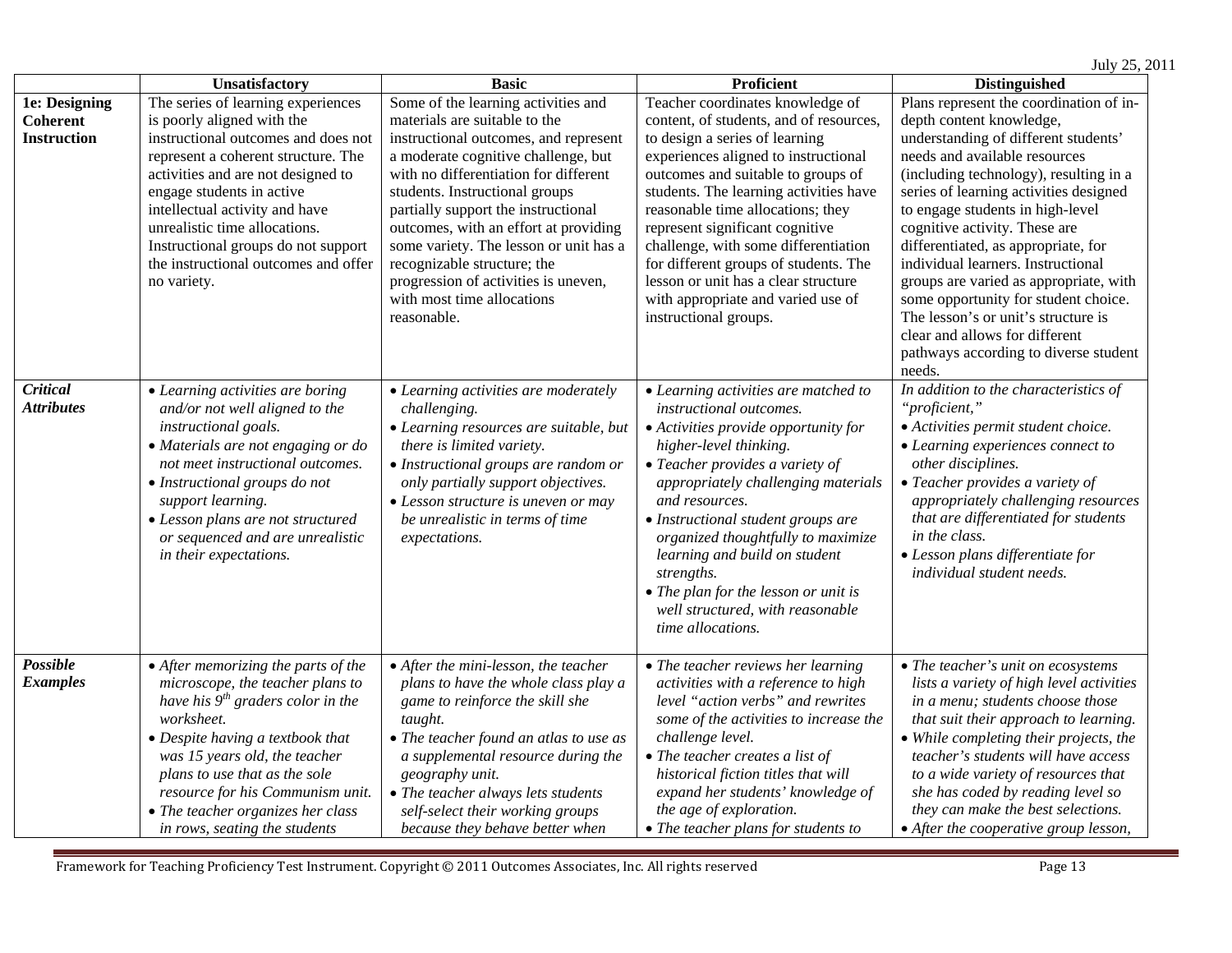| Unsatisfactorv                                                                                                                                                                                                                                         | <b>Basic</b>                                                                                                                                                                                               | <b>Proficient</b>                                                                                                                                                                                                                                                                      | <b>Distinguished</b>                                                                                                                                                                                                                                                                                                                    |
|--------------------------------------------------------------------------------------------------------------------------------------------------------------------------------------------------------------------------------------------------------|------------------------------------------------------------------------------------------------------------------------------------------------------------------------------------------------------------|----------------------------------------------------------------------------------------------------------------------------------------------------------------------------------------------------------------------------------------------------------------------------------------|-----------------------------------------------------------------------------------------------------------------------------------------------------------------------------------------------------------------------------------------------------------------------------------------------------------------------------------------|
| alphabetically; she plans to have<br>students work all year in groups<br>of four based on where they are<br>sitting.<br>• The teacher's lesson plans are<br>written on sticky notes in his<br>grade book; they indicate lecture,<br>activity, or test. | they can choose who they want to<br>sit with.<br>• The teacher's lesson plans are<br>nicely formatted, but the timing for<br>many activities is too short to<br>actually cover the concepts<br>thoroughly. | complete projects in small groups;<br>he carefully selects group members<br>based on their ability level and<br><i>learning style.</i><br>• The teacher reviews lesson plans<br>with her principal; they are well<br>structured with pacing times and<br>activities clearly indicated. | students will reflect on their<br>participation and make suggestions<br>for new group arrangements in the<br><i>future.</i><br>• The lesson plan clearly indicates<br>the concepts taught in the last few<br>lessons; the teacher plans for his<br>students to link the current lesson<br>outcomes to those they previously<br>learned. |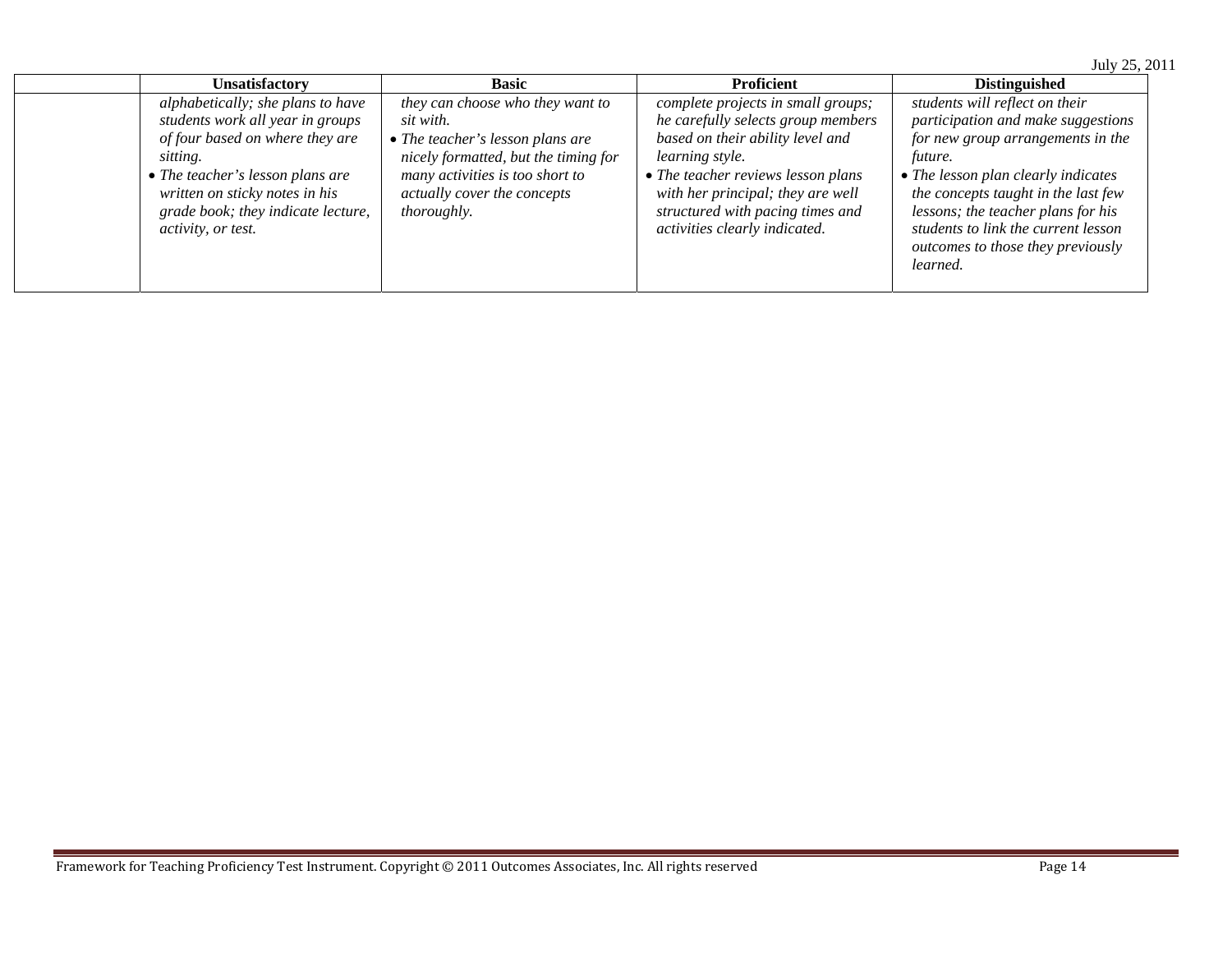| Domain 1:                 | <b>Planning and Preparation</b>                                                                                                                                                                                                                                                                                                                                                                                                                                                                                                                                                                                                                                                                                                                                                               |
|---------------------------|-----------------------------------------------------------------------------------------------------------------------------------------------------------------------------------------------------------------------------------------------------------------------------------------------------------------------------------------------------------------------------------------------------------------------------------------------------------------------------------------------------------------------------------------------------------------------------------------------------------------------------------------------------------------------------------------------------------------------------------------------------------------------------------------------|
| 1f: Designing             | Good teaching requires both assessment of learning and assessment for learning. Assessments of learning ensure that teachers know that students have learned                                                                                                                                                                                                                                                                                                                                                                                                                                                                                                                                                                                                                                  |
| <b>Student</b>            | the intended outcomes. These assessments must be designed in such a manner that they provide evidence of the full range of learning outcomes; that is,                                                                                                                                                                                                                                                                                                                                                                                                                                                                                                                                                                                                                                        |
| <i><b>Assessments</b></i> | different methods are needed to assess reasoning skills than for factual knowledge. Furthermore, such assessments may need to be adapted to the particular<br>needs of individual students; an ESL student, for example, may need an alternative method of assessment to allow demonstration of understanding.<br>Assessment for learning enables a teacher to incorporate assessments directly into the instructional process, and to modify or adapt instruction as needed to<br>ensure student understanding. Such assessments, although used during instruction, must be designed as part of the planning process. Such formative<br>assessment strategies are ongoing and may be used by both teachers and students to monitor progress towards the understanding the learning outcomes. |
|                           | The elements of component 1e are:                                                                                                                                                                                                                                                                                                                                                                                                                                                                                                                                                                                                                                                                                                                                                             |
|                           | Congruence with instructional outcomes<br>Assessments must match learning expectations<br>Criteria and standards<br>Expectations must be clearly defined<br>Design of formative assessments<br>Assessments for learning must be planned as part of the instructional process<br>Use for planning<br>Results of assessment guide future planning                                                                                                                                                                                                                                                                                                                                                                                                                                               |
|                           | Indicators include:<br>Lesson plans indicate correspondence between assessments and instructional outcomes<br>Assessment types are suitable to the style of outcome<br>Variety of performance opportunities for students<br>Modified assessments are available for individual students as needed<br>Expectations clearly written with descriptors for each level of performance<br>Formative assessments are designed to inform minute-to-minute decision-making by the teacher during instruction                                                                                                                                                                                                                                                                                            |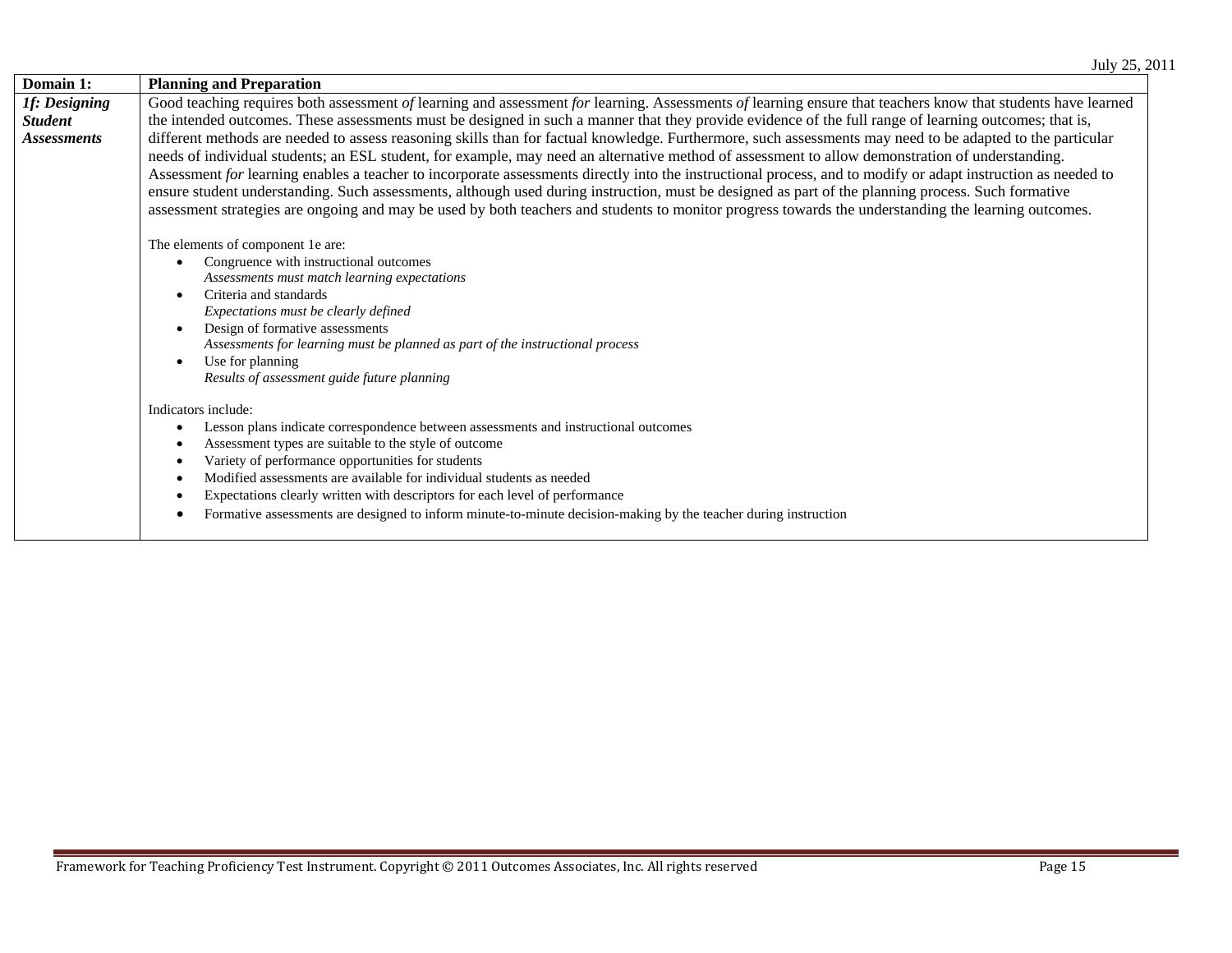**Unsatisfactory Basic Proficient Distinguished**  *1f: Designing Student Assessments* Assessment procedures are not congruent with instructional outcomes; the proposed approach contains no criteria or standards. Teacher has no plan to incorporate formative assessment in the lesson or unit, nor any plans to use assessment results in designing future instruction. Some of the instructional outcomes are assessed through the proposed approach, but others are not. Assessment criteria and standards have been developed, but they are not clear. Approach to the use of formative assessment is rudimentary, including only some of the instructional outcomes. Teacher intends to use assessment results to plan for future instruction for the class as a whole. Teacher's plan for student assessment is aligned with the instructional outcomes; assessment methodologies may have been adapted for groups of students. Assessment criteria and standards are clear. Teacher has a well-developed strategy for using formative assessment and has designed particular approaches to be used. Teacher intends to use assessment results to plan for future instruction for groups of students. Teacher's plan for student assessment is fully aligned with the instructional outcomes, with clear criteria and standards that show evidence of student contribution to their development. Assessment methodologies have been adapted for individual students, as needed. The approach to using formative assessment is well designed and includes student as well as teacher use of the assessment information. Teacher intends to use assessment results to plan future instruction for individual students. *Critical Attributes Assessments do not match instructional outcomes. Assessments have no criteria. No formative assessments have been designed. Assessment results do not affect future plans. Only some of the instructional outcomes are addressed in the planned assessments. Assessment criteria are vague. Plans refer to the use of formative assessments, but they are not fully developed. Assessment results are used to design lesson plans for the whole class, not individual students. All the learning outcomes have a method for assessment. Assessment types match learning expectations. Plans indicate modified assessments for some students as needed. Assessment criteria are clearly written. Plans include formative assessments to use during instruction. Lesson plans indicate possible adjustments based on formative assessment data. In addition to the characteristics of "proficient," Assessments provide opportunities for student choice. Students participate in designing assessments for their own work. Teacher-designed assessments are authentic with real-world application, as appropriate. Students develop rubrics according to teacher-specified learning objectives. Students are actively involved in collecting information from formative assessments and provide input. Possible Examples The teacher marks papers on the foundation of the U.S. constitution based on grammar and punctuation; for every mistake, the grade drops from an A to a B, B to a C, etc. After the students present their research on Globalization, the The district goal for the Europe unit is for students to understand geopolitical relationships; the teacher plans to have the students memorize all the country capitals and rivers. The teacher's students received their tests back; each one was simply marked with a letter grade at the top. Mr. K knows that his students will write a persuasive essay on the state assessment; he plans to provide them with experiences developing persuasive writing as preparation. Ms. M worked on a writing rubric for her research assessment; she drew on multiple sources to be sure the levels of expectation were To teach persuasive writing, Ms. H plans to have her class research and write to the principal on an issue that is important to the students: the use of cell phones in class. Mr. J's students will write a rubric for their final project on the benefits of solar energy; Mr. J has shown* 

Framework for Teaching Proficiency Test Instrument. Copyright  $\odot$  2011 Outcomes Associates, Inc. All rights reserved

*teacher tells them their letter*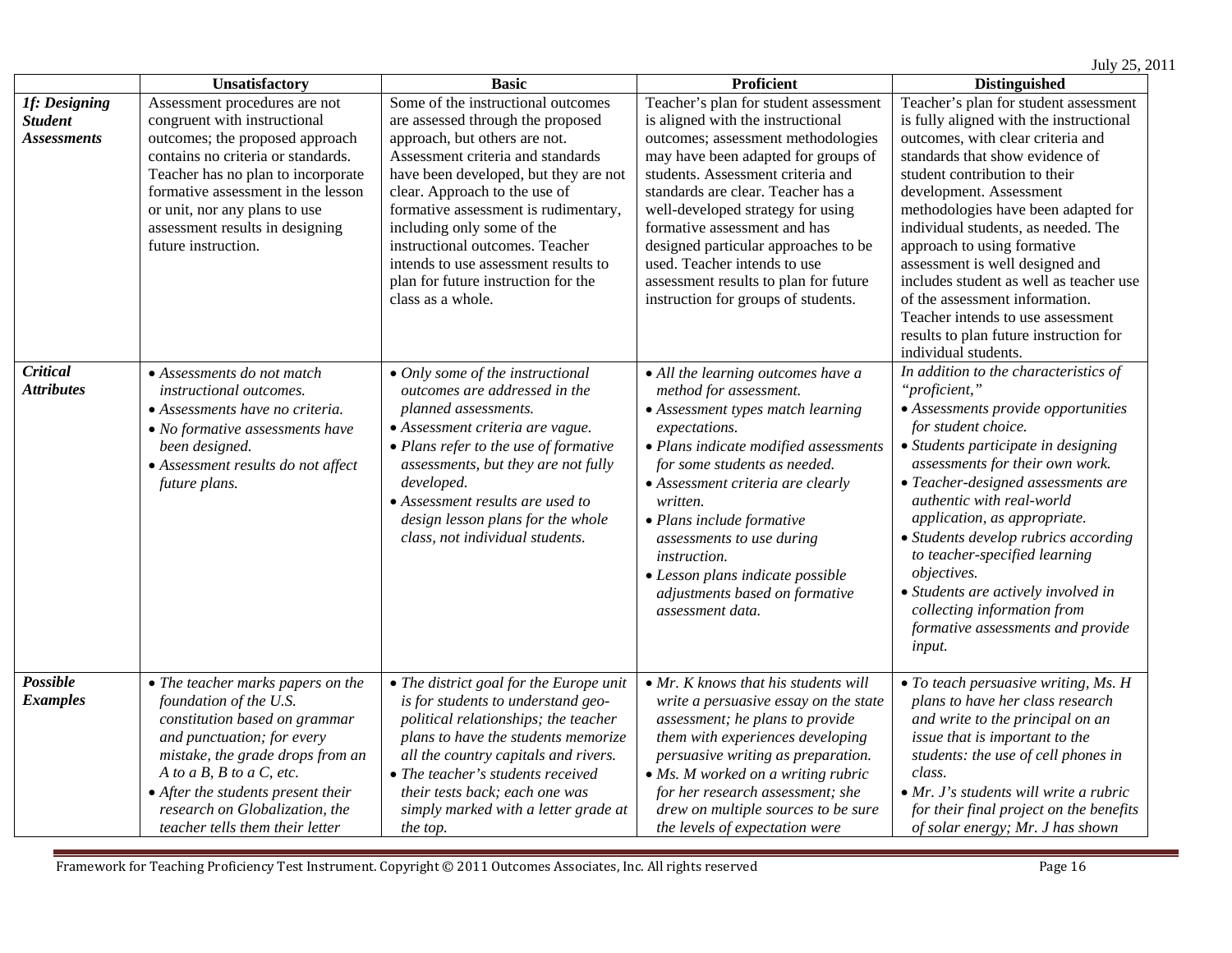| <b>Unsatisfactory</b>               | <b>Basic</b>                                  | Proficient                                    | <b>Distinguished</b>                         |
|-------------------------------------|-----------------------------------------------|-----------------------------------------------|----------------------------------------------|
| grade; when students asked how      | $\bullet$ The plan indicates that the teacher | clearly defined.                              | them several sample rubrics and              |
| he arrived at the grade, he         | will pause to "check for                      | $\bullet$ Mr. C creates a short questionnaire | they will refer to those as they             |
| responds, "After all these years in | understanding" but without a clear            | to distribute to his students at the          | create a rubric of their own.                |
| education, I just know what grade   | process of how that will be done.             | end of class; based on their                  | • After the lesson Mr. L asks students       |
| to give."                           | • A student says, "If half the class"         | responses, he will organize them              | to rate their understanding on a             |
| • The teacher says, "What's the     | passed the test, why are we all               | into different groups during the next         | scale of 1 to 5; the students know           |
| difference between formative        | reviewing the material again?"                | <i>lesson's activities.</i>                   | that their rating will indicate their        |
| assessment and the test I give at   |                                               | • Based on the previous morning's             | activity for the next lesson.                |
| the end of the unit?"               |                                               | formative assessment, Ms. D plans             | $\bullet$ Mrs. T has developed a routine for |
| • The teacher says, "The district"  |                                               | to have five students to work on a            | her class; students know that if they        |
| gave me this entire curriculum to   |                                               | more challenging project, while she           | are struggling with a math concept,          |
| teach, so I just have to keep       |                                               | works with 6 other students to                | they sit in a small group with the           |
| moving.'                            |                                               | <i>reinforce the concept.</i>                 | teacher during workshop time.                |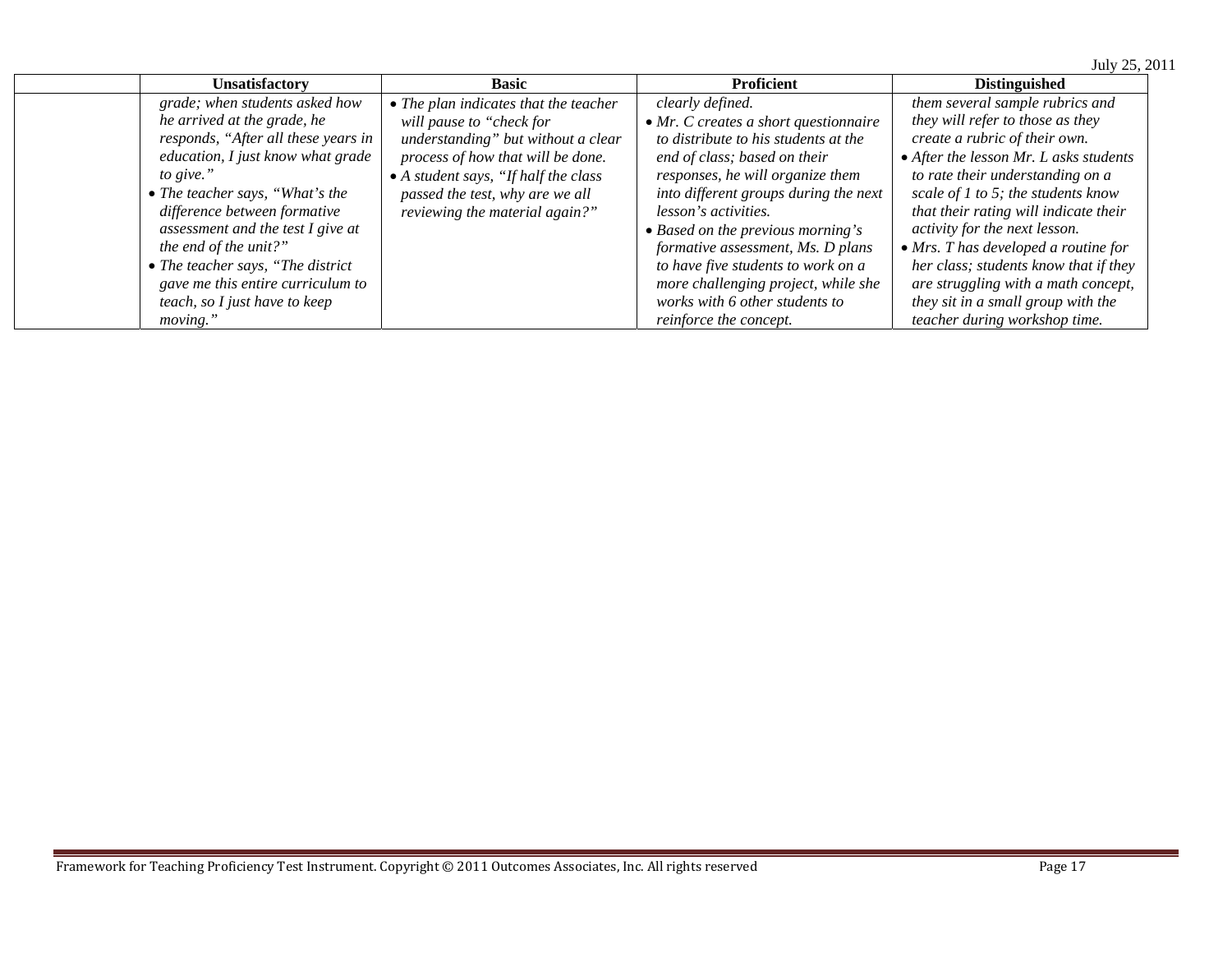| Component                                                   | 2a: Creating an Environment of Respect and Rapport                                                                                                                                                                                                                                                                                                                                                                                                                                                                                                                                                                                                                                                                                                                                                                                                                                                                                                                 |
|-------------------------------------------------------------|--------------------------------------------------------------------------------------------------------------------------------------------------------------------------------------------------------------------------------------------------------------------------------------------------------------------------------------------------------------------------------------------------------------------------------------------------------------------------------------------------------------------------------------------------------------------------------------------------------------------------------------------------------------------------------------------------------------------------------------------------------------------------------------------------------------------------------------------------------------------------------------------------------------------------------------------------------------------|
| 2a: Creating an<br>environment of<br>respect and<br>rapport | An essential skill of teaching is that of managing relationships with students and ensuring that those among students are positive and supportive. Teachers<br>create an environment of respect and rapport in their classrooms by the ways they interact with students and by the interaction they encourage and cultivate<br>among students. An important aspect of respect and rapport relates to how the teacher responds to students and how students are permitted to treat one another.<br>Patterns of interactions are critical to the overall tone of the class. In a respectful environment, all students feel valued and safe.                                                                                                                                                                                                                                                                                                                          |
|                                                             | The elements of component 2a are listed below and are evaluated:<br>Teacher interactions with students, including both words and actions<br>$\bullet$<br>A teacher's interactions with students set the tone for the classroom. Through their interactions, teachers convey that they are interested in and care about their<br>students.<br>Student interactions with other students, including both words and actions<br>$\bullet$<br>As important as a teacher's treatment of students is, how students are treated by their classmates is arguably even more important to students. At its worst, poor<br>treatment causes students to feel rejected by their peers. At its best, positive interactions among students are mutually supportive and create an emotionally healthy<br>school environment. Teachers model and teach students how to engage in respectful interactions with one another and acknowledge respectful interactions among<br>students. |
|                                                             | Indicators include:<br>Respectful talk and turn taking<br>٠<br>Respect for students' background and lives outside of the classroom<br>Teacher and student body language<br>٠<br>Physical proximity<br>٠<br>Warmth and caring<br>Politeness<br>Encouragement<br>Active listening<br><b>Fairness</b>                                                                                                                                                                                                                                                                                                                                                                                                                                                                                                                                                                                                                                                                 |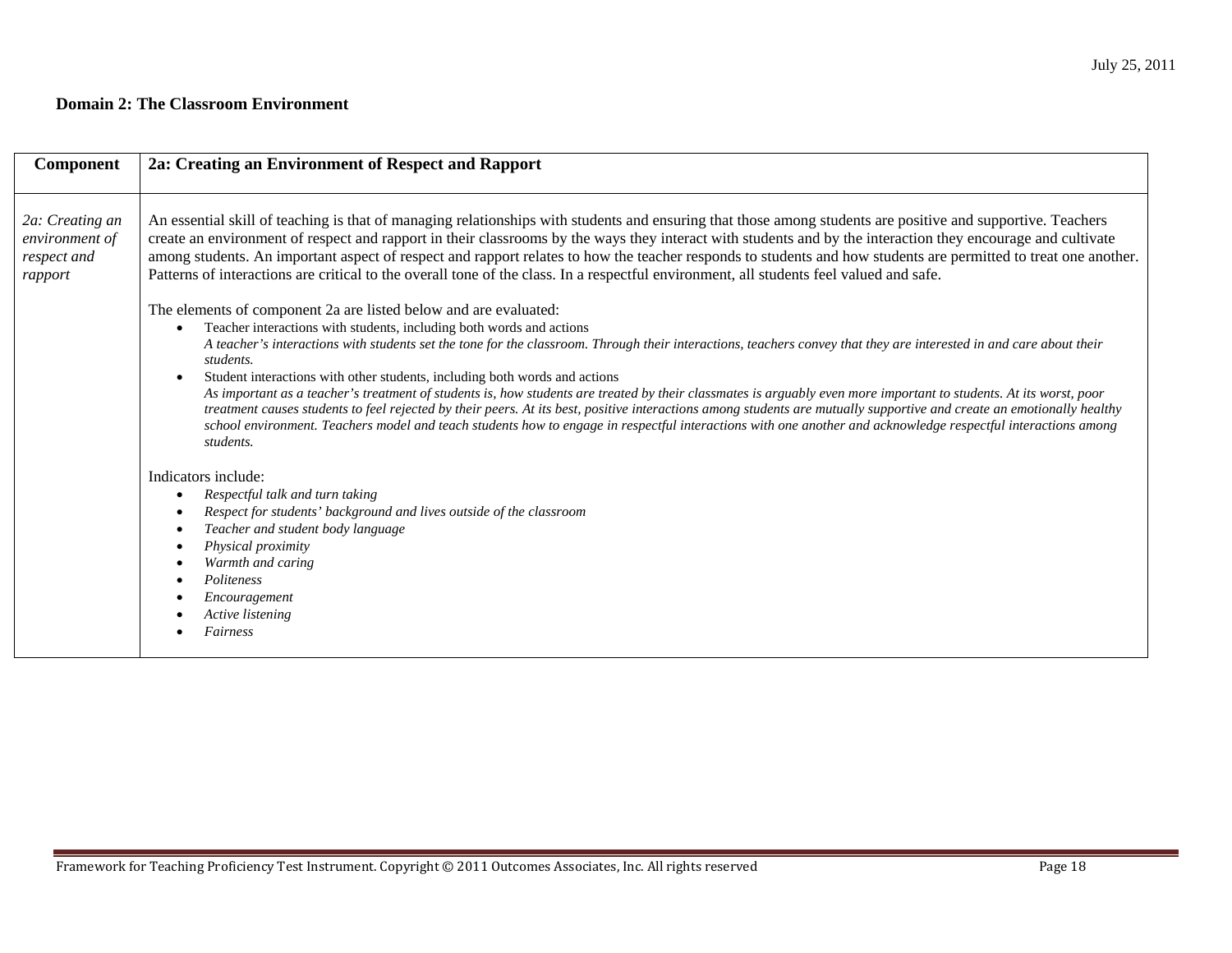**Unsatisfactory Basic Proficient Distinguished**  *2a: Creating an environment of respect and rapport*  Patterns of classroom interactions, both between the teacher and students and among students, are mostly negative, inappropriate, or insensitive to students' ages, cultural backgrounds, and developmental levels. Interactions are characterized by sarcasm, putdowns, or conflict. Teacher does not deal with disrespectful behavior. Patterns of classroom interactions, both between the teacher and students and among students, are generally appropriate but may reflect occasional inconsistencies, favoritism, and disregard for students' ages, cultures, and developmental levels. Students rarely demonstrate disrespect for one another. Teacher attempts to respond to disrespectful behavior, with uneven results. The net result of the interactions is neutral: conveying neither warmth nor conflict. Teacher-student interactions are friendly and demonstrate general caring and respect. Such interactions are appropriate to the ages of the students. Students exhibit respect for the teacher. Interactions among students are generally polite and respectful. Teacher responds successfully to disrespectful behavior among students. The net result of the interactions is polite and respectful, but impersonal. Classroom interactions among the teacher and individual students are highly respectful, reflecting genuine warmth, caring, and sensitivity to students.as individuals. Students exhibit respect for the teacher and contribute to high levels of civility among all members of the class. The net result of interactions is that of connections with students as individuals *Critical Attributes Teacher uses disrespectful talk towards students. Student body language indicates feelings of hurt or insecurity. Students use disrespectful talk towards one another with no response from the teacher. Teacher displays no familiarity with or caring about individual students' interests or personalities. The quality of interactions between teacher and students, or among students, is uneven, with occasional disrespect. Teacher attempts to respond to disrespectful behavior among students, with uneven results. Teacher attempts to make connections with individual students, but student reactions indicate that the efforts are not completely successful or are unusual. Talk between teacher and students and among students is uniformly respectful. Teacher responds to disrespectful behavior among students. Teacher makes superficial connections with individual students.* In addition to the characteristics of "proficient," *Teacher demonstrates knowledge and caring about individual students' lives beyond school. When necessary, students correct one another in their conduct towards classmates. There is no disrespectful behavior among students. The teacher's response to a student's incorrect response respects the student's dignity Possible Examples A student slumps in his/her chair following a comment by the teacher. Students roll their eyes at a classmate's idea; the teacher does not respond. Many students talk when the teacher and other students are talking; the teacher does not correct them. Some students refuse to work with other students. Teacher does not call students by their names. Students attend passively to the teacher, but tend to talk, pass notes, etc. when other students are talking. A few students do not engage with others in the classroom, even when put together in small groups. Students applaud half-heartedly following a classmate's presentation to the class. Teacher says "Don't talk that way to your classmates," but student shrugs his/her shoulders Teacher greets students by name as they enter the class or during the lesson. The teacher gets on the same level with students, such as kneeling beside a student working at a desk. Students attend fully to what the teacher is saying. Students wait for classmates to finish speaking before beginning to talk. Students applaud politely following a classmate's presentation to the class. Students help each other and accept help from each other. Teacher and students use courtesies such as "please/thank you, excuse me." Teacher says "Don't talk that way to your classmates," and the insults stop. Teacher inquires about a student's soccer game last weekend (or extracurricular activities or hobbies). Students say "Shhh" to classmates while the teacher or another student is speaking. Students clap enthusiastically for one another's presentations for a job well done. The teacher says:"That's an interesting idea, Josh, but you're 'forgetting…."*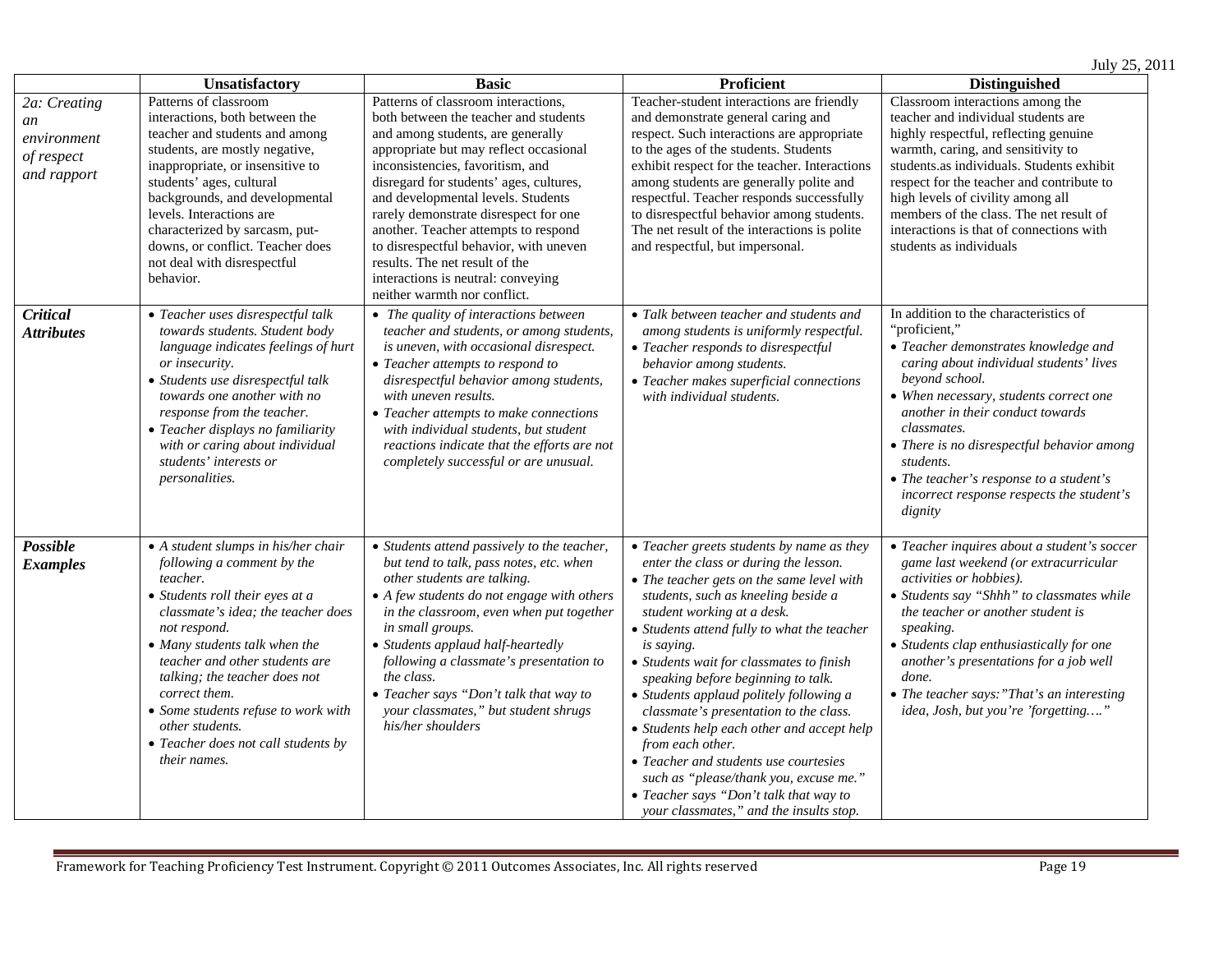|                                                      | July 25, 2011                                                                                                                                                                                                                                                                                                                                                                                                                                                                                                                                                                                                                                                                                                                                             |
|------------------------------------------------------|-----------------------------------------------------------------------------------------------------------------------------------------------------------------------------------------------------------------------------------------------------------------------------------------------------------------------------------------------------------------------------------------------------------------------------------------------------------------------------------------------------------------------------------------------------------------------------------------------------------------------------------------------------------------------------------------------------------------------------------------------------------|
| <b>Component</b>                                     | 2b: Establishing a Culture for Learning                                                                                                                                                                                                                                                                                                                                                                                                                                                                                                                                                                                                                                                                                                                   |
| 2b: Establishing<br><i>a</i> culture for<br>learning | "A culture for learning" refers to the atmosphere in the classroom that reflects the educational importance of the work undertaken by both students and<br>teacher. It describes the norms that govern the interactions among individuals about the activities and assignments, the value of hard work and perseverance,<br>and the general tone of the class. The classroom is characterized by high cognitive energy, by a sense that what is happening there is important, and that it is<br>essential to get it right. There are high expectations for all students. The classroom is a place where the teacher and students value learning and hard work.<br>Elements of component 2b are:<br>Importance of the content and of learning<br>$\bullet$ |
|                                                      | In a classroom with a strong culture for learning, teachers convey the educational value of what the students are learning.<br>Expectations for learning and achievement<br>$\bullet$<br>In classrooms with robust cultures for learning, all students receive the message that, while the work is challenging, they are capable of achieving it if they are<br>prepared to work hard.<br>Student pride in work<br>$\bullet$<br>When students are convinced of their capabilities, they are willing to devote energy to the task at hand, and they take pride in their accomplishments. This pride is<br>reflected in their interactions with classmates and with the teacher.                                                                            |
|                                                      | Indicators include:<br>Belief in the value of the work<br>Expectations are high and supported through both verbal and nonverbal behaviors<br>Quality is expected and recognized<br>Effort and persistence are expected and recognized<br>Confidence in ability is evidenced by teacher and students language and behaviors<br>Expectation for all students to participate                                                                                                                                                                                                                                                                                                                                                                                 |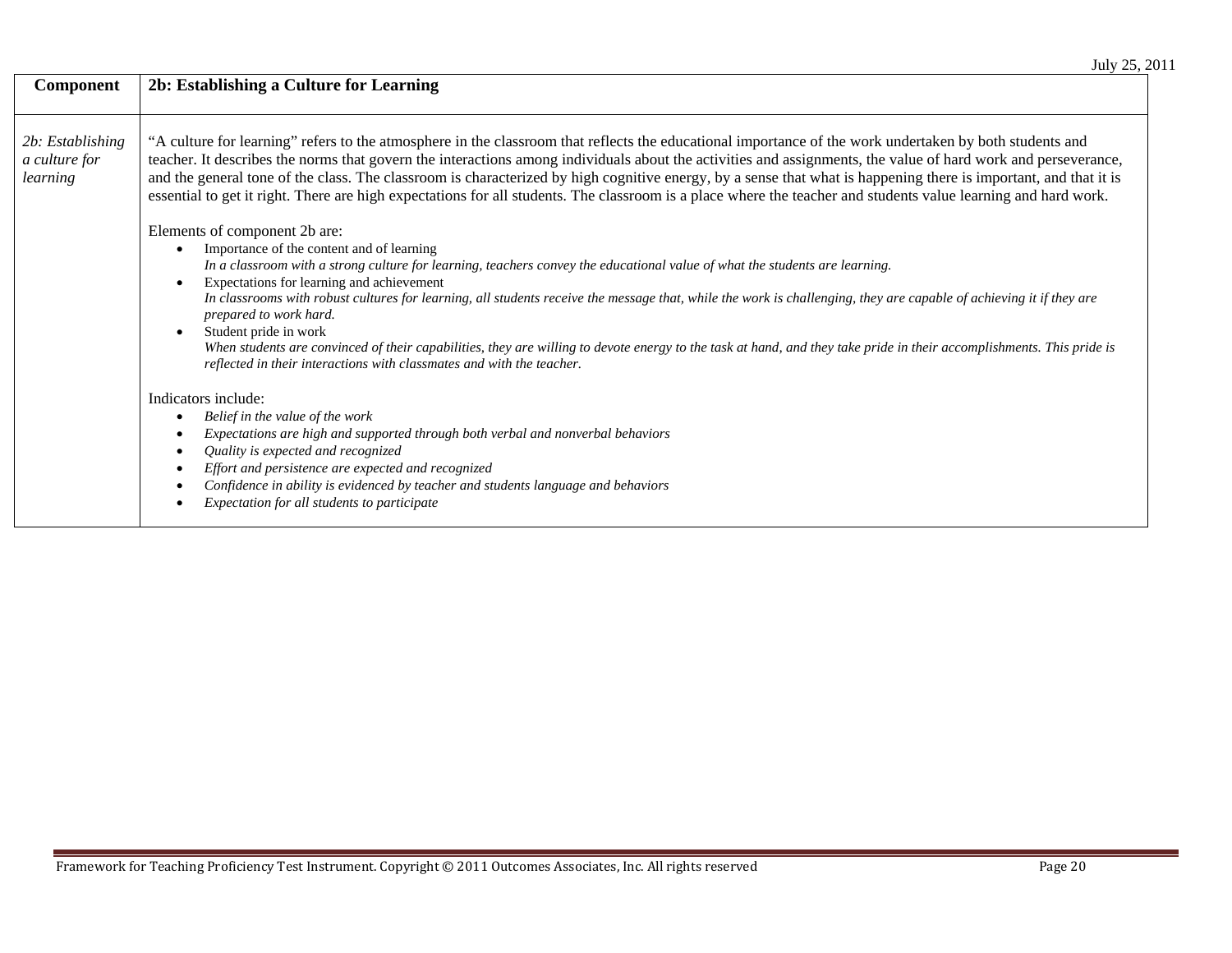**Unsatisfactory Basic Proficient Distinguished**  *2b: Establishing a culture for learning*  The classroom culture is characterized by a lack of teacher or student commitment to learning, and/or little or no investment of student energy into the task at hand. Hard work is not expected or valued. Medium to low expectations for student achievement are the norm with high expectations for learning reserved for only one or two students. The classroom culture is characterized by little commitment to learning by teacher or students. The teacher appears to be only "going through the motions," and students indicate that they are interested in completion of a task, rather than quality. The teacher conveys that student success is the result of natural ability rather than hard work; high expectations for learning are reserved for those students thought to have a natural aptitude for the subject. The classroom culture is a cognitively busy place where learning is valued by all with high expectations for learning the norm for most students. The teacher conveys that with hard work students can be successful; students understand their role as learners and consistently expend effort to learn. Classroom interactions support learning and hard work. The classroom culture is a cognitively vibrant place, characterized by a shared belief in the importance of learning. The teacher conveys high expectations for learning by all students and insists on hard work; students assume responsibility for high quality by initiating improvements, making revisions, adding detail and/or helping peers. *Critical Attributes The teacher conveys that the reasons for the work are external or trivializes the learning goals and assignments. The teacher conveys to at least some students that the work is too challenging for them. Students exhibit little or no pride in their work. Class time is devoted more to socializing than to learning Teacher's energy for the work is neutral: indicating neither a high level of commitment nor "blowing it off." The teacher conveys high expectations for only some students. Students comply with the teacher's expectations for learning, but don't indicate commitment on their own initiative for the work. Many students indicate that they are looking for an "easy path." The teacher communicates the importance of learning, and that with hard work all students can be successful in it. The teacher demonstrates a high regard for student abilities. Teacher conveys an expectation of high levels of student effort. Students expend good effort to complete work of high quality.*  In addition to the characteristics of "Proficient," *The teacher communicates a genuine passion for the subject. Students indicate that they are not satisfied unless they have complete understanding. Student questions and comments indicate a desire to understand the content, rather than, for example, simply learning a procedure for getting the correct answer. Students recognize the efforts of their classmates. Students take initiative in improving the quality of their work. Possible Examples The teacher tells students that they're doing a lesson because it's on the test, in the book, or is district directed. Teacher says to a student: "Why don't you try this easier problem?" Students turn in sloppy or incomplete work. Students don't engage in work and the teacher ignores it. Students have not completed their homework and the teacher does not respond. Almost all of the activities are "busy work." Teacher says: "Let's get through this." Teacher says: "I think most of you will be able to do this." Students consult with one another to determine how to fill in a worksheet, without challenging classmates' thinking. Teacher does not encourage students who are struggling. Some students get to work after an assignment is given or after entering the room. Teacher says: "This is important; you'll need to speak grammatical English when you apply for a job." Teacher says: "This idea is really important! It's central to our understanding of history." Teacher says: "Let's work on this together: it's hard, but you all will be able to do it well." Teacher hands a paper back to a student, saying "I know you can do a better job on this." The student accepts it without complaint. Students get right to work right away when an assignment is given or after entering the room. The teacher says "It's really fun to find the patterns for factoring polynomials." Student asks a classmate to explain a concept or procedure since s/he didn't quite follow the teacher's explanation. Students question one another on answers. Student asks the teacher whether s/he can re-do a piece of work since s/he now sees how it could be strengthened. Students work even when the teacher isn't working with them or directing their efforts.* 

Framework for Teaching Proficiency Test Instrument. Copyright  $\odot$  2011 Outcomes Associates, Inc. All rights reserved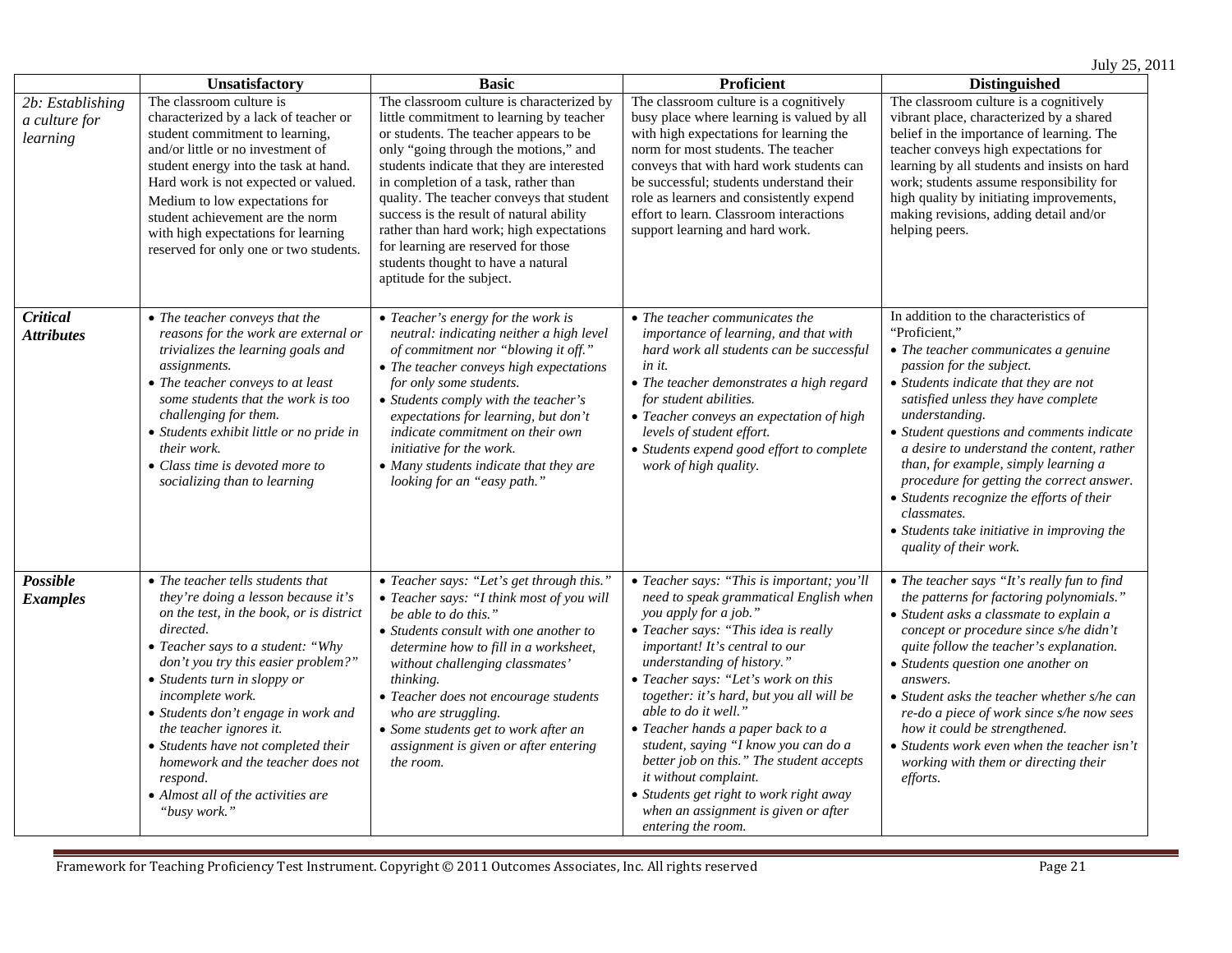| Component                               | <b>2c: Managing Classroom Procedures</b>                                                                                                                                                                                                                                                                                                                                                                                                                                                                                                                                                                                                                                                                                                                                                                                                                                                                                                                                                                                                                                                                                                                                                                                                                                                                                                                                                                                                                                                                                                                                                                                                                                                                                                                                                                                                                                                                       |  |  |  |  |
|-----------------------------------------|----------------------------------------------------------------------------------------------------------------------------------------------------------------------------------------------------------------------------------------------------------------------------------------------------------------------------------------------------------------------------------------------------------------------------------------------------------------------------------------------------------------------------------------------------------------------------------------------------------------------------------------------------------------------------------------------------------------------------------------------------------------------------------------------------------------------------------------------------------------------------------------------------------------------------------------------------------------------------------------------------------------------------------------------------------------------------------------------------------------------------------------------------------------------------------------------------------------------------------------------------------------------------------------------------------------------------------------------------------------------------------------------------------------------------------------------------------------------------------------------------------------------------------------------------------------------------------------------------------------------------------------------------------------------------------------------------------------------------------------------------------------------------------------------------------------------------------------------------------------------------------------------------------------|--|--|--|--|
| 2c: Managing<br>classroom<br>procedures | A smoothly functioning classroom is a prerequisite to good instruction and high levels of student engagement. Teachers establish and monitor routines and<br>procedures for the smooth operation of the classroom and the efficient use of time. Hallmarks of a well-managed classroom are that instructional groups are<br>used effectively, non-instructional tasks are completed efficiently, and transitions between activities and management of materials and supplies are skillfully<br>done in order to maintain momentum and maximize instructional time. The establishment of efficient routines, and teaching students to employ them, may be<br>inferred from the sense that the class "runs itself."<br>Elements of Component 2c are:<br>Management of instructional groups<br>$\bullet$<br>Teachers help students to develop the skills to work purposefully and cooperatively in groups, with little supervision from the teacher<br>Management of transitions<br>$\bullet$<br>Many lessons engage students in different types of activities - large group, small group, independent work. It's important that little time is lost as students move from<br>$\bullet$<br>one activity to another; students know the "drill" and execute it seamlessly<br>Management of materials and supplies<br>$\bullet$<br>Experienced teachers have all necessary materials to hand, and have taught students to implement routines for distribution and collection of materials with a<br>minimum of disruption to the flow of instruction<br>Performance of non-instructional duties<br>$\bullet$<br>Overall, little instructional time is lost in activities such as taking attendance, recording the lunch count, or the return of permission slips for a class trip.<br>Indicators include:<br>Smooth functioning of all routines<br>$\bullet$<br>Little or no loss of instructional time<br>$\bullet$ |  |  |  |  |
|                                         | Students playing an important role in carrying out the routines<br>Students know what to do, where to move                                                                                                                                                                                                                                                                                                                                                                                                                                                                                                                                                                                                                                                                                                                                                                                                                                                                                                                                                                                                                                                                                                                                                                                                                                                                                                                                                                                                                                                                                                                                                                                                                                                                                                                                                                                                     |  |  |  |  |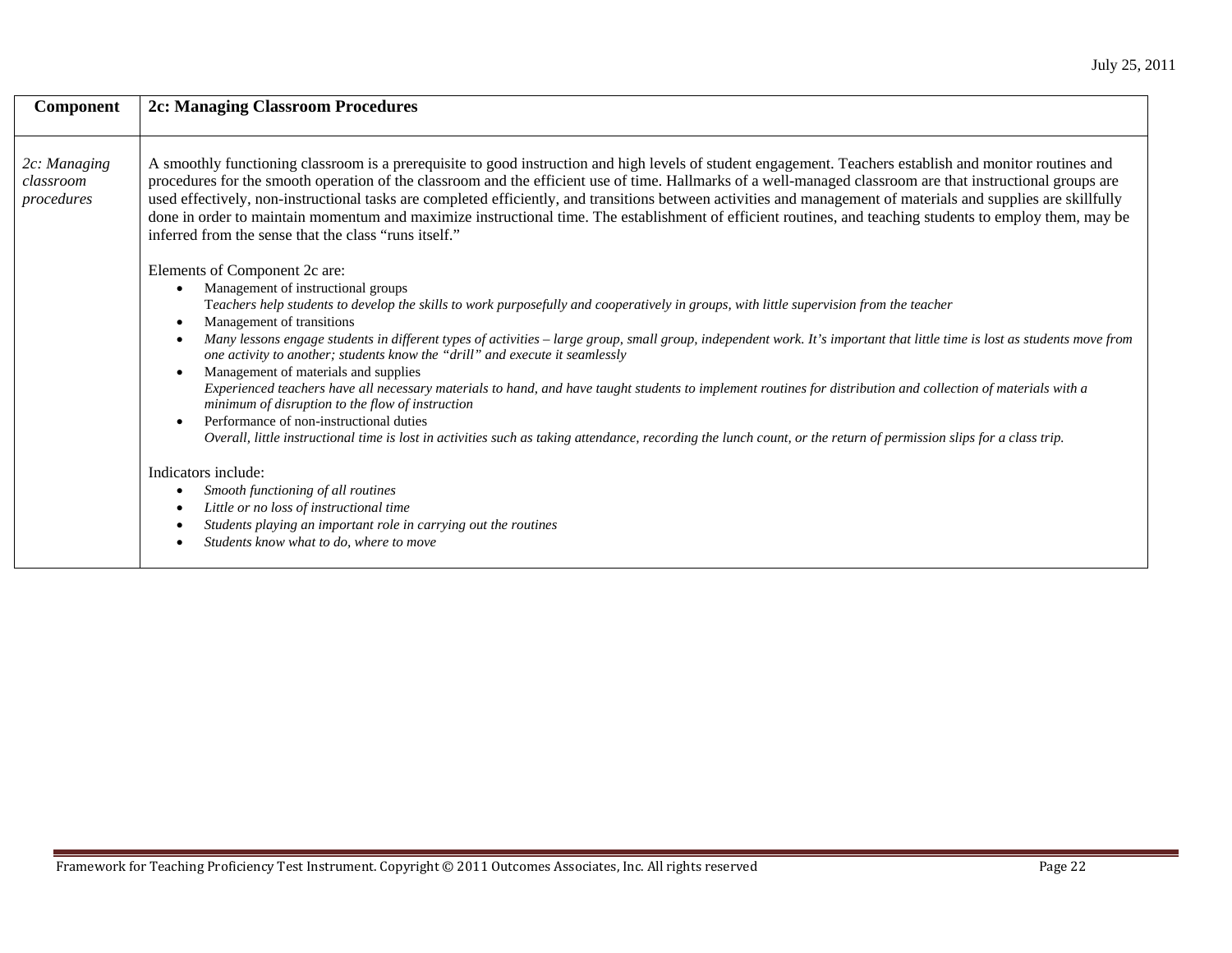|                                        | <b>Unsatisfactory</b>                                                                                                                                                                                                                                                                                                                                                                                                                                                                                                                               | <b>Basic</b>                                                                                                                                                                                                                                                                                                                                                                                                                                                                           | <b>Proficient</b>                                                                                                                                                                                                                                                                                                                                                                                                                                                                                                                                                                                                                                                                                                                                                      | <b>Distinguished</b>                                                                                                                                                                                                                                                                                                                                                                                                                                                   |
|----------------------------------------|-----------------------------------------------------------------------------------------------------------------------------------------------------------------------------------------------------------------------------------------------------------------------------------------------------------------------------------------------------------------------------------------------------------------------------------------------------------------------------------------------------------------------------------------------------|----------------------------------------------------------------------------------------------------------------------------------------------------------------------------------------------------------------------------------------------------------------------------------------------------------------------------------------------------------------------------------------------------------------------------------------------------------------------------------------|------------------------------------------------------------------------------------------------------------------------------------------------------------------------------------------------------------------------------------------------------------------------------------------------------------------------------------------------------------------------------------------------------------------------------------------------------------------------------------------------------------------------------------------------------------------------------------------------------------------------------------------------------------------------------------------------------------------------------------------------------------------------|------------------------------------------------------------------------------------------------------------------------------------------------------------------------------------------------------------------------------------------------------------------------------------------------------------------------------------------------------------------------------------------------------------------------------------------------------------------------|
| 2c Managing<br>classroom<br>procedures | Much instructional time is lost due to<br>inefficient classroom routines and<br>procedures. There is little or no<br>evidence of the teacher managing<br>instructional groups, transitions,<br>and/or the handling of materials and<br>supplies effectively. There is little<br>evidence that students know or follow<br>established routines.                                                                                                                                                                                                      | Some instructional time is lost due to<br>only partially effective classroom<br>routines and procedures. The teacher's<br>management of instructional groups,<br>transitions, and/or the handling of<br>materials and supplies is inconsistent,<br>leading to some disruption of learning.<br>With regular guidance and prompting,<br>students follow established routines.                                                                                                            | There is little loss of instructional time due<br>to effective classroom routines and<br>procedures. The teacher's management of<br>instructional groups and/or the handling of<br>materials and supplies are consistently<br>successful. With minimal guidance and<br>prompting, students follow established<br>classroom routines.                                                                                                                                                                                                                                                                                                                                                                                                                                   | Instructional time is maximized due to<br>efficient classroom routines and procedures.<br>Students contribute to the management of<br>instructional groups, transitions, and/or the<br>handling of materials and supplies. Routines<br>are well understood and may be initiated by<br>students.                                                                                                                                                                        |
| Critical<br><b>Attributes</b>          | • Students not working with the<br>teacher are disruptive to the class.<br>• There are no established<br>procedures for distributing and<br>collecting materials.<br>• Procedures for other activities are<br>confused or chaotic.                                                                                                                                                                                                                                                                                                                  | • Small groups are only partially<br>engaged while not working directly<br>with the teacher.<br>• Procedures for transitions, and<br>distribution/collection of materials,<br>seem to have been established, but their<br>operation is rough.<br>• Classroom routines function unevenly.                                                                                                                                                                                               | • The students are productively engaged<br>during small group work.<br>• Transitions between large and small<br>group activities are smooth.<br>• Routines for distribution and collection<br>of materials and supplies work<br>efficiently.<br>• Classroom routines function smoothly.                                                                                                                                                                                                                                                                                                                                                                                                                                                                                | In addition to the characteristics of<br>"proficient,"<br>• Students take the initiative with their<br>classmates to ensure that their time is<br>used productively.<br>• Students themselves ensure that<br>transitions and other routines are<br>accomplished smoothly.<br>• Students take initiative in distributing and<br>collecting materials efficiently.                                                                                                       |
| <b>Possible</b><br><b>Examples</b>     | • When moving into small groups,<br>students are confused as to where<br>they are supposed to go, whether<br>they should take their chairs, etc.<br>• There are long lines for materials<br>and supplies or distributing<br>supplies is time-consuming.<br>• Students bump into one another<br>lining up or sharpening pencils.<br>• Roll-taking consumes much time at<br>the beginning of the lesson and<br>students are not working on<br><i>anything.</i><br>• Most students ask what they are to<br>do or look around for clues from<br>others. | • Some students not working with the<br>teacher are not productively engaged in<br>learning.<br>• Transitions between large and small<br>group activities are rough but they are<br>accomplished.<br>• Students are not sure what to do when<br>materials are being distributed or<br>collected.<br>• Students ask some clarifying questions<br>about procedures<br>• The attendance or lunch count consumes<br>more time than it would need if the<br>procedure were more routinized. | • Students get started on an activity while<br>the teacher takes attendance.<br>• Students move smoothly between large<br>and small group activities.<br>• The teacher has an established timing<br>device, such as counting down, to signal<br>students to return to their desks.<br>• Teacher has an established attention<br>signal, such as raising a hand, or<br>dimming the lights.<br>• One member of each small group<br>collects materials for the table.<br>• There is an established color-coded<br>system indicating where materials<br>should be stored.<br>• In small group work, students have<br>established roles, they listen to one<br>another, summarize g different views,<br>etc.<br>• Clean-up at the end of a lesson is fast<br>and efficient. | • Students redirect classmates in small<br>groups not working directly with the<br>teacher to be more efficient in their work.<br>• A student reminds classmates of the roles<br>that they are to play within the group.<br>• A student re-directs a classmate to the<br>table s/he should be at following a<br>transition.<br>• Students propose an improved attention<br>signal.<br>• Students independently check themselves<br>into class on the attendance board. |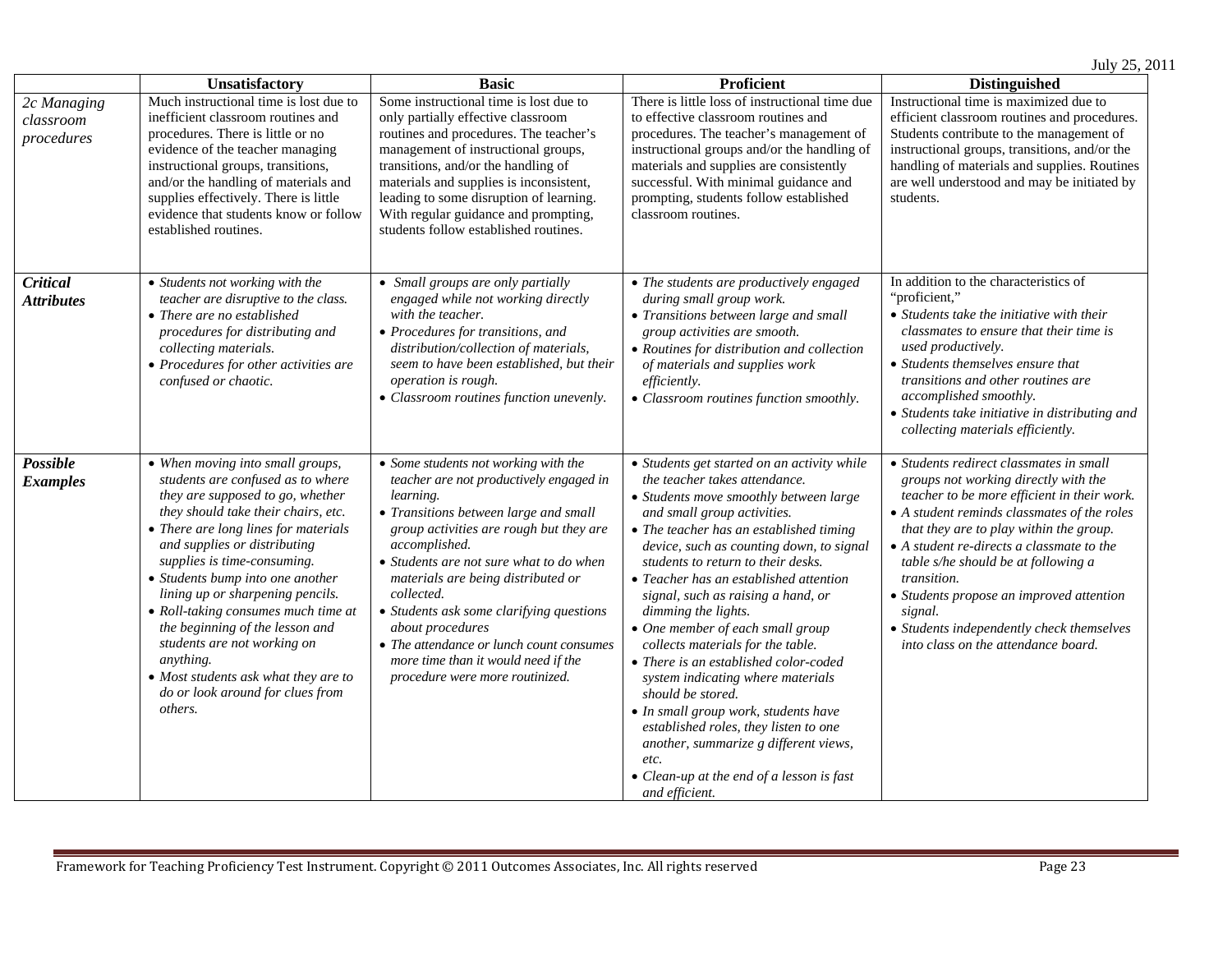| Domain 2:                                  | <b>The Classroom Environment</b>                                                                                                                                                                                                                                                                                                                                                                                                                                                                                                                                                                                                                                                                                                                                                                                                                                                                                                                                                                                                                                                                                                                                                                                                                                                               |  |  |  |
|--------------------------------------------|------------------------------------------------------------------------------------------------------------------------------------------------------------------------------------------------------------------------------------------------------------------------------------------------------------------------------------------------------------------------------------------------------------------------------------------------------------------------------------------------------------------------------------------------------------------------------------------------------------------------------------------------------------------------------------------------------------------------------------------------------------------------------------------------------------------------------------------------------------------------------------------------------------------------------------------------------------------------------------------------------------------------------------------------------------------------------------------------------------------------------------------------------------------------------------------------------------------------------------------------------------------------------------------------|--|--|--|
| 2d. Managing<br>Student<br><b>Behavior</b> | In order for students to be able to engage deeply with content, the classroom environment must be orderly; the atmosphere must feel business-like and<br>productive, without being authoritarian. In a productive classroom, standards of conduct are clear to students; they know what they are permitted to do, and<br>what they can expect of their classmates. Even when their behavior is being corrected, students feel respected; their dignity is not undermined. Skilled teachers<br>regard positive student behavior not as an end in itself, but as a prerequisite to high levels of engagement in content.                                                                                                                                                                                                                                                                                                                                                                                                                                                                                                                                                                                                                                                                         |  |  |  |
|                                            | Elements of Component 2d are:<br>Expectations<br>٠<br>It is clear, either from what the teacher says, or by inference from student actions, that expectations for student conduct have been established and that they are being<br>implemented<br>Monitoring of student behavior<br>٠<br>Experienced teachers seem to have eyes "in the backs of their heads;" they are attuned to what's happening in the classroom and can move subtly to help students,<br>when necessary, re-engage with the content being addressed in the lesson. At a high level, such monitoring is preventive and subtle, which makes it challenging to<br>observe<br>Response to student misbehavior<br>٠<br>Even experienced teachers find that their students occasionally violate one or another of the agreed-upon standards of conduct; how the teacher responds to such<br>infractions is an important mark of the teacher's skill. Accomplished teachers try to understand why students are conducting themselves in such a manner (are they<br>unsure of the content? Are they trying to impress their friends?) and respond in such a way that they respect the dignity of the student. The best responses are those<br>that address misbehavior early in an episode, although this is not always possible. |  |  |  |
|                                            | Indicators include:<br>Clear standards of conduct, possibly posted, and possibly referred to during a lesson<br>Absence of acrimony between teacher and students concerning behavior<br>Teacher awareness of student conduct<br>Preventive action when needed by the teacher<br>Fairness<br>Absence of misbehavior<br>Reinforcement of positive behavior                                                                                                                                                                                                                                                                                                                                                                                                                                                                                                                                                                                                                                                                                                                                                                                                                                                                                                                                       |  |  |  |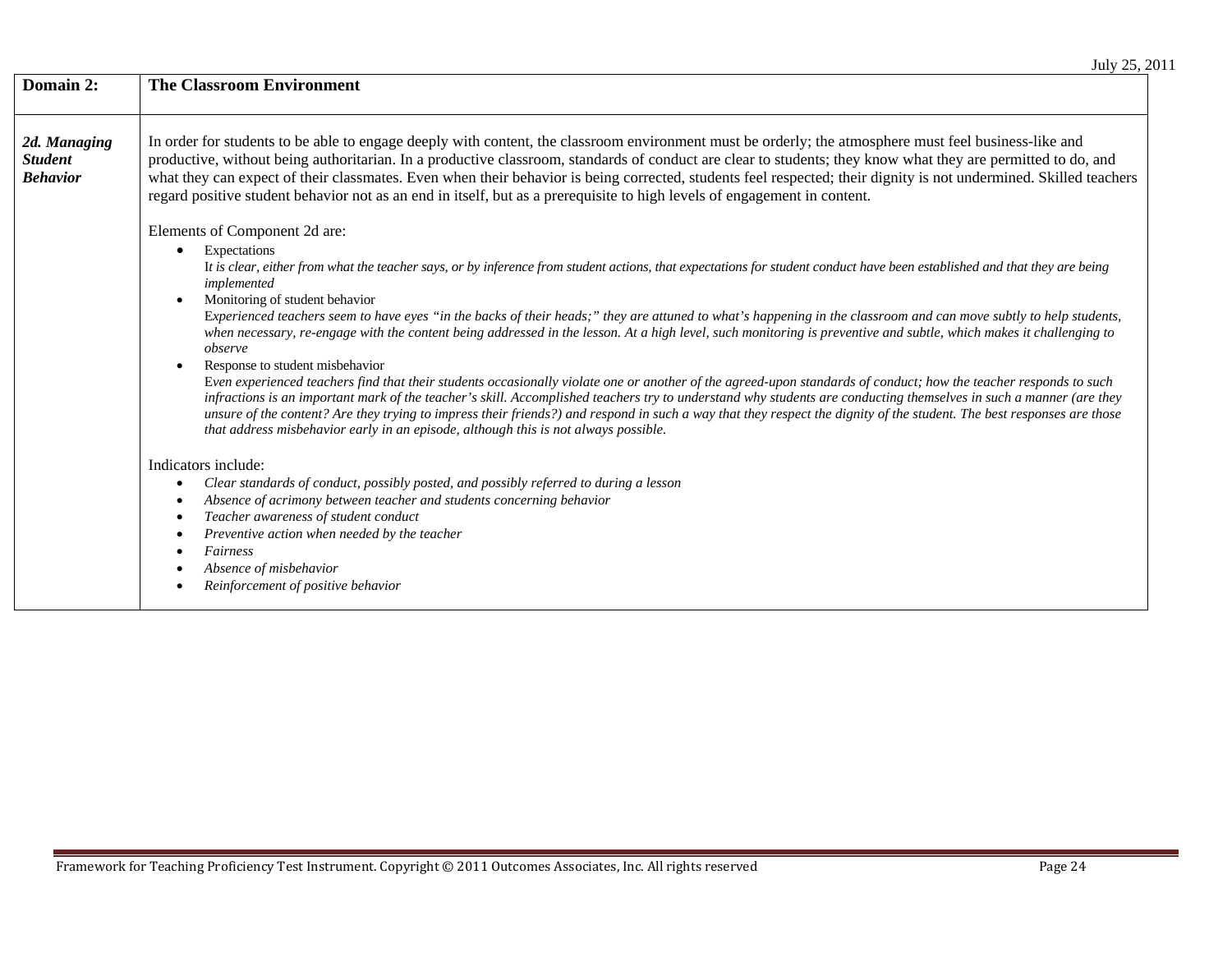|                                        | Unsatisfactory                                                                                                                                                                                                                                                                                                                                                               | <b>Basic</b>                                                                                                                                                                                                                                                                                                                                                   | Proficient                                                                                                                                                                                                                                                                                         | <b>Distinguished</b>                                                                                                                                                                                                                                                                                                                                                            |
|----------------------------------------|------------------------------------------------------------------------------------------------------------------------------------------------------------------------------------------------------------------------------------------------------------------------------------------------------------------------------------------------------------------------------|----------------------------------------------------------------------------------------------------------------------------------------------------------------------------------------------------------------------------------------------------------------------------------------------------------------------------------------------------------------|----------------------------------------------------------------------------------------------------------------------------------------------------------------------------------------------------------------------------------------------------------------------------------------------------|---------------------------------------------------------------------------------------------------------------------------------------------------------------------------------------------------------------------------------------------------------------------------------------------------------------------------------------------------------------------------------|
| 2d Managing<br><b>Student Behavior</b> | There appear to be no established<br>standards of conduct, and little or no<br>teacher monitoring of student<br>behavior. Students challenge the<br>standards of conduct. Response to<br>students' misbehavior is repressive,<br>or disrespectful of student dignity.                                                                                                        | Standards of conduct appear to have been<br>established, but their implementation is<br>inconsistent. Teacher tries, with uneven<br>results, to monitor student behavior and<br>respond to student misbehavior. There is<br>inconsistent implementation of the<br>standards of conduct.                                                                        | Student behavior is generally appropriate.<br>The teacher monitors student behavior<br>against established standards of conduct.<br>Teacher response to student misbehavior is<br>consistent, proportionate and respectful to<br>students and is effective.                                        | Student behavior is entirely appropriate.<br>Students take an active role in monitoring<br>their own behavior and that of other<br>students against standards of conduct.<br>Teachers' monitoring of student behavior is<br>subtle and preventive. Teacher's response to<br>student misbehavior is sensitive to<br>individual student needs and respects<br>students            |
| <b>Critical Attributes</b>             | • The classroom environment is<br>chaotic, with no apparent standards<br>of conduct.<br>• The teacher does not monitor<br>student behavior.<br>• Some students violate classroom<br>rules, without apparent teacher<br>awareness.<br>• When the teacher notices student<br>misbehavior, s/he appears helpless<br>to do anything about it.                                    | • Teacher attempts to maintain order in<br>the classroom but with uneven success:<br>standards of conduct, if they exist, are<br>not evident.<br>• Teacher attempts to keep track of<br>student behavior, but with no apparent<br>system.<br>• The teacher's response to student<br>misbehavior is inconsistent: sometimes<br>very harsh; other times lenient. | • Standards of conduct appear to have<br>been established.<br>• Student behavior is generally<br><i>appropriate.</i><br>• The teacher frequently monitors student<br>behavior.<br>• Teacher's response to student<br>misbehavior is effective.<br>• Teacher acknowledges good behavior.            | In addition to the characteristics of<br>"proficient,"<br>• Student behavior is entirely appropriate;<br>no evidence of student misbehavior.<br>• The teacher monitors student behavior<br>without speaking $-$ just moving about.<br>• Students respectfully intervene as<br>appropriate with classmates to ensure<br>compliance with standards of conduct.                    |
| <b>Possible Examples</b>               | • Students are talking among<br>themselves, with no attempt by the<br>teacher to silence them.<br>$\bullet$ An object flies through the air<br>without apparent teacher notice.<br>• Students are running around the<br>room, resulting in a chaotic<br>environment.<br>• Their phones and other electronics<br>distract students and teacher<br><i>doesn't do anything.</i> | • Classroom rules are posted, but neither<br>teacher nor students refers to them.<br>• The teacher repeatedly asks students to<br>take their seats; they ignore him/her.<br>• To one student: "Where's your late<br>pass? Go to the office." To another:<br>"You don't have a late pass? Come in<br>and take your seat; you've missed<br>enough already."      | • Upon a non-verbal signal from the<br>teacher, students correct their behavior.<br>• The teacher moves to every section of<br>the classroom, keeping a close eye on<br>student behavior.<br>• The teacher gives a student a "hard<br>look," and the student stops talking to<br>his/her neighbor. | • A student suggests a revision in one of the<br>classroom rules.<br>• The teacher notices that some students<br>are talking among themselves, and<br>without a word, moves nearer to them; the<br>talking stops.<br>• The teacher asks to speak to a student<br>privately about misbehavior.<br>• A student reminds his/her classmates of<br>the class rule about chewing gum. |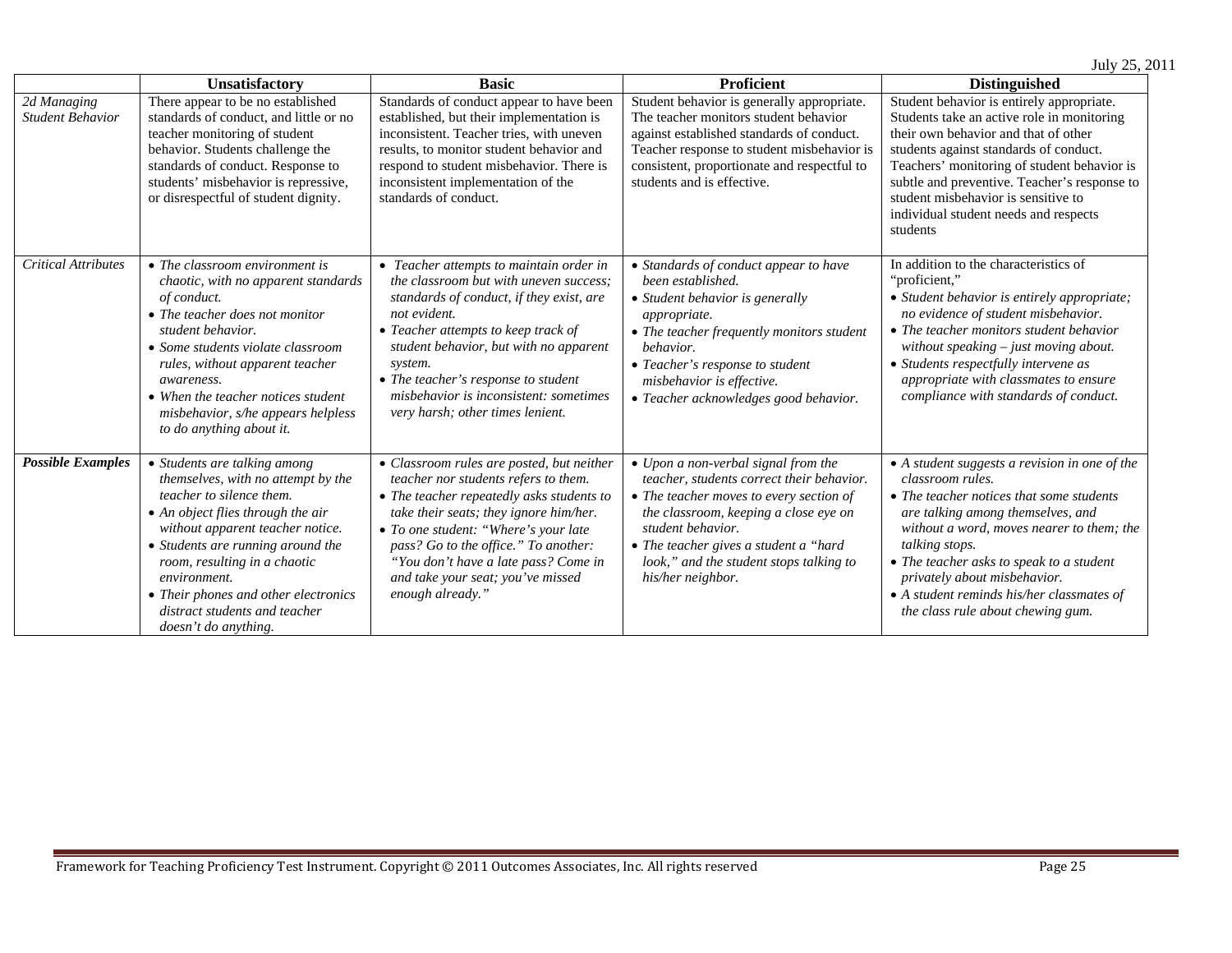| Component | <b>2e: Organizing Physical Space</b>                                                                                                                                                                                                                                                                                                                                                                                                                                                                                                                                                                                                                               |
|-----------|--------------------------------------------------------------------------------------------------------------------------------------------------------------------------------------------------------------------------------------------------------------------------------------------------------------------------------------------------------------------------------------------------------------------------------------------------------------------------------------------------------------------------------------------------------------------------------------------------------------------------------------------------------------------|
|           |                                                                                                                                                                                                                                                                                                                                                                                                                                                                                                                                                                                                                                                                    |
|           | The use of the physical environment to promote student learning is a hallmark of an experienced teacher. Its use varies, of course, with the age of the students:<br>in a primary classroom, centers and reading corners may structure class activities, while with older students, the position of chairs and desks can facilitate, or<br>inhibit, rich discussion. Naturally, classrooms must be safe (no dangling wires or dangerous traffic patterns), and all students must be able to see and hear<br>what's going on so they can participate actively. Both the teacher and students make effective use of computer (and other) technology.                 |
|           | Elements of this component are:<br>Safety and accessibility<br>$\bullet$<br>Physical safety is a primary consideration of all teachers; no learning can occur if students are unsafe or if they don't have access to the board or other learning<br>resources.<br>Arrangement of furniture and use of physical resources.<br>Both the physical arrangement of a classroom and the available resources provide opportunities for teachers to advance learning; when these are skillfully used students<br>can engage with the content in a productive manner. At the highest levels of performance, the students themselves contribute to the physical environment. |
|           | Indicators include:<br>Pleasant, inviting atmosphere<br>Safe environment<br>Accessibility for all students<br>Furniture arrangement suitable for the learning activities<br>Effective use of physical resources, including computer technology, by both teacher and students                                                                                                                                                                                                                                                                                                                                                                                       |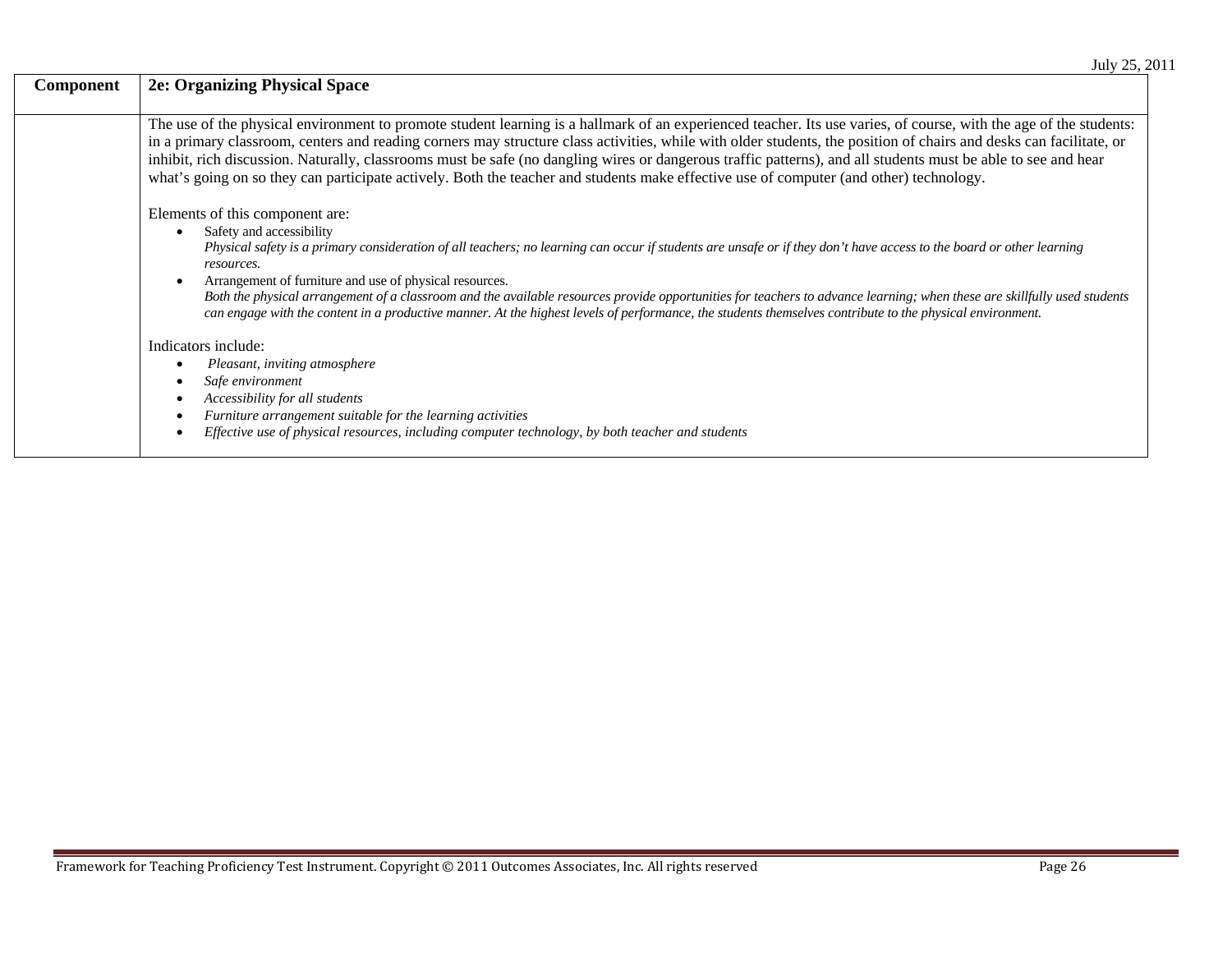|                                  | Unsatisfactory                                                                                                                                                                                                                                                               | <b>Basic</b>                                                                                                                                                                                                                                                                                                                                                                                  | Proficient                                                                                                                                                                                                                                                                                                               | <b>Distinguished</b>                                                                                                                                                                                                                                                                                                                                                                                                              |
|----------------------------------|------------------------------------------------------------------------------------------------------------------------------------------------------------------------------------------------------------------------------------------------------------------------------|-----------------------------------------------------------------------------------------------------------------------------------------------------------------------------------------------------------------------------------------------------------------------------------------------------------------------------------------------------------------------------------------------|--------------------------------------------------------------------------------------------------------------------------------------------------------------------------------------------------------------------------------------------------------------------------------------------------------------------------|-----------------------------------------------------------------------------------------------------------------------------------------------------------------------------------------------------------------------------------------------------------------------------------------------------------------------------------------------------------------------------------------------------------------------------------|
| 2e: Organizing<br>physical space | The physical environment is unsafe,<br>or many students don't have access to<br>learning. There is poor alignment<br>between the arrangement of furniture<br>and resources, including computer<br>technology, and the lesson activities.                                     | The classroom is safe, and essential<br>learning is accessible to most students,<br>The teacher's use of physical resources,<br>including computer technology, is<br>moderately effective. Teacher may<br>attempt to modify the physical<br>arrangement to suit learning activities,<br>with partial success.                                                                                 | The classroom is safe, and learning is<br>accessible to all students; teacher ensures<br>that the physical arrangement is<br>appropriate to the learning activities.<br>Teacher makes effective use of physical<br>resources, including computer<br>technology.                                                          | The classroom is safe, and learning is<br>accessible to all students including those with<br>special needs. Teacher makes effective use of<br>physical resources, including computer<br>technology. The teacher ensures that the<br>physical arrangement is appropriate to the<br>learning activities. Students contribute to the<br>use or adaptation of the physical environment<br>to advance learning.                        |
| <b>Critical Attributes</b>       | • There are physical hazards in the<br>classroom, endangering student<br>safety.<br>• Many students can't see or hear the<br>teacher or the board.<br>• Available technology is not being<br>used, even if available and its use<br>would enhance the lesson.                | • The physical environment is safe, and<br>most students can see and hear.<br>$\bullet$ The physical environment is not an<br>impediment to learning, but does not<br>enhance it.<br>• The teacher makes limited use of<br>available technology and other<br>resources.                                                                                                                       | • The classroom is safe, and all students<br>are able to see and hear.<br>• The classroom is arranged to support<br>the instructional goals and learning<br><i>activities.</i><br>$\bullet$ The teacher makes appropriate use of<br>available technology.                                                                | In addition to the characteristics of<br>"proficient,"<br>• Modifications are made to the physical<br>environment to accommodate students with<br>special needs.<br>• There is total alignment between the goals<br>of the lesson and the physical environment.<br>• Students take the initiative to adjust the<br>physical environment.<br>• Teachers and students make extensive and<br>imaginative use of available technology |
| <b>Possible Examples</b>         | • There are electrical cords running<br>around the classroom.<br>• There is a pole in the middle of the<br>room; some students can't see the<br>board.<br>• A white board is in the classroom.<br>but it is facing the wall, indicating<br>that it is rarely, if ever, used. | • The teacher ensures that dangerous<br>chemicals are stored safely.<br>• The classroom desks remains in two<br>semicircles, even though the activity for<br>small groups would be better served by<br>moving the desks to make tables for a<br>portion of the lesson.<br>• The teacher tries to use a computer to<br>illustrate a concept, but requires<br>several attempts to make it work. | • There are established guidelines<br>concerning where backpacks are left<br>during class to keep the pathways<br>clear; students comply.<br>• Desks are moved to make tables so<br>students can work together, or in a<br>circle for a class discussion.<br>• The use of an Internet connection<br>enriches the lesson. | • Students ask if they can shift the furniture<br>to better suit small group work, or<br>discussion.<br>• A student closes the door to shut out noise<br>in the corridor, or lowers a blind to block<br>the sun from a classmate's eyes.<br>• A student suggests an application of the<br>white board for an activity.                                                                                                            |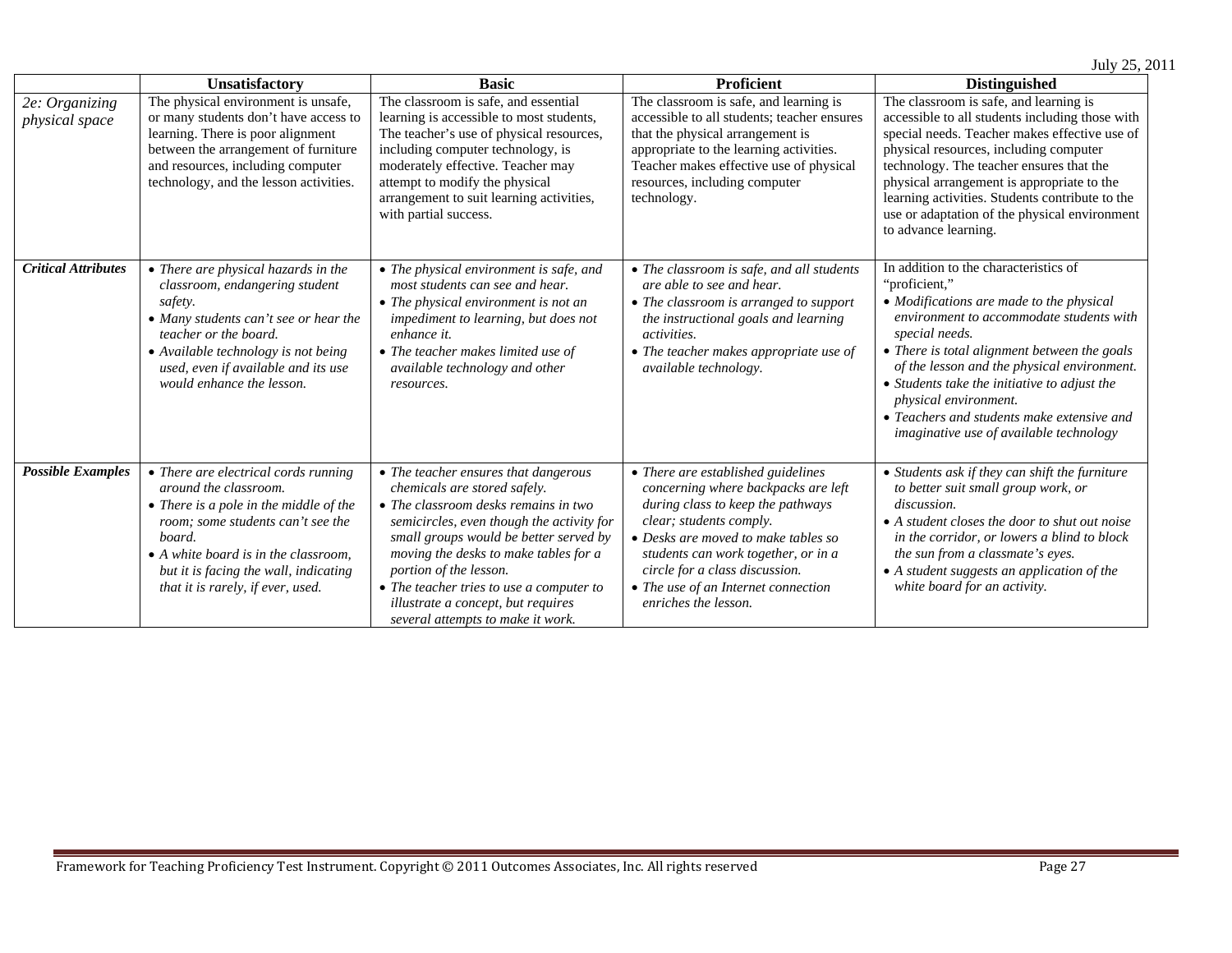#### **Domain 3: Instruction**

| <b>Component</b> | <b>3a: Communicating With Students</b>                                                                                                                                                                                                                                                                                                                                                                                                                                                                                                                                                                                                                                                                                                                                                                                                                                                                                                                                                                                                                                                                                                                                                                                                                                                                                                            |
|------------------|---------------------------------------------------------------------------------------------------------------------------------------------------------------------------------------------------------------------------------------------------------------------------------------------------------------------------------------------------------------------------------------------------------------------------------------------------------------------------------------------------------------------------------------------------------------------------------------------------------------------------------------------------------------------------------------------------------------------------------------------------------------------------------------------------------------------------------------------------------------------------------------------------------------------------------------------------------------------------------------------------------------------------------------------------------------------------------------------------------------------------------------------------------------------------------------------------------------------------------------------------------------------------------------------------------------------------------------------------|
|                  | Teachers communicate with students for several independent, but related, purposes. First, they convey that teaching and learning are purposeful activities; they<br>make that purpose clear to students. They also provide clear directions for classroom activities, so students know what it is that they are to do. When they<br>present concepts and information, those presentations are made with accuracy, clarity and imagination; where appropriate to the lesson, skilled teachers<br>embellish their explanations with analogies or metaphors, linking them to students' interests and prior knowledge. Teachers occasionally withhold information<br>from students (for example in an inquiry science lesson) to encourage them to think on their own, but what information they do convey is accurate and reflects<br>deep understanding. And the teacher's use of language is vivid, rich, and error free, affording the opportunity for students to hear language well used and to<br>extend their own vocabularies. Teacher presents complex concepts in ways that provide scaffolding and access to students.                                                                                                                                                                                                                    |
|                  | Elements of Component 3a are:<br><b>Expectations</b> for learning<br>$\bullet$<br>The goals for learning are communicated clearly to students. Even if not conveyed at the outset of a lesson (for example, an inquiry lesson in science) by the end of<br>the lesson students are clear about what they have been learning.<br>Directions for activities<br>$\bullet$<br>Students are clear about what they are expected to do during a lesson, particularly if students are working independently or with classmates without direct teacher<br>supervision. These directions for the lesson activities may be provided orally, in writing, or in some combination of the two.<br>Explanations of content<br>$\bullet$<br>Skilled teachers, when explaining concepts to students, use vivid language and imaginative analogies and metaphors, connecting explanations to students' interests<br>and lives beyond school. The explanations are clear, with appropriate scaffolding, and, where appropriate, anticipate possible student misconceptions.<br>Use of oral and written language<br>$\bullet$<br>For many students, their teachers' use of language represents their best model of both accurate syntax and a rich vocabulary; these models enable students to<br>emulate such language, making their own more precise and expressive. |
|                  | Indicators include:<br>Clarity of lesson purpose<br>$\bullet$<br>Clear directions and procedures specific to the lesson activities<br>٠<br>Absence of content errors and clear explanations of concepts<br>Students understand the content<br>Correct and imaginative use of language                                                                                                                                                                                                                                                                                                                                                                                                                                                                                                                                                                                                                                                                                                                                                                                                                                                                                                                                                                                                                                                             |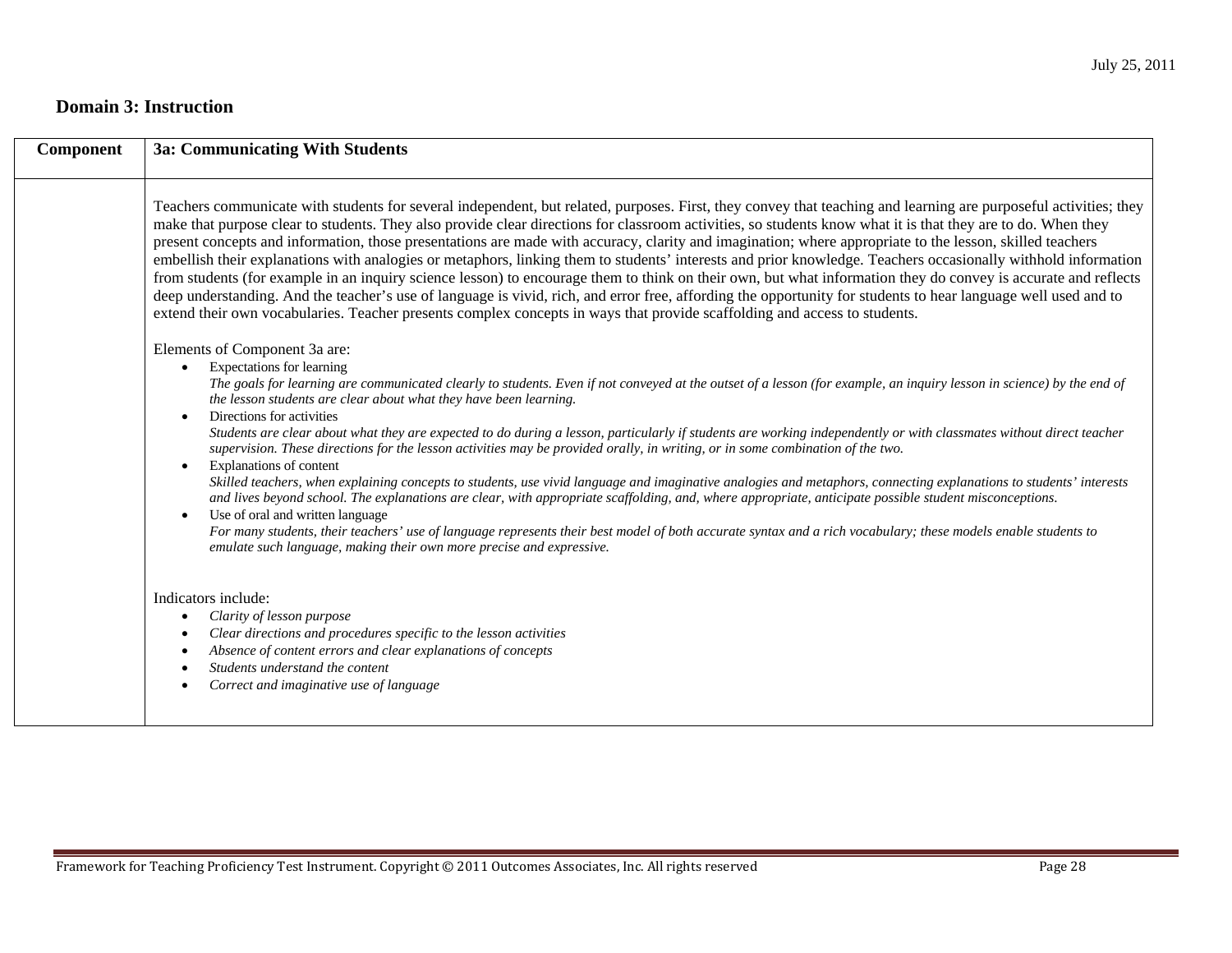|                                    | Unsatisfactory                                                                                                                                                                                                                                                                                                                                                                                                                                                                                                                                                                                                   | <b>Basic</b>                                                                                                                                                                                                                                                                                                                                                                                                                                                                                                                                                                                       | Proficient                                                                                                                                                                                                                                                                                                                                                                                                                                                                                                                                                                                                                 | <b>Distinguished</b>                                                                                                                                                                                                                                                                                                                                                                                                                                                                                                                                                                                |
|------------------------------------|------------------------------------------------------------------------------------------------------------------------------------------------------------------------------------------------------------------------------------------------------------------------------------------------------------------------------------------------------------------------------------------------------------------------------------------------------------------------------------------------------------------------------------------------------------------------------------------------------------------|----------------------------------------------------------------------------------------------------------------------------------------------------------------------------------------------------------------------------------------------------------------------------------------------------------------------------------------------------------------------------------------------------------------------------------------------------------------------------------------------------------------------------------------------------------------------------------------------------|----------------------------------------------------------------------------------------------------------------------------------------------------------------------------------------------------------------------------------------------------------------------------------------------------------------------------------------------------------------------------------------------------------------------------------------------------------------------------------------------------------------------------------------------------------------------------------------------------------------------------|-----------------------------------------------------------------------------------------------------------------------------------------------------------------------------------------------------------------------------------------------------------------------------------------------------------------------------------------------------------------------------------------------------------------------------------------------------------------------------------------------------------------------------------------------------------------------------------------------------|
| 3a: Communicating<br>with students | The instructional purpose of the lesson is<br>unclear to students and the directions and<br>procedures are confusing. Teacher's<br>explanation of the content contains major<br>errors. The teacher's spoken or written<br>language contains errors of grammar or<br>syntax. Vocabulary is inappropriate,<br>vague, or used incorrectly, leaving<br>students confused.                                                                                                                                                                                                                                           | Teacher's attempt to explain the<br>instructional purpose has only limited<br>success, and/or directions and<br>procedures must be clarified after<br>initial student confusion. Teacher's<br>explanation of the content may contain<br>minor errors; some portions are clear;<br>other portions are difficult to follow.<br>Teacher's explanation consists of a<br>monologue, with no invitation to the<br>students for intellectual engagement.<br>Teacher's spoken language is correct;<br>however, vocabulary is limited, or not<br>fully appropriate to the students' ages<br>or backgrounds. | The instructional purpose of the lesson<br>is clearly communicated to students,<br>including where it is situated within<br>broader learning; directions and<br>procedures are explained clearly.<br>Teacher's explanation of content is well<br>scaffolded, clear and accurate, and<br>connects with students' knowledge and<br>experience. During the explanation of<br>content, the teacher invites student<br>intellectual engagement. Teacher's<br>spoken and written language is clear<br>and correct. Vocabulary is appropriate<br>to the students' ages and interests.                                             | The teacher links the instructional purpose of the<br>lesson to student interests; the directions and<br>procedures are clear and anticipate possible<br>student misunderstanding. Teacher's explanation<br>of content is thorough and clear, developing<br>conceptual understanding through artful<br>scaffolding and connecting with students'<br>interests. Students contribute to extending the<br>content, and in explaining concepts to their<br>classmates. Teacher's spoken and written<br>language is expressive, and the teacher finds<br>opportunities to extend students' vocabularies. |
| <b>Critical Attributes</b>         | $\bullet$ At no time during the lesson does the<br>teacher convey to the students what<br>they will be learning.<br>• Students indicate through their<br>questions that they are confused as to<br>the learning task.<br>• The teacher makes a serious content<br>error that will affect students'<br>understanding of the lesson.<br>• Students indicate through body<br>language or questions that they don't<br>understand the content being<br>presented.<br>• Teacher's communications include<br>errors of vocabulary or usage.<br>• Vocabulary is inappropriate to the<br>age or culture of the students. | • The teacher refers in passing to<br>what the students will be learning,<br>or it is written on the board with no<br>elaboration or explanation.<br>• Teacher must clarify the learning<br>task so students can complete it.<br>• The teacher makes no serious<br>content errors, although may make<br>a minor error.<br>• The teacher's explanation of the<br>content consists of a monologue or<br>is purely procedural with minimal<br>participation by students.<br>• Vocabulary and usage are correct<br>but unimaginative.<br>• Vocabulary is too advanced or<br>juvenile for the students. | • The teacher states clearly, at some<br>point during the lesson, what the<br>students will be learning.<br>• If appropriate, the teacher models<br>the process to be followed in the<br>task.<br>• Students engage with the learning<br>task, indicating that they understand<br>what they are to do.<br>• The teacher makes no content errors.<br>• Teacher's explanation of content is<br>clear, and invites student<br>participation and thinking.<br>• Vocabulary and usage are correct<br>and completely suited to the lesson.<br>• Vocabulary is appropriate to the<br>students' ages and levels of<br>development. | In addition to the characteristics of<br>"proficient,"<br>• The teacher points out possible areas for<br>misunderstanding.<br>• Teacher explains content clearly and<br>imaginatively, using metaphors and analogies<br>to bring content to life.<br>• All students seem to understand the<br>presentation.<br>• The teacher invites students to explain the<br>content to the class, or to classmates.<br>• Teacher uses rich language, offering brief<br>vocabulary lessons where appropriate.                                                                                                    |
| <b>Possible Examples</b>           | • A student asks: "What are we<br>supposed to be doing?" but the<br>teacher ignores the question.<br>• The teacher states that to add<br>fractions, they must have the same<br>numerator.<br>• Students have a quizzical look on<br>their faces; some may withdraw from<br>the lesson.<br>• Students become disruptive, or talk<br>among themselves in an effort to                                                                                                                                                                                                                                              | • The teacher mis-pronounces ""<br>• The teacher says: "And oh, by the<br>way, today we're going to factor<br>polynomials."<br>• A student asks: "What are we<br>supposed to be doing?" and the<br>teacher clarifies the task.<br>• Students ask "What do I write<br>here?" in order to complete a task.<br>• The teacher says: "Watch me while<br>I show you how to " with students                                                                                                                                                                                                               | • "By the end of today's lesson, you're<br>all going to be able to factor<br>different types of polynomials."<br>$\bullet$ In the course of a presentation of<br>content, the teacher asks of students:<br>"Can anyone think of an example of<br>$that?$ "<br>• The teacher uses a board or<br>projection device so students can<br>refer to it without requiring the<br>teacher's attention.                                                                                                                                                                                                                              | • The teacher says: "Here's a spot where some<br>students have difficulty:be sure to read it<br>carefully."<br>• The teacher asks a student to explain the task<br>to other students.<br>• When needed, a student offers clarification<br>about the learning task to classmates.<br>• The teacher explains passive solar energy by<br>inviting students to think about the<br>temperature in a closed car on a cold, but<br>sunny, day, or by the water in a hose that has                                                                                                                          |

Framework for Teaching Proficiency Test Instrument. Copyright © 2011 Outcomes Associates, Inc. All rights reserved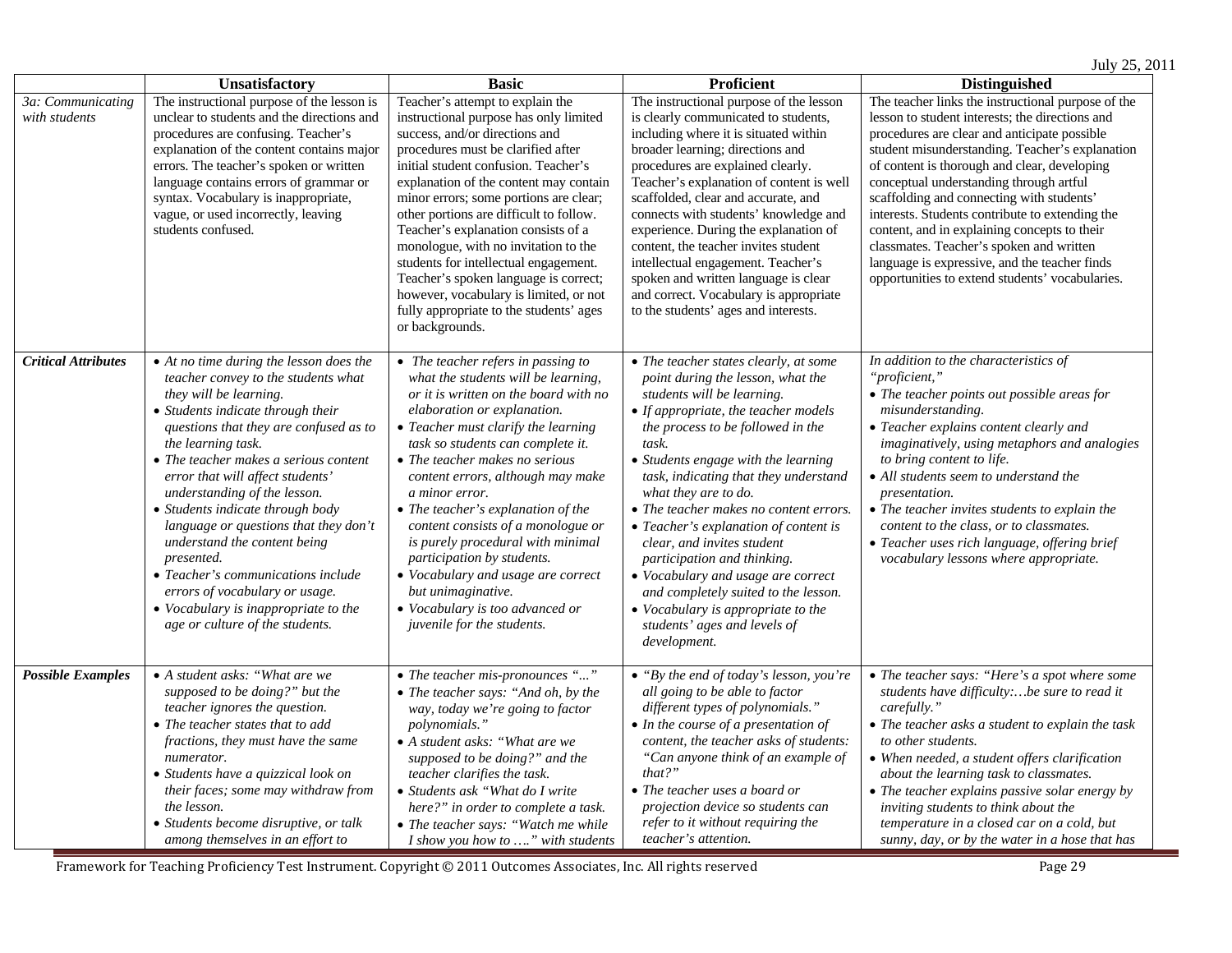| Unsatisfactorv                                                                                                             | <b>Basic</b>                                                                                                                             | <b>Proficient</b> | <b>Distinguished</b>                                                                                                                                  |
|----------------------------------------------------------------------------------------------------------------------------|------------------------------------------------------------------------------------------------------------------------------------------|-------------------|-------------------------------------------------------------------------------------------------------------------------------------------------------|
| follow the lesson.<br>• The teacher uses technical terms with<br>an elementary class without<br>explaining their meanings. | asked only to listen.<br>• A number of students do not seem to<br>be following the explanation.<br>• Students are inattentive during the |                   | been sitting in the sun.<br>• The teacher says: "Who would like to explain<br>this idea to us?"<br>• The teacher pauses during an explanation of      |
| • The teacher says "ain't."                                                                                                | teacher's explanation of content.                                                                                                        |                   | the civil rights movement to remind students<br>that the prefix "in" as in "inequality" means<br>"not." The prefix "un" also means the same<br>thing. |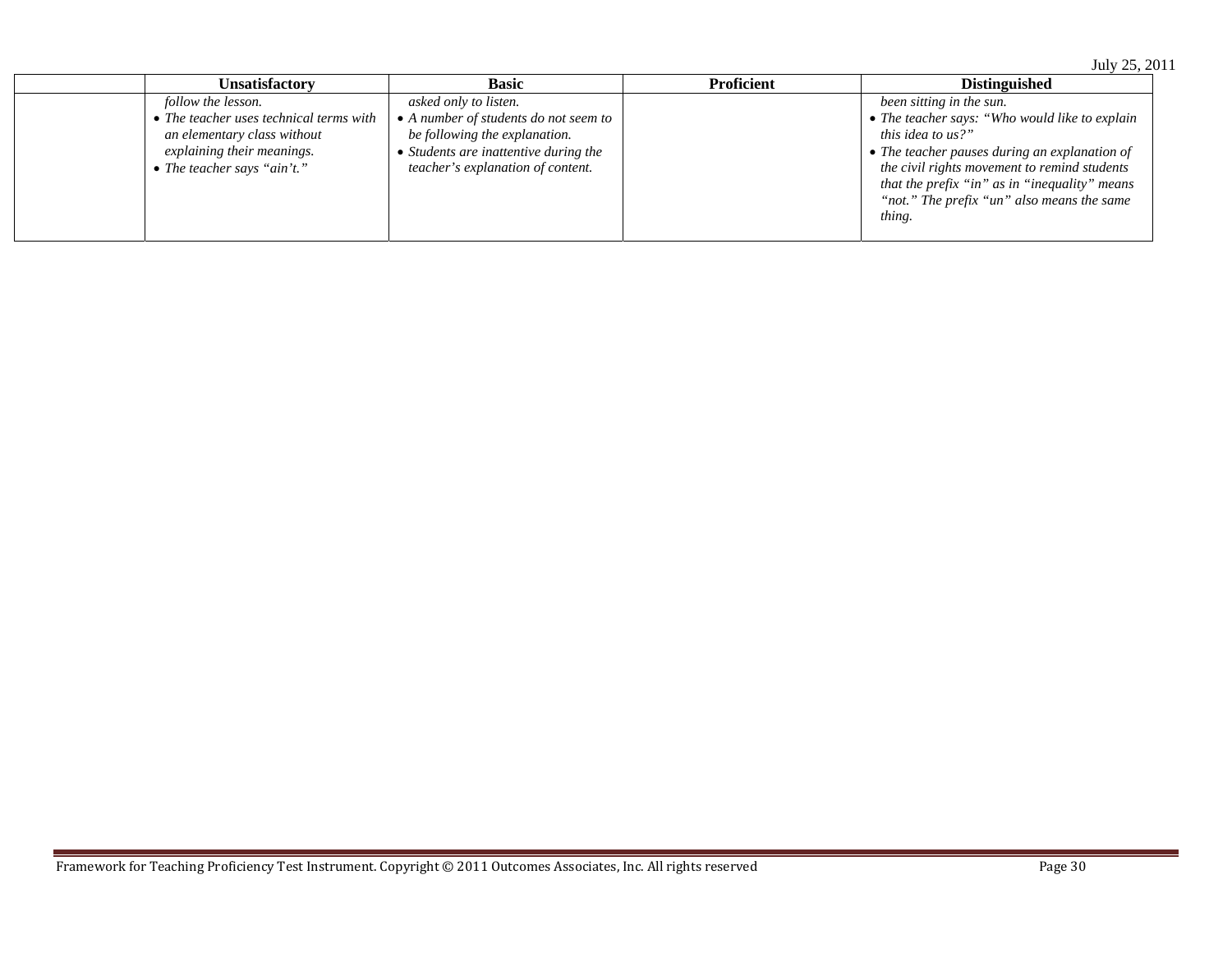| <b>Component</b> | 3b: Using Questioning and Discussion Techniques                                                                                                                                                                                                                                                                                                                                                                                                                                                                                                                                                                                                                                                                                                                                                                                                                                                                                                                                                                                                                                                                                                                                                                                                                                                                                                                                                                                                                                                                                                                                                                                                                                                           |  |  |  |
|------------------|-----------------------------------------------------------------------------------------------------------------------------------------------------------------------------------------------------------------------------------------------------------------------------------------------------------------------------------------------------------------------------------------------------------------------------------------------------------------------------------------------------------------------------------------------------------------------------------------------------------------------------------------------------------------------------------------------------------------------------------------------------------------------------------------------------------------------------------------------------------------------------------------------------------------------------------------------------------------------------------------------------------------------------------------------------------------------------------------------------------------------------------------------------------------------------------------------------------------------------------------------------------------------------------------------------------------------------------------------------------------------------------------------------------------------------------------------------------------------------------------------------------------------------------------------------------------------------------------------------------------------------------------------------------------------------------------------------------|--|--|--|
|                  | Questioning and discussion are the only instructional strategies specifically referred to in the framework for teaching; this reflects their central importance to<br>teachers' practice. But in the framework, it is important that questioning and discussion are used as techniques to deepen student understanding, rather than<br>serving as recitation, or a verbal "quiz." Good teachers use divergent as well as convergent questions, framed in such a way that they invite students to formulate<br>hypotheses, make connections, or challenge previously held views. Students' responses to questions are valued; effective teachers are especially adept at<br>responding to and building on student responses and making use of their ideas. High quality questions encourage students to make connections among concepts<br>or events previously believed to be unrelated, and arrive at new understandings of complex material. Effective teachers also pose questions for which they do not<br>know the answers. Even when a question has a limited number of correct responses, the question, being non-formulaic, is likely to promote thinking by students.<br>Class discussions are animated, engaging all students in important issues and in using their own language to deepen and extend their understanding. They may be<br>based around questions formulated by the students themselves.                                                                                                                                                                                                                                                                                        |  |  |  |
|                  | Not all questions must be at a high cognitive level in order for a teacher's performance to be rated at a high level; that is, when exploring a topic, a teacher might<br>begin with a series of questions of low cognitive challenge to provide a review, or to ensure that everyone in the class is "on board." Furthermore, if questions are<br>at a high level, but only a few students participate in the discussion, the teacher's performance on the component cannot be judged to be at a high level. In<br>addition, in lessons involving students in small-group work, the quality of the students' questions and discussion in their small groups may be considered as part<br>of this component.                                                                                                                                                                                                                                                                                                                                                                                                                                                                                                                                                                                                                                                                                                                                                                                                                                                                                                                                                                                              |  |  |  |
|                  | In order for students to formulate high-level questions, they must have learned how to do this. Therefore, high-level questions from students, either in the full<br>class, or in small group discussions, provide evidence that these skills have been taught.                                                                                                                                                                                                                                                                                                                                                                                                                                                                                                                                                                                                                                                                                                                                                                                                                                                                                                                                                                                                                                                                                                                                                                                                                                                                                                                                                                                                                                           |  |  |  |
|                  | Elements of component 3b are:<br>Quality of questions/prompts<br>Questions of high quality cause students to think and reflect, to deepen their understanding, and to test their ideas against those of their classmates. When teachers<br>ask questions of high quality, they ask only a few of them, and they provide students with sufficient time to think about their response, to reflect on the comments of<br>their classmates, and to deepen their understanding. Occasionally, for the purposes of review, teachers ask students a series of (usually low-level) questions in a type<br>of verbal quiz. This may be helpful for the purpose of establishing the facts of an historical event, for example, but they should not be confused with the use of<br>questioning to deepen students' understanding.<br>Discussion techniques<br>$\bullet$<br>Effective teachers promote learning through discussion. Some teachers report that "we discussed x" when what they mean is that "I said x." That is, some teachers<br>confuse discussion with explanation of content; as important as that is, it's not discussion. Rather, in a true discussion, a teacher poses a question, and invites all<br>students' views to be heard, and enabling students to engage in discussion directly with one another, not always mediated by the teacher.<br>Student participation<br>$\bullet$<br>In some classes a few students tend to dominate the discussion, other students, recognizing this pattern, hold back their contributions. Teacher uses a range of<br>techniques to ensure that all students contribute to the discussion, and enlist the assistance of students to ensure this outcome. |  |  |  |
|                  | Indicators include:<br>Questions of high cognitive challenge, formulated by both students and teacher<br>$\bullet$<br>Questions with multiple correct answers, or multiple approaches even when there is a single correct response<br>Effective use of student responses and ideas<br>Discussion with the teacher stepping out of the central, mediating role<br>High levels of student participation in discussion<br>$\bullet$                                                                                                                                                                                                                                                                                                                                                                                                                                                                                                                                                                                                                                                                                                                                                                                                                                                                                                                                                                                                                                                                                                                                                                                                                                                                          |  |  |  |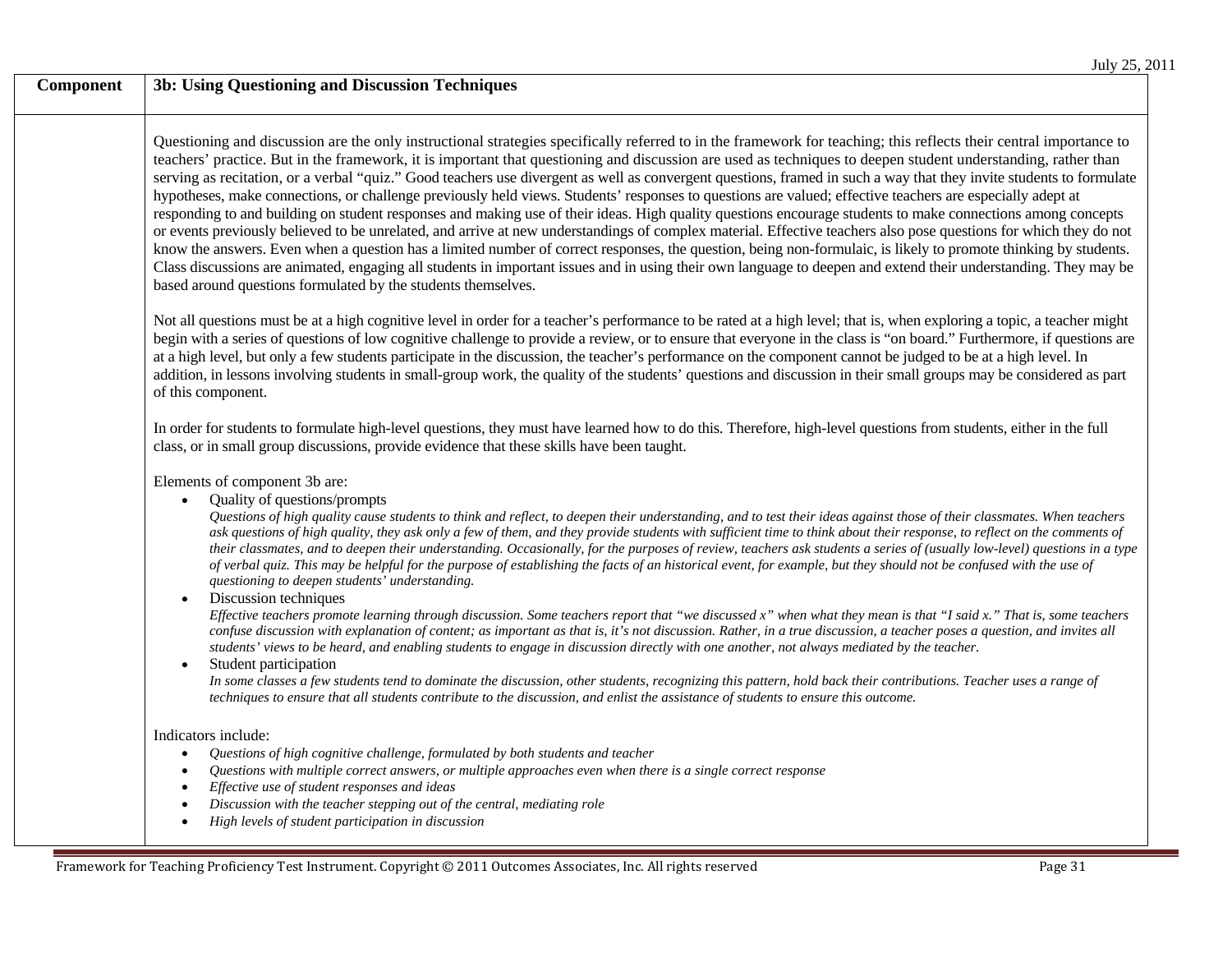|                                                                  | <b>Unsatisfactory</b>                                                                                                                                                                                                                                                                                           | <b>Basic</b>                                                                                                                                                                                                                                                                                                                                                                                                                                | Proficient                                                                                                                                                                                                                                                                                                                                                                                                                                                                                                          | <b>Distinguished</b>                                                                                                                                                                                                                                                                                                                                   |
|------------------------------------------------------------------|-----------------------------------------------------------------------------------------------------------------------------------------------------------------------------------------------------------------------------------------------------------------------------------------------------------------|---------------------------------------------------------------------------------------------------------------------------------------------------------------------------------------------------------------------------------------------------------------------------------------------------------------------------------------------------------------------------------------------------------------------------------------------|---------------------------------------------------------------------------------------------------------------------------------------------------------------------------------------------------------------------------------------------------------------------------------------------------------------------------------------------------------------------------------------------------------------------------------------------------------------------------------------------------------------------|--------------------------------------------------------------------------------------------------------------------------------------------------------------------------------------------------------------------------------------------------------------------------------------------------------------------------------------------------------|
| 3b: Using<br>questioning $\sqrt{ }$<br>prompts and<br>discussion | Teacher's questions are of low cognitive<br>challenge, single correct responses, and<br>asked in rapid succession. Interaction<br>between teacher and students is<br>predominantly recitation style, with the<br>teacher mediating all questions and<br>answers. A few students dominate the<br>discussion.     | Teacher's questions lead students<br>through a single path of inquiry, with<br>answers seemingly determined in<br>advance. Alternatively the teacher<br>attempts to frame some questions<br>designed to promote student thinking<br>and understanding, but only a few<br>students are involved.<br>Teacher attempts to engage all students<br>in the discussion and to encourage<br>them to respond to one another, with<br>uneven results. | While the teacher may use some low-level<br>questions, he or she poses questions to<br>students designed to promote student<br>thinking and understanding. Teacher<br>creates a genuine discussion among<br>students, providing adequate time for<br>students to respond, and stepping aside<br>when appropriate. Teacher successfully<br>engages most students in the discussion,<br>employing a range of strategies to ensure<br>that most students are heard.                                                    | Teacher uses a variety or series of questions or<br>prompts to challenge students cognitively,<br>advance high level thinking and discourse, and<br>promote meta-cognition. Students formulate<br>many questions, initiate topics and make<br>unsolicited contributions. Students themselves<br>ensure that all voices are heard in the<br>discussion. |
| <b>Critical Attributes</b>                                       | • Questions are rapid-fire, and<br>convergent, with a single correct<br>answer.<br>• Questions do not invite student<br>thinking.<br>• All discussion is between teacher and<br>students; students are not invited to<br>speak directly to one another.<br>$\bullet$ A few students dominate the<br>discussion. | • Teacher frames some questions<br>designed to promote student<br>thinking, but only a few students are<br>involved.<br>• The teacher invites students to<br>respond directly to one another's<br>ideas, but few students respond.<br>• Teacher calls on many students, but<br>only a small number actually<br>participate in the discussion.                                                                                               | • Teacher uses open-ended questions,<br>inviting students to think and/or have<br>multiple possible answers.<br>• The teacher makes effective use of wait<br>time.<br>• The teacher builds on uses student<br>responses to questions effectively.<br>• Discussions enable students to talk to<br>one another, without ongoing<br>mediation by the teacher.<br>• The teacher calls on most students,<br>even those who don't initially<br><i>volunteer.</i><br>• Many students actively engage in the<br>discussion. | In addition to the characteristics of<br>"proficient,"<br>• Students initiate higher-order questions.<br>• Students extend the discussion, enriching it.<br>• Students invite comments from their<br>classmates during a discussion.                                                                                                                   |
| <b>Possible Examples</b>                                         | • All questions are of the "recitation"<br>type, such as "What is $3x4?"$<br>• The teacher asks a question for which<br>the answer is on the board; students<br>respond by reading it.<br>• The teacher only calls on students<br>who have their hands up.                                                      | • Many questions are of the<br>"recitation" type, such as "How<br>many members of the House of<br>Representatives are there?"<br>• The teacher asks: "Who has an idea<br>about this?" but the same three<br>students offer comments.<br>• The teacher asks: "Michael, can<br>you comment on Mary's idea?" but<br>Michael does not respond, or makes<br>a comment directly to the teacher.                                                   | • The teacher asks: "What might have<br>happened if the colonists had not<br>prevailed in the American war for<br>independence?"<br>• The teacher uses plural the form in<br>asking questions, such as: "What are<br>some things you think might contribute<br>$to?$ "<br>• The teacher asks: "Michael, can you<br>comment on Mary's idea?" and<br>Michael responds directly to Mary.<br>• The teacher asks a question and asks<br>every student to write a brief response,<br>then share with a partner before     | • A student asks "How many ways are there<br>to get this answer?"<br>• A student says to a classmate: "I don't think<br>I agree with you on this, because"<br>• A student asks of other students: "Does<br>anyone have another idea as to how we<br>might figure this out?"<br>• A student asks "What if?"                                             |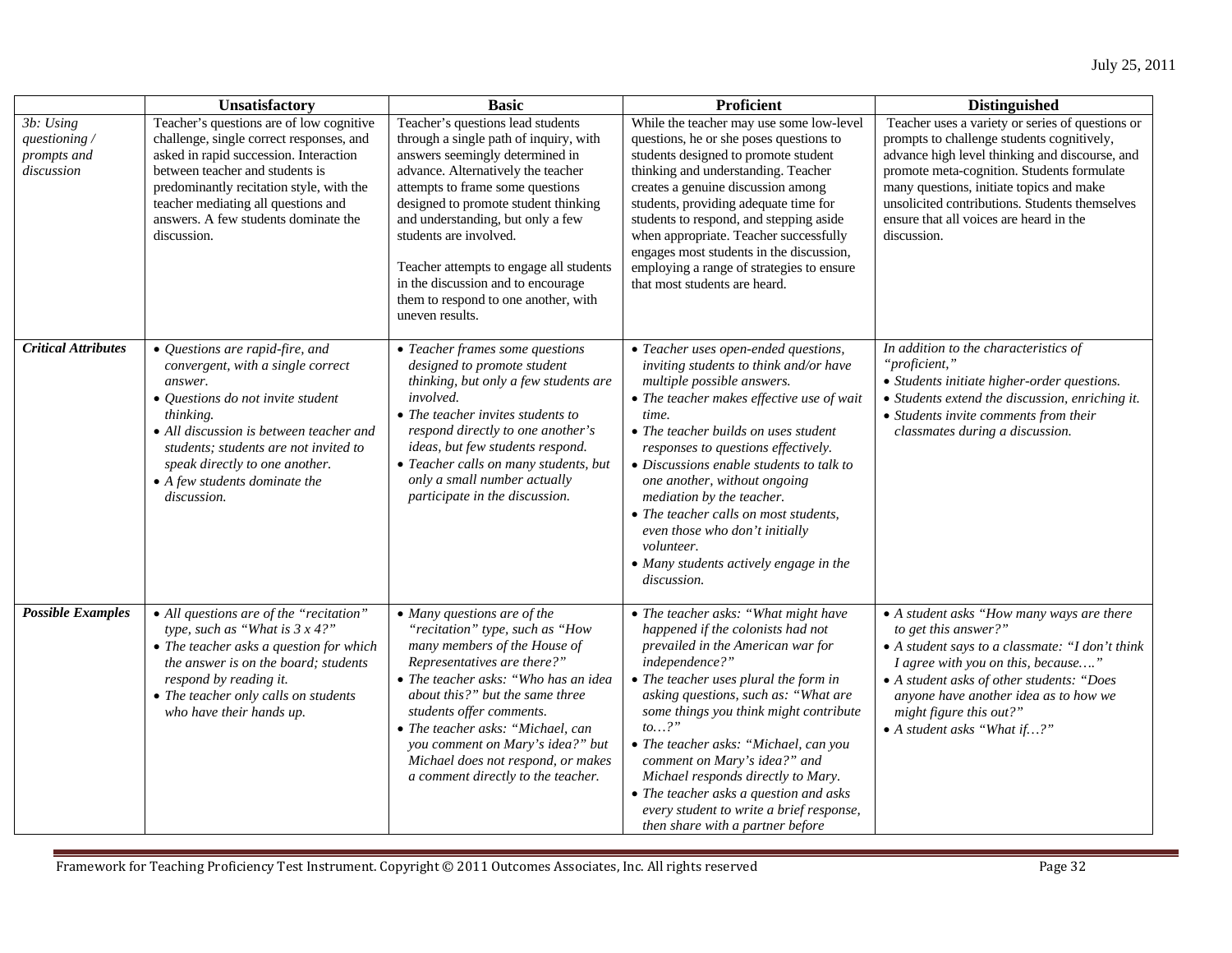| Unsatisfactorv | <b>Basic</b> | .<br>Proficient                                             | --<br>Distinguished |
|----------------|--------------|-------------------------------------------------------------|---------------------|
|                |              | inviting a few to offer their ideas to the<br>entire class. |                     |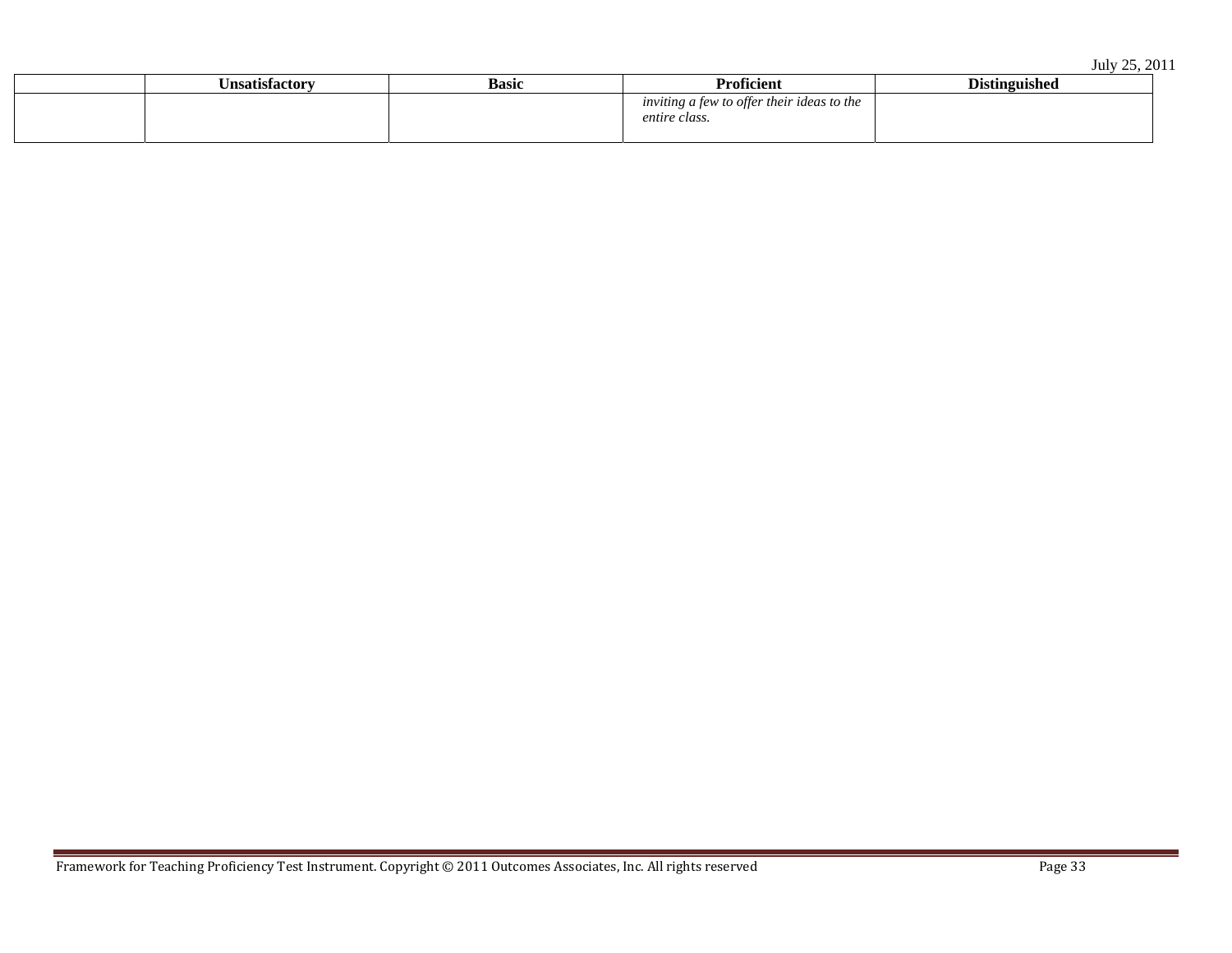| Component | 3c: Engaging Students in Learning                                                                                                                                                                                                                                                                                                                                                                                                                                                                                                                                                                                                                                                                                                                                                                                                                                                                                                     |
|-----------|---------------------------------------------------------------------------------------------------------------------------------------------------------------------------------------------------------------------------------------------------------------------------------------------------------------------------------------------------------------------------------------------------------------------------------------------------------------------------------------------------------------------------------------------------------------------------------------------------------------------------------------------------------------------------------------------------------------------------------------------------------------------------------------------------------------------------------------------------------------------------------------------------------------------------------------|
|           | Student engagement in learning is the centerpiece of the framework for teaching; all other components contribute to it. When students are engaged in<br>learning, they are not merely "busy," nor are they only "on task." Rather, they are intellectually active in learning important and challenging content. The<br>critical distinction between a classroom in which students are compliant and busy, and one in which they are engaged, is that in the latter students are<br>developing their understanding through what they do. That is, they are engaged in discussion, debate, answering "what if?" questions, discovering patterns,<br>and the like. They may be selecting their work from a range of (teacher arranged) choices, and making important contributions to the intellectual life of the<br>class. Such activities don't typically consume an entire lesson, but they are essential components of engagement. |
|           | A lesson in which students are engaged usually has a discernible structure: a beginning, a middle, and an end, with scaffolding provided by the teacher or by<br>the activities themselves. Student tasks are organized to provide cognitive challenge, and then students are encouraged to reflect on what they have done and<br>what they have learned. That is, there is closure to the lesson, in which students derive the important learning from their own actions. A critical question for<br>an observer in determining the degree of student engagement is "What are the students being asked to do?" If the answer to that question is that they are<br>filling in blanks on a worksheet, or performing a rote procedure, they are unlikely to be cognitively engaged.                                                                                                                                                     |
|           | In observing a lesson, it is essential not only to watch the teacher, but also to pay close attention to the students and what they are doing. The best evidence<br>for student engagement is what students are saying and doing as a consequence of what the teacher does, or has done, or has planned.                                                                                                                                                                                                                                                                                                                                                                                                                                                                                                                                                                                                                              |
|           | Elements of Component 3c are:<br>Activities and assignments<br>The activities and assignments are the centerpiece of student engagement, since they determine what it is that students are asked to do. Activities and assignments<br>that promote learning are aligned with the goals of the lesson, and require student thinking that emphasizes depth over breadth, and that may allow students to<br>exercise some choice.<br>Grouping of students<br>$\bullet$                                                                                                                                                                                                                                                                                                                                                                                                                                                                   |
|           | How students are grouped for instruction is one of the many decisions teachers make every day. There are many options; students of similar background and skill<br>may be clustered together, or the more advanced students may be spread around into the different groups. Alternatively, a teacher might permit students to select<br>their own groups, or they could be formed randomly.<br>Instructional materials and resources                                                                                                                                                                                                                                                                                                                                                                                                                                                                                                  |
|           | $\bullet$<br>The instructional materials a teacher selects to use in the classroom can have an enormous impact on students' experience. While some teachers are obliged to use a<br>school or district's officially sanctioned materials, many teacher use these selectively or supplement them with others of their choosing that are better suited to<br>engaging students in deep learning, for example, the use of primary source materials in social studies.<br>Structure and pacing<br>$\bullet$                                                                                                                                                                                                                                                                                                                                                                                                                               |
|           | No one, whether adults or students, likes to be either bored or rushed in completing a task. Keeping things moving, within a well-defined structure, is one of the<br>marks of an experienced teacher. And since much of student learning results from their reflection on what they have done, a well-designed lesson includes time for<br>reflection and closure.                                                                                                                                                                                                                                                                                                                                                                                                                                                                                                                                                                   |
|           | Indicators include:                                                                                                                                                                                                                                                                                                                                                                                                                                                                                                                                                                                                                                                                                                                                                                                                                                                                                                                   |
|           | Activities aligned with the goals of the lesson<br>$\bullet$                                                                                                                                                                                                                                                                                                                                                                                                                                                                                                                                                                                                                                                                                                                                                                                                                                                                          |
|           | Student enthusiasm, interest, thinking, problem-solving, etc<br>Learning tasks that require high-level student thinking and are aligned with lesson objectives                                                                                                                                                                                                                                                                                                                                                                                                                                                                                                                                                                                                                                                                                                                                                                        |
|           | Students highly motivated to work on all tasks and are persistent even when the tasks are challenging<br>$\bullet$                                                                                                                                                                                                                                                                                                                                                                                                                                                                                                                                                                                                                                                                                                                                                                                                                    |
|           | Students actively "working," rather than watching while their teacher "works."                                                                                                                                                                                                                                                                                                                                                                                                                                                                                                                                                                                                                                                                                                                                                                                                                                                        |
|           | Suitable pacing of the lesson: neither dragging nor rushed, with time for closure and student reflection                                                                                                                                                                                                                                                                                                                                                                                                                                                                                                                                                                                                                                                                                                                                                                                                                              |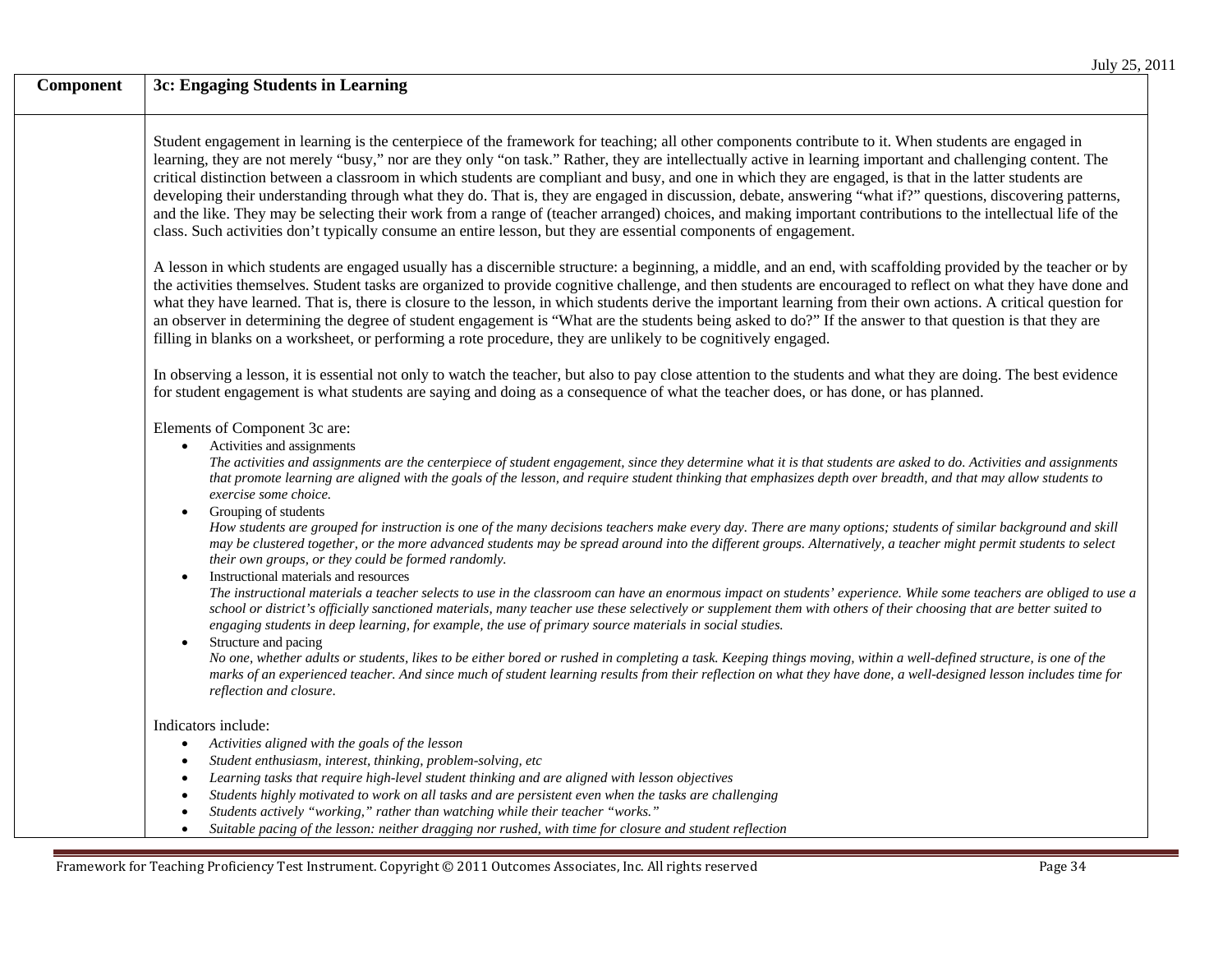|                                      | Unsatisfactory                                                                                                                                                                                                                                                                                                                                                                                                                                                                                                      | <b>Basic</b>                                                                                                                                                                                                                                                                                                                                                                                                                                                                                                                                                                                                                                                                                  | <b>Proficient</b>                                                                                                                                                                                                                                                                                                                                                                                                                                                                                                                                               | <b>Distinguished</b>                                                                                                                                                                                                                                                                                                                                                                                                                                                                                                                                                                                                                                                |
|--------------------------------------|---------------------------------------------------------------------------------------------------------------------------------------------------------------------------------------------------------------------------------------------------------------------------------------------------------------------------------------------------------------------------------------------------------------------------------------------------------------------------------------------------------------------|-----------------------------------------------------------------------------------------------------------------------------------------------------------------------------------------------------------------------------------------------------------------------------------------------------------------------------------------------------------------------------------------------------------------------------------------------------------------------------------------------------------------------------------------------------------------------------------------------------------------------------------------------------------------------------------------------|-----------------------------------------------------------------------------------------------------------------------------------------------------------------------------------------------------------------------------------------------------------------------------------------------------------------------------------------------------------------------------------------------------------------------------------------------------------------------------------------------------------------------------------------------------------------|---------------------------------------------------------------------------------------------------------------------------------------------------------------------------------------------------------------------------------------------------------------------------------------------------------------------------------------------------------------------------------------------------------------------------------------------------------------------------------------------------------------------------------------------------------------------------------------------------------------------------------------------------------------------|
| 3c: Engaging<br>students in learning | The learning tasks and activities,<br>materials, resources, instructional groups<br>and technology are poorly aligned with<br>the instructional outcomes, or require<br>only rote responses. The pace of the<br>lesson is too slow or rushed. Few<br>students are intellectually engaged or<br>interested.                                                                                                                                                                                                          | The learning tasks or prompts are<br>partially aligned with the instructional<br>outcomes but require only minimal<br>thinking by students, allowing most<br>students to be passive or merely<br>compliant. The pacing of the lesson<br>may not provide students the time<br>needed to be intellectually engaged.                                                                                                                                                                                                                                                                                                                                                                             | The learning tasks and activities are aligned with<br>the instructional outcomes and are designed to<br>challenge student thinking, resulting in active<br>intellectual engagement by most students with<br>important and challenging content, and with<br>teacher scaffolding to support that engagement.<br>The pacing of the lesson is appropriate,<br>providing most students the time needed to be<br>intellectually engaged.                                                                                                                              | Virtually all students are intellectually<br>engaged in challenging content, through well-<br>designed learning tasks, and suitable<br>scaffolding by the teacher, and fully aligned<br>with the instructional outcomes. In addition,<br>there is evidence of some student initiation of<br>inquiry, and student contributions to the<br>exploration of important content. The pacing<br>of the lesson provides students the time<br>needed to intellectually engage with and<br>reflect upon their learning, and to consolidate<br>their understanding. Students may have some<br>choice in how they complete tasks and may<br>serve as resources for one another. |
| <b>Critical Attributes</b>           | $\bullet$ Few students are intellectually<br>engaged in the lesson.<br>• Learning tasks require only recall or<br>have a single correct response or<br>method.<br>• The materials used ask students only<br>to perform rote tasks.<br>• Only one type of instructional group<br>is used (whole group, small groups)<br>when variety would better serve the<br>instructional purpose.<br>• Instructional materials used are<br>unsuitable to the lesson and/or the<br>students.<br>• The lesson drags, or is rushed. | • Some students are intellectually<br>engaged in the lesson.<br>• Learning tasks are a mix of those<br>requiring thinking and recall.<br>• Student engagement with the content<br>is largely passive, learning primarily<br>facts or procedures.<br>• Students have no choice in how they<br>complete tasks.<br>• The teacher uses different<br>instructional groupings; these are<br>partially successful in achieving the<br>lesson objectives.<br>• The materials and resources are<br>partially aligned to the lesson<br>objectives, only some of them<br>demanding student thinking.<br>• The pacing of the lesson is uneven;<br>suitable in parts, but rushed or<br>dragging in others. | • Most students are intellectually engaged in<br>the lesson.<br>• Learning tasks have multiple correct<br>responses or approaches and/or demand<br>higher-order thinking.<br>• Students have some choice in how they<br>complete learning tasks.<br>• There is a mix of different types of groupings,<br>suitable to the lesson objectives.<br>• Materials and resources support the learning<br>goals and require intellectual engagement,<br>as appropriate.<br>• The pacing of the lesson provides students<br>the time needed to be intellectually engaged. | In addition to the characteristics of<br>"proficient,"<br>• Virtually all students are highly engaged in<br>the lesson.<br>• Students take initiative to modify a learning<br>task to make it more meaningful or<br>relevant to their needs.<br>• Students suggest modifications to the<br>grouping patterns used.<br>• Students have extensive choice in how they<br>complete tasks.<br>• Students suggest modifications or additions<br>to the materials being used.<br>• Students have an opportunity for reflection<br>and closure on the lesson to consolidate<br>their understanding.                                                                         |
| <b>Possible Examples</b>             | • Students are able to fill out the lesson<br>worksheet without understanding<br>what it's asking them to do.<br>• The lesson drags, or feels rushed.<br>• Students complete "busy work"<br>activities.                                                                                                                                                                                                                                                                                                             | • Students are asked to fill in a<br>worksheet, following an established<br>procedure.<br>• There is a recognizable beginning,<br>middle, and end to the lesson.<br>• Parts of the lesson have a suitable<br>pace; other parts drag or feel<br>rushed.                                                                                                                                                                                                                                                                                                                                                                                                                                        | • Students are asked to formulate a hypothesis<br>about what might happen if the American<br>voting system allowed for the direct election<br>of presidents.<br>• Students are given a task to do<br>independently, then to discuss with a table<br>group, followed by a report-out from each<br>table.<br>• There is a clear beginning, middle, and end<br>to the lesson.<br>• The lesson is neither rushed nor drags.                                                                                                                                         | • Students are asked to write an essay "in<br>the style of Hemmingway."<br>• A student asks whether they might remain<br>in their small groups to complete another<br>section of the activity, rather than work<br>independently.<br>• Students identify or create their own<br>learning materials.<br>• Students summarize their learning from the<br>lesson.                                                                                                                                                                                                                                                                                                      |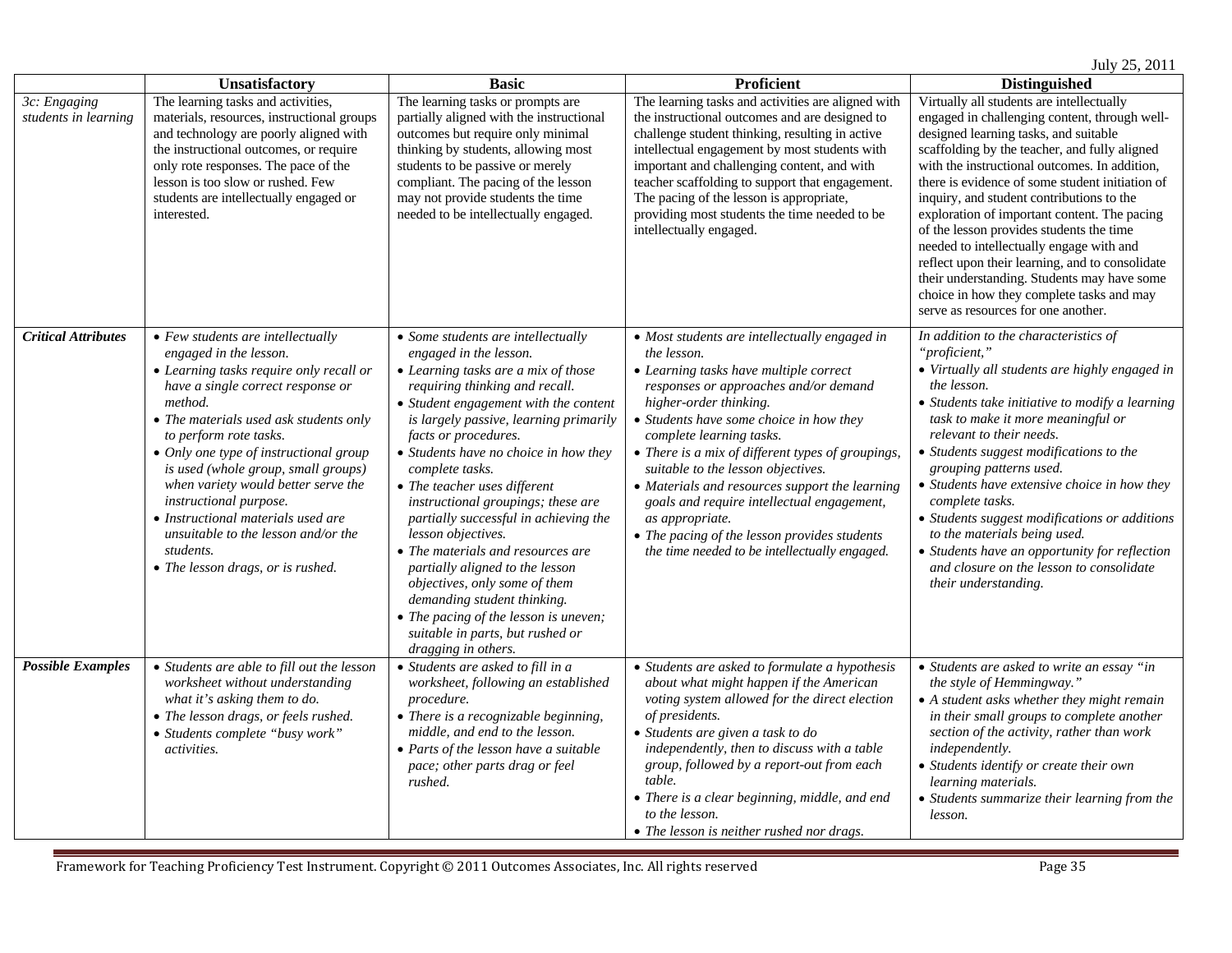|           | July 25, 2011                                                                                                                                                                                                                                                                                                                                                                                                                                                                                                                                                                                                                                                                                                                                                                                                                           |
|-----------|-----------------------------------------------------------------------------------------------------------------------------------------------------------------------------------------------------------------------------------------------------------------------------------------------------------------------------------------------------------------------------------------------------------------------------------------------------------------------------------------------------------------------------------------------------------------------------------------------------------------------------------------------------------------------------------------------------------------------------------------------------------------------------------------------------------------------------------------|
| Component | 3d: Using Assessment in Instruction                                                                                                                                                                                                                                                                                                                                                                                                                                                                                                                                                                                                                                                                                                                                                                                                     |
|           | Assessment of student learning plays an important role in instruction; no longer does it signal the end of instruction; it is now recognized to be an integral part<br>of instruction. While assessment of learning has always been and will continue to be an important aspect of teaching (it's important for teachers to know<br>whether students have learned what they intend) assessment for learning has increasingly come to play an important role in classroom practice. And in order<br>to assess student learning for the purposes of instruction, teachers must have their finger on "the pulse" of a lesson, monitoring student understanding and,<br>where appropriate, offering feedback to students.                                                                                                                   |
|           | Of course, a teacher's actions in monitoring student learning, while it may superficially look the same as monitoring student behavior, has a fundamentally<br>different purpose. When a teacher is monitoring behavior, he/she is alert to students who may be passing notes, or bothering their neighbors; when teachers<br>monitor student learning, they look carefully at what students are writing, or listen carefully to the questions students ask, in order to gauge whether they<br>require additional activity or explanation in order to grasp the content. In each case, the teacher may be circulating in the room, but his/her purpose in doing<br>do is quite different in the two situations.                                                                                                                         |
|           | Similarly, on the surface, questions asked of students for the purpose of monitoring learning, are fundamentally different from those used to build<br>understanding; in the former, teachers are alert to students' revealed misconceptions, whereas in the latter the questions are designed to explore relationships,<br>or deepen understanding. Indeed, for the purpose of monitoring, many teachers create questions specifically to elicit the extent of student understanding, and<br>use techniques (such as exit tickets) to ascertain the degree of understanding of every student in the class. Indeed, encouraging students (and actually teaching<br>them the necessary skills) of monitoring their own learning against clear standards is demonstrated by teachers at high levels of performance. In this<br>component. |
|           | But as important as monitoring of student learning and providing feedback to students are, however, they are greatly strengthened by a teacher's skill in<br>making mid-course corrections when needed, seizing on a "teachable moment."                                                                                                                                                                                                                                                                                                                                                                                                                                                                                                                                                                                                |
|           | Elements of Component 3d are:                                                                                                                                                                                                                                                                                                                                                                                                                                                                                                                                                                                                                                                                                                                                                                                                           |
|           | Assessment Criteria<br>$\bullet$<br>It is essential that students know the criteria for assessment. At its highest level, students themselves have had a hand in articulating the criteria for, for example, a<br>clear oral presentation.<br>Monitoring of student learning<br>$\bullet$                                                                                                                                                                                                                                                                                                                                                                                                                                                                                                                                               |
|           | A teacher's skill in eliciting evidence of student understanding is one of the true marks of expertise. This is not a hit-or-miss effort, but is planned carefully in<br>advance. But even after carefully planning, monitoring of student learning must be woven seamlessly into the lesson, using a variety of techniques.<br>Feedback to students<br>$\bullet$                                                                                                                                                                                                                                                                                                                                                                                                                                                                       |
|           | Feedback on learning is an essential element of a rich instructional environment; without it, students are constantly guessing as to how they are doing, and how their<br>work can be improved. Valuable feedback must be timely, constructive, and substantive, and provide students the guidance they need to improve their performance.<br>Student self-assessment and monitoring of progress<br>$\bullet$                                                                                                                                                                                                                                                                                                                                                                                                                           |
|           | The culmination of student assumption of responsibility for their learning is when they monitor their own learning, and take appropriate action. Of course, they can<br>only do this if the criteria for learning are clear and if they have been taught the skills of checking their work against clear criteria.                                                                                                                                                                                                                                                                                                                                                                                                                                                                                                                      |
|           | Indicators include:                                                                                                                                                                                                                                                                                                                                                                                                                                                                                                                                                                                                                                                                                                                                                                                                                     |
|           | Teacher paying close attention to evidence of student understanding                                                                                                                                                                                                                                                                                                                                                                                                                                                                                                                                                                                                                                                                                                                                                                     |
|           | Teacher posing specifically-created questions to elicit evidence of student understanding<br>$\bullet$<br>Teacher circulating to monitor student learning and to offer feedback<br>$\bullet$                                                                                                                                                                                                                                                                                                                                                                                                                                                                                                                                                                                                                                            |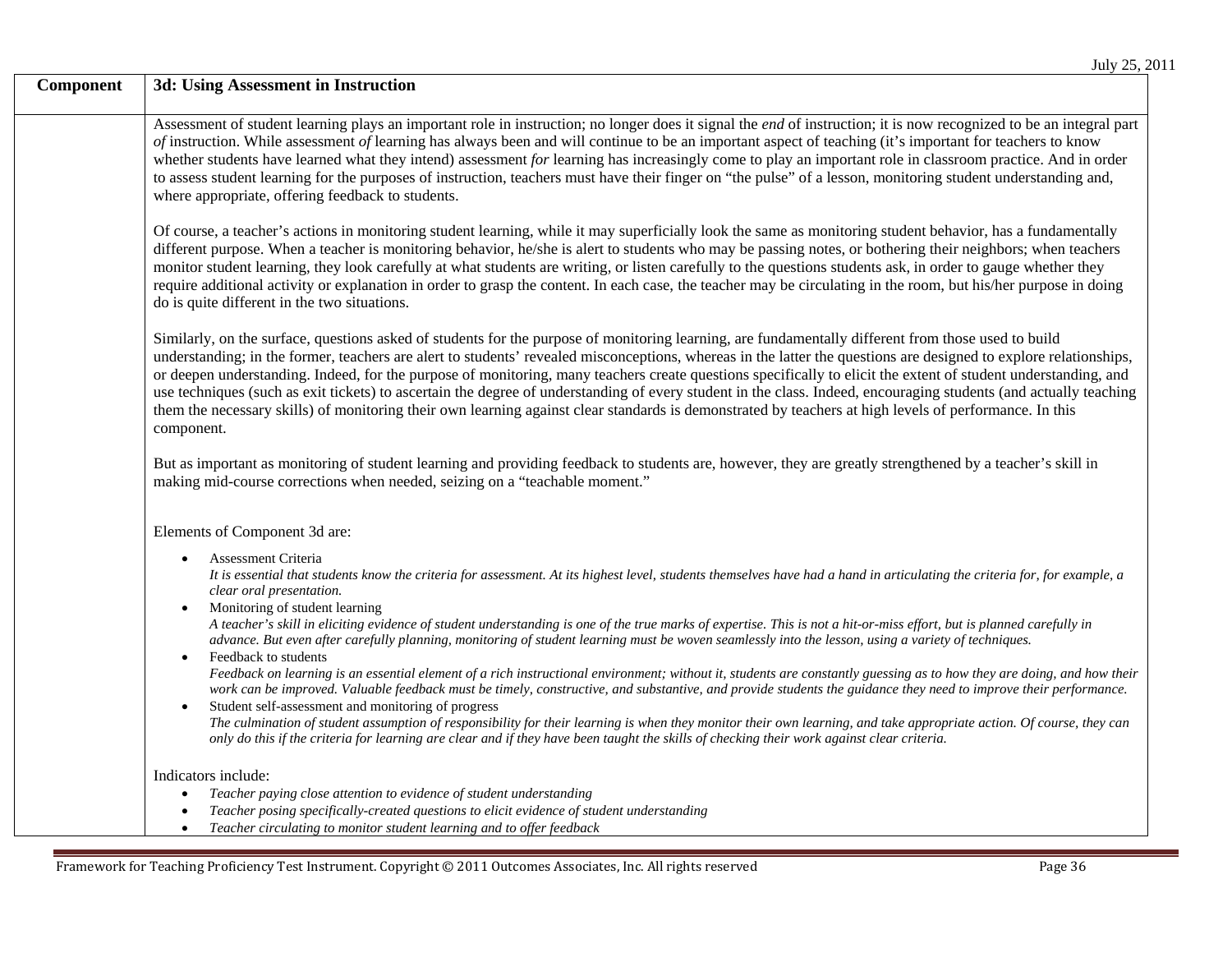| Students assessing their own work against established criteria                                 |
|------------------------------------------------------------------------------------------------|
| Teacher adjusting instruction in response to evidence of student understanding (or lack of it) |
|                                                                                                |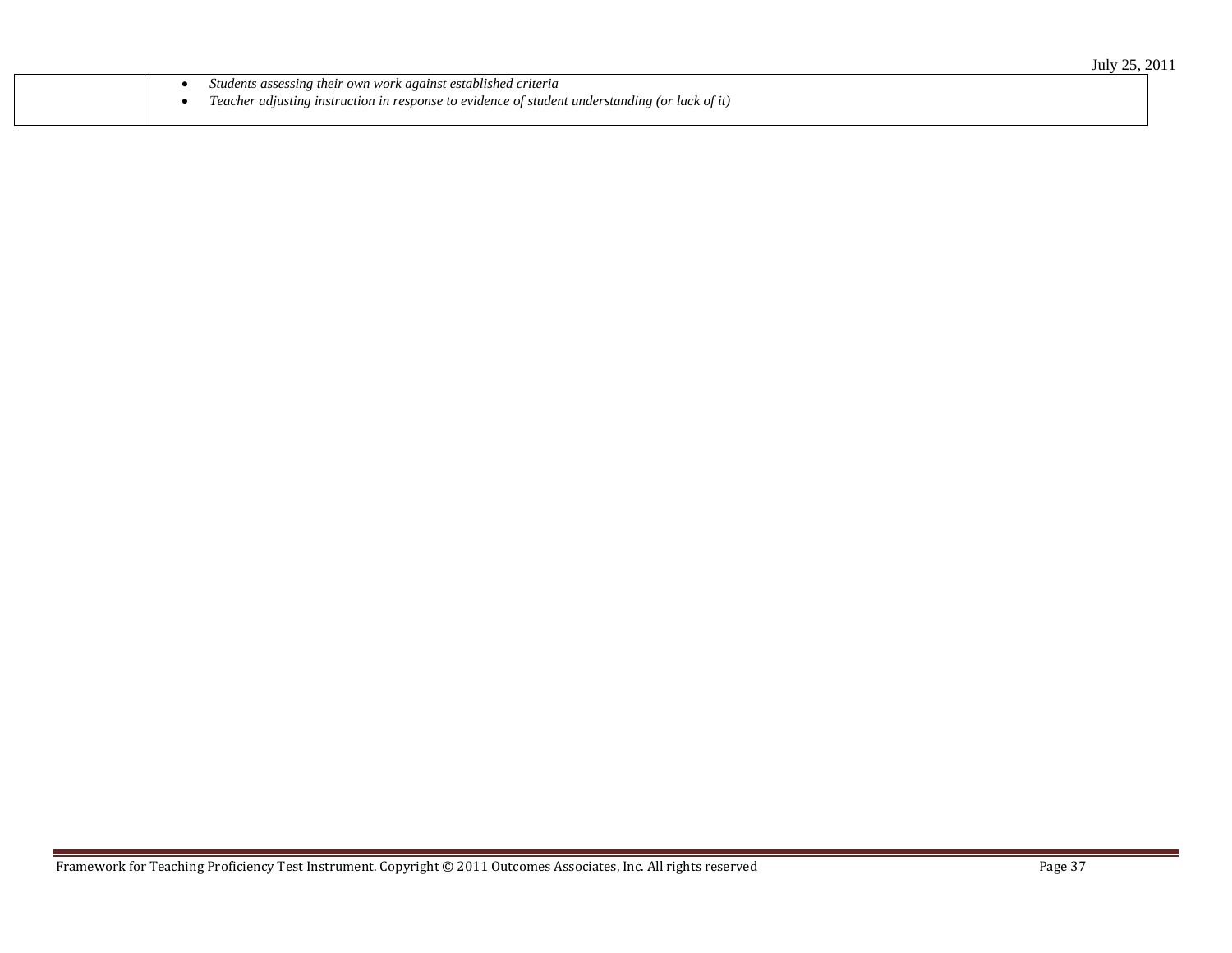|                                                  | <b>Unsatisfactory</b>                                                                                                                                                                                                                                                                        | <b>Basic</b>                                                                                                                                                                                                                                                                                                                                                                                                                                                                                                                                                                                                | Proficient                                                                                                                                                                                                                                                                                                                                                                                                                                                                                                                                                  | <b>Distinguished</b>                                                                                                                                                                                                                                                                                                                                                                                                                                                                                                                                                                                                                                                                                                                                                   |
|--------------------------------------------------|----------------------------------------------------------------------------------------------------------------------------------------------------------------------------------------------------------------------------------------------------------------------------------------------|-------------------------------------------------------------------------------------------------------------------------------------------------------------------------------------------------------------------------------------------------------------------------------------------------------------------------------------------------------------------------------------------------------------------------------------------------------------------------------------------------------------------------------------------------------------------------------------------------------------|-------------------------------------------------------------------------------------------------------------------------------------------------------------------------------------------------------------------------------------------------------------------------------------------------------------------------------------------------------------------------------------------------------------------------------------------------------------------------------------------------------------------------------------------------------------|------------------------------------------------------------------------------------------------------------------------------------------------------------------------------------------------------------------------------------------------------------------------------------------------------------------------------------------------------------------------------------------------------------------------------------------------------------------------------------------------------------------------------------------------------------------------------------------------------------------------------------------------------------------------------------------------------------------------------------------------------------------------|
| 3d: Using<br>Assessment in<br><b>Instruction</b> | There is little or no assessment or<br>monitoring of student learning;<br>feedback is absent, or of poor quality.<br>Students do not appear to be aware of<br>the assessment criteria and do not<br>engage in self-assessment.                                                               | Assessment is used sporadically to<br>support instruction, through some<br>monitoring of progress of learning by<br>teacher and/or students. Feedback to<br>students is general, and students<br>appear to be only partially aware of<br>the assessment criteria used to<br>evaluate their work but few assess<br>their own work. Questions/prompts/<br>assessments are rarely used to<br>diagnose evidence of learning.                                                                                                                                                                                    | Assessment is regularly used during<br>instruction, through monitoring of<br>progress of learning by teacher and/or<br>students, resulting in accurate, specific<br>feedback that advances learning. Students<br>appear to be aware of the assessment<br>criteria; some of them engage in self-<br>assessment. Questions/prompts/<br>assessments are used to diagnose<br>evidence of learning.                                                                                                                                                              | Assessment is fully integrated into<br>instruction, through extensive use of<br>formative assessment. Students appear to be<br>aware of, and there is some evidence that<br>they have contributed to, the assessment<br>criteria. Students self-assess and monitor<br>their progress. A variety of feedback, from<br>both the teacher and peers, is accurate,<br>specific, and advances learning.<br>Questions/prompts/assessments are used<br>regularly to diagnose evidence of learning by<br>individual students.                                                                                                                                                                                                                                                   |
| <b>Critical Attributes</b>                       | • The teacher gives no indication of<br>what high quality work looks like.<br>• The teacher makes no effort to<br>determine whether students<br>understand the lesson.<br>• Feedback is only global.<br>• The teacher does not ask students to<br>evaluate their own or classmates'<br>work. | • There is little evidence that the<br>students understand how their work<br>will be evaluated.<br>• Teacher monitors understanding<br>through a single method, or without<br>eliciting evidence of understanding<br>from all students.<br>• Teacher requests global indications<br>of student understanding.<br>• Feedback to students is not<br>uniformly specific, not oriented<br>towards future improvement of<br>work.<br>• The teacher makes only minor<br>attempts to engage students in self-<br>or peer-assessment.<br>• The teacher's attempts to adjust the<br>lesson are partially successful. | • Students indicate that they clearly<br>understand the characteristics of high-<br>quality work.<br>• The teacher elicits evidence of student<br>understanding during the lesson<br>Students are invited to assess their own<br>work and make improvements.<br>• Feedback includes specific and timely<br>guidance for at least groups of<br>students.<br>• The teacher attempts to engage<br>students in self- or peer-assessment.<br>• When necessary, the teacher makes<br>adjustments to the lesson to enhance<br>understanding by groups of students. | In addition to the characteristics of<br>"proficient,"<br>• There is evidence that students have helped<br>establish the evaluation criteria.<br>• Teacher monitoring of student<br>understanding is sophisticated and<br>continuous: the teacher is constantly<br>"taking the pulse" of the class.<br>• Teacher makes frequent use of strategies to<br>elicit information about individual student<br>understanding.<br>• Feedback to students is specific and timely,<br>and is provided from many sources,<br>including other students.<br>• Students monitor their own understanding,<br>either on their own initiative or as a result<br>of tasks set by the teacher.<br>• The teacher's adjustments to the lesson are<br>designed to assist individual students. |
| <b>Possible Examples</b>                         | • A student asks: "How is this<br>assignment going to be graded?"<br>• A student asks "Does this quiz count<br>towards my grade?"<br>$\bullet$ The teacher forges ahead with a<br>presentation without checking for<br>understanding.                                                        | • Teacher asks: "Does anyone have a<br>question?<br>• When a student completes a<br>problem on the board, the teacher<br>corrects the student's work without<br>explaining why.<br>• The teacher, after receiving a                                                                                                                                                                                                                                                                                                                                                                                         | • The teacher circulates during small<br>group or independent work, offering<br>suggestions to groups of students.<br>• The teacher uses a specifically-<br>formulated question to elicit evidence<br>of student understanding.<br>• The teacher asks students to look over                                                                                                                                                                                                                                                                                 | • The teacher reminds students of the<br>characteristics of high-quality work (the<br>assessment criteria), suggesting that the<br>students themselves helped develop them.<br>• While students are working, the teacher<br>circulates providing substantive feedback<br>to individual students.                                                                                                                                                                                                                                                                                                                                                                                                                                                                       |

Framework for Teaching Proficiency Test Instrument. Copyright © 2011 Outcomes Associates, Inc. All rights reserved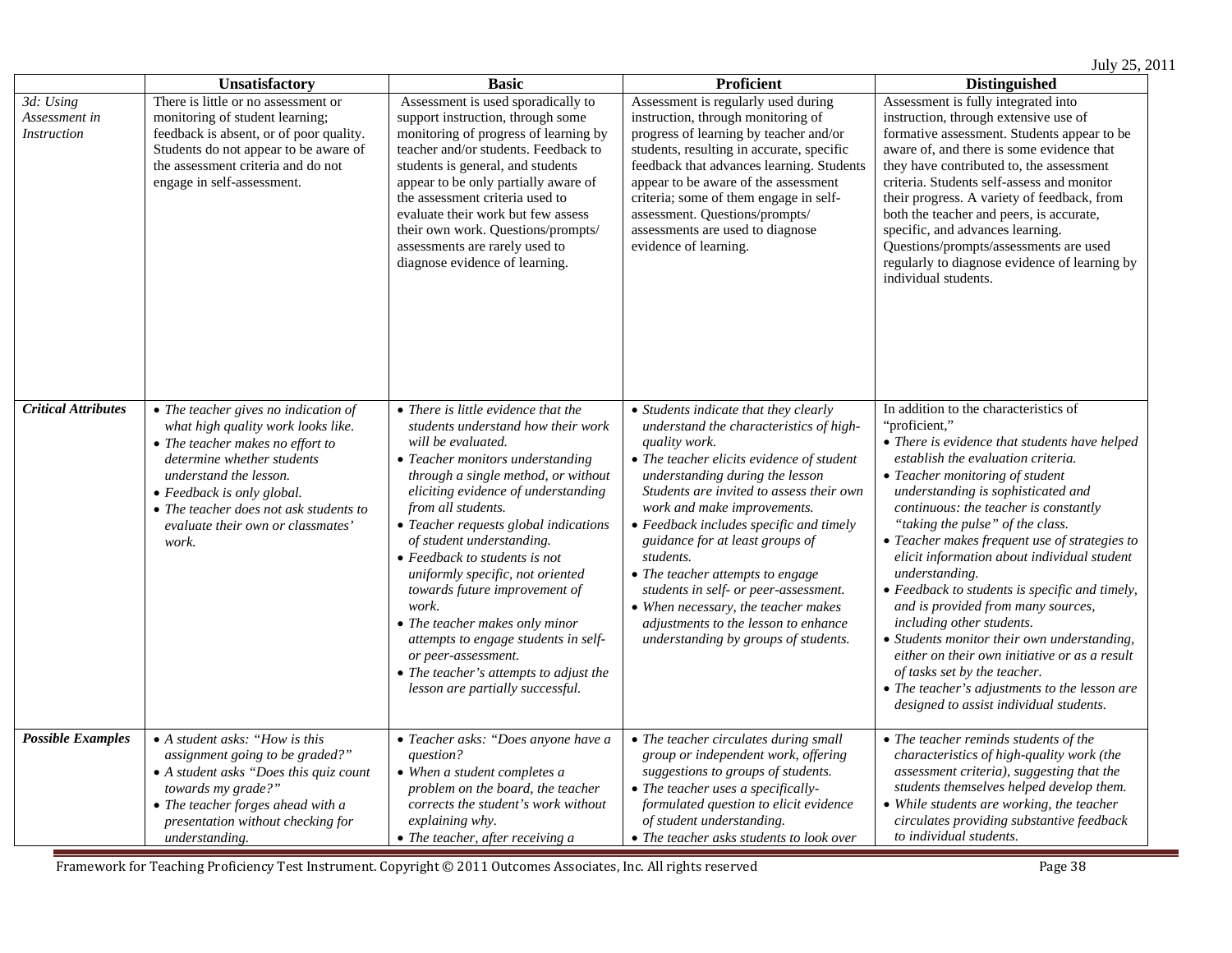|                                              |                                                                                                                          |                                       | July 25, 2011                                                                                                                                                                                                                                                                                                                              |
|----------------------------------------------|--------------------------------------------------------------------------------------------------------------------------|---------------------------------------|--------------------------------------------------------------------------------------------------------------------------------------------------------------------------------------------------------------------------------------------------------------------------------------------------------------------------------------------|
| • The teacher says: "good job,<br>everyone." | correct response from one student,<br>continues, without ascertaining<br>whether all students understand the<br>concept. | their papers to correct their errors. | • The teacher uses popsicle sticks or exit<br>tickets to elicit evidence of individual<br>student understanding.<br>• Students offer feedback to their classmates<br>on their work.<br>• Students evaluate a piece of their writing<br>against the writing rubric and confer with<br>the teacher about how it could be<br><i>improved.</i> |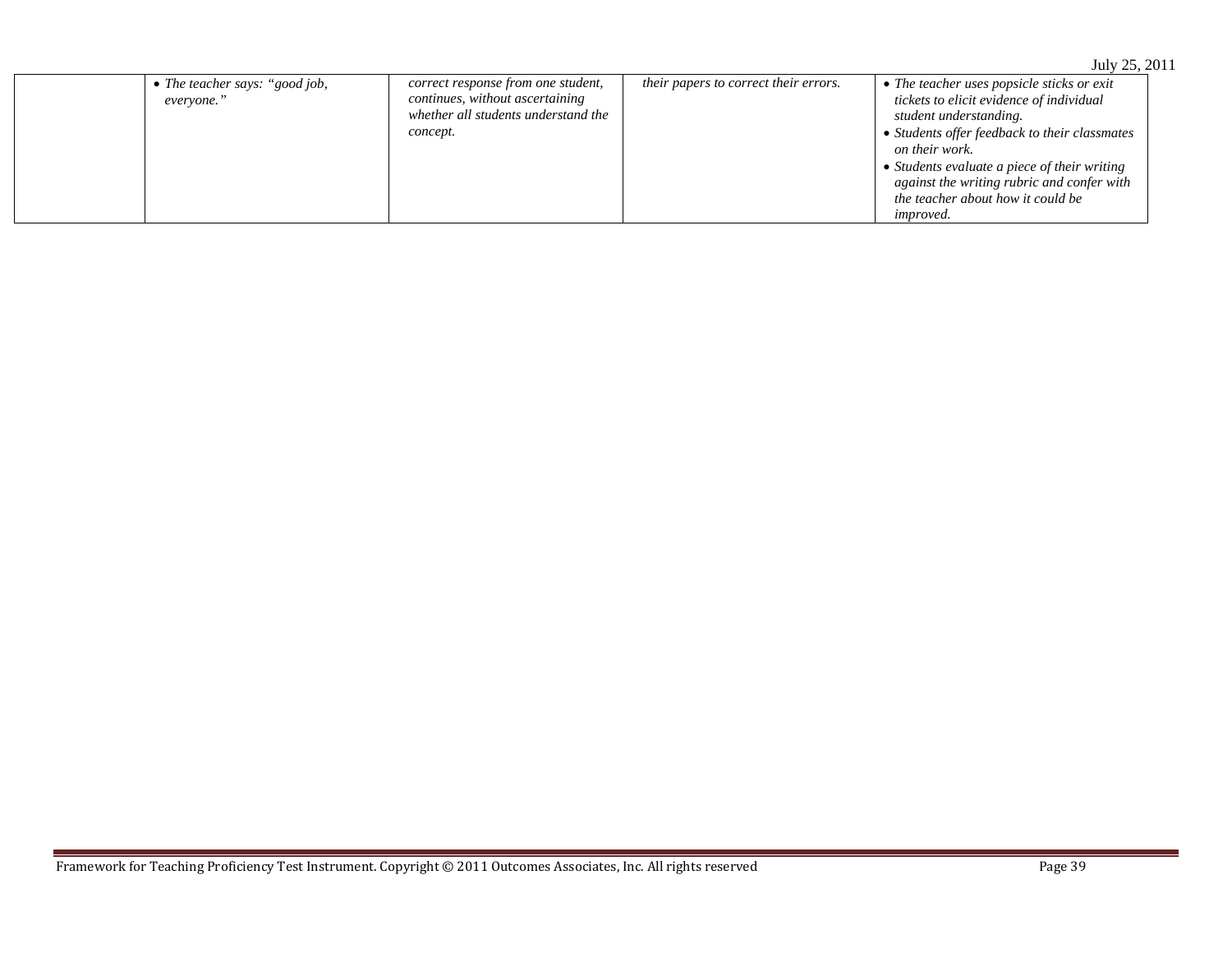|                  | July 25, 2011                                                                                                                                                                                                                                                                                                                                                                                                                                                                                                                                                                                                                                                                                                                                                                                                                                                   |
|------------------|-----------------------------------------------------------------------------------------------------------------------------------------------------------------------------------------------------------------------------------------------------------------------------------------------------------------------------------------------------------------------------------------------------------------------------------------------------------------------------------------------------------------------------------------------------------------------------------------------------------------------------------------------------------------------------------------------------------------------------------------------------------------------------------------------------------------------------------------------------------------|
| <b>Component</b> | 3e: Demonstrating Flexibility and Responsiveness                                                                                                                                                                                                                                                                                                                                                                                                                                                                                                                                                                                                                                                                                                                                                                                                                |
|                  | "Flexibility and responsiveness" refer to a teacher's skill in making adjustments in a lesson to respond to changing conditions. When a lesson is well planned,<br>there may be no need for changes during the course of the lesson itself. Shifting the approach in mid-stream is not always necessary; in fact, with experience<br>comes skill in accurately predicting how a lesson will go, and being prepared for different possible scenarios. But even the most skilled, and best prepared,<br>teachers will on occasion find that either a lesson is not going as they would like, or that a teachable moment has presented itself. They are ready for such<br>situations. Furthermore, teachers who are committed to the learning of all students persist in their attempts to engage them in learning, even when confronted with<br>initial setbacks. |
|                  | Elements of component 3e are:<br>Lesson adjustment<br>$\bullet$<br>Experienced teachers are able to make both minor and (when needed) major adjustments to a lesson, a mid-course correction. Such adjustments depend on a<br>teacher's store of alternate instructional strategies, and the confidence to make a shift when needed.<br>Response to students<br>Occasionally during a lesson an unexpected event will occur which presents a true "teachable moment." It is a mark of considerable teacher skill to be able to<br>capitalize on such opportunities.<br>Persistence<br>Committed teachers don't give up easily; when students encounter difficulty in learning (which all do at some point) these teachers seek alternate approaches to help<br>their students be successful. In these efforts, teachers display a keen sense of efficacy.       |
|                  | Indicators include:<br>Incorporation of student interests and events of the day into a lesson<br>Visible adjustment in the face of student lack of understanding<br>Teacher seizing on a "teachable moment"                                                                                                                                                                                                                                                                                                                                                                                                                                                                                                                                                                                                                                                     |

 $\mathbb{L}$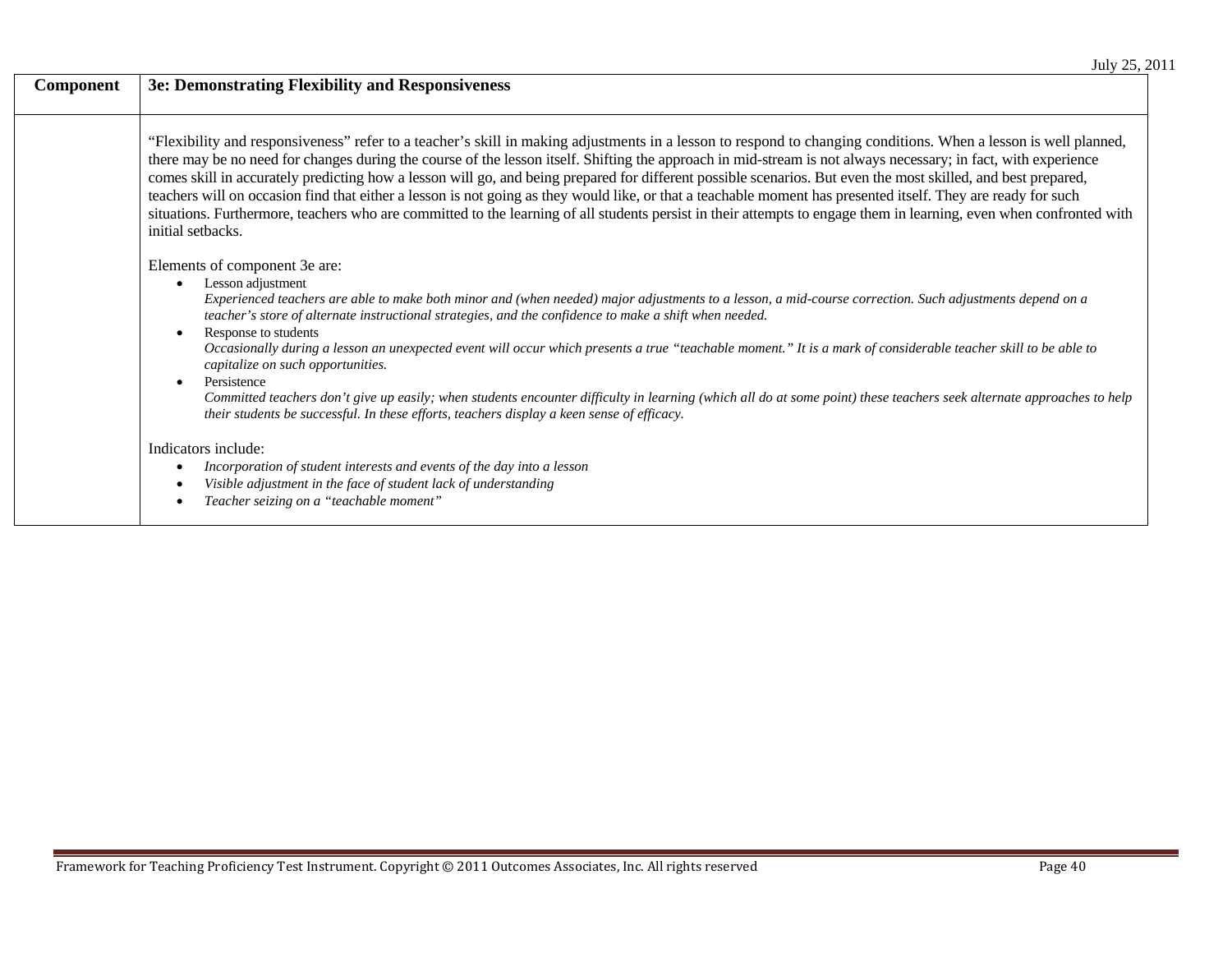|                                                                  | <b>Unsatisfactory</b>                                                                                                                                                                                                                                                                                                                                                                                                                               | <b>Basic</b>                                                                                                                                                                                                                                                                                                                                                                                                                                                              | Proficient                                                                                                                                                                                                                                                                                                                                                                                                               | <b>Distinguished</b>                                                                                                                                                                                                                                                                                                                                                                                                                                                                                                                                |
|------------------------------------------------------------------|-----------------------------------------------------------------------------------------------------------------------------------------------------------------------------------------------------------------------------------------------------------------------------------------------------------------------------------------------------------------------------------------------------------------------------------------------------|---------------------------------------------------------------------------------------------------------------------------------------------------------------------------------------------------------------------------------------------------------------------------------------------------------------------------------------------------------------------------------------------------------------------------------------------------------------------------|--------------------------------------------------------------------------------------------------------------------------------------------------------------------------------------------------------------------------------------------------------------------------------------------------------------------------------------------------------------------------------------------------------------------------|-----------------------------------------------------------------------------------------------------------------------------------------------------------------------------------------------------------------------------------------------------------------------------------------------------------------------------------------------------------------------------------------------------------------------------------------------------------------------------------------------------------------------------------------------------|
| 3e:<br><b>Demonstrating</b><br>flexibility and<br>responsiveness | Teacher adheres to the instruction plan<br>in spite of evidence of poor student<br>understanding or students' lack of<br>interest. Teacher ignores student<br>questions; when students experience<br>difficulty, the teacher blames the<br>students or their home environment.                                                                                                                                                                      | Teacher attempts to modify the lesson<br>when needed and to respond to student<br>questions and interests, with moderate<br>success. Teacher accepts responsibility<br>for student success, but has only a<br>limited repertoire of strategies to draw<br>upon.                                                                                                                                                                                                           | Teacher promotes the successful<br>learning of all students, making minor<br>adjustments as needed to instruction<br>plans and accommodating student<br>questions, needs and interests. The<br>teacher persists in seeking approaches for<br>students who have difficulty learning,<br>drawing on a broad repertoire of<br>strategies.                                                                                   | Teacher seizes an opportunity to enhance<br>learning, building on a spontaneous event or<br>student interests or successfully adjusts and<br>differentiates instruction to address individual<br>student misunderstandings. Teacher persists<br>in seeking effective approaches for students<br>who need help, using an extensive repertoire<br>of instructional strategies and soliciting<br>additional resources from the school or<br>community.                                                                                                 |
| <b>Critical Attributes</b>                                       | • Teacher ignores indications of student<br>boredom or lack of understanding.<br>• Teacher brushes aside student<br>questions.<br>• Teacher makes no attempt to<br>incorporate student interests into the<br>lesson.<br>• The teacher conveys to students that<br>when they have difficulty learning, it<br>is their fault.<br>$\bullet$ In reflecting on practice, the teacher<br>does not indicate that it is important<br>to reach all students. | • Teacher's efforts to modify the<br>lesson are only partially successful.<br>• Teacher makes perfunctory attempts<br>to incorporate student questions and<br>interests into the lesson.<br>• The teacher conveys to students a<br>level of responsibility for their<br>learning, but uncertainty as to how<br>to assist them.<br>• In reflecting on practice, the teacher<br>indicates the desire to reach all<br>students, but does not suggest<br>strategies to do so. | • Teacher successfully makes a minor<br>modification to the lesson.<br>• Teacher incorporates students'<br>interests and questions into the heart<br>of the lesson.<br>• The teacher conveys to students that<br>she has other approaches to try when<br>the students experience difficulty.<br>• In reflecting on practice, the teacher<br>cites multiple approaches undertaken<br>to reach students having difficulty. | In addition to the characteristics of<br>"proficient,"<br>• Teacher successfully executes a major<br>lesson readjustment when needed.<br>• Teacher seizes on a teachable moment to<br>enhance a lesson.<br>• The teacher conveys to students that he<br>won't consider a lesson "finished" until<br>every student understands, and that he has<br>a broad range of approaches to use.<br>• In reflecting on practice, the teacher can<br>cite others in the school and beyond who<br>she has contacted for assistance in<br>reaching some students. |
| <b>Possible Examples</b>                                         | • The teacher says: "We don't have<br>time for that today."<br>• The teacher makes no attempt to<br>adjust the lesson based on student<br>confusion.<br>• The teacher says: "If you'd just pay<br>attention, you could understand this."                                                                                                                                                                                                            | • The teacher says: "I'll try to think of<br>another way to come at this and get<br>back to you."<br>• The teacher says: "I realize not<br>everyone understands this, but we<br>can't spend any more time on it."<br>• The teacher re-arranges the way the<br>students are grouped in an attempt<br>to help students understand the<br>lesson.                                                                                                                            | • The teacher says: "That's an<br>interesting idea; let's see how it fits."<br>• The teacher illustrates a principle of<br>good writing to a student using his<br>interest in basketball as context.<br>• The teacher says: "Let's try this way,<br>and then uses another approach."                                                                                                                                     | • The teacher stops in mid-stream in a<br>lesson, and says: "This activity doesn't<br>seem to be working! Here's another way<br>I'd like you to try it."<br>• The teacher incorporates the school's<br>upcoming championship game into an<br>explanation of averages.<br>• The teacher says: "If we have to come back<br>to this tomorrow, we will; it's really<br>important that you understand it."                                                                                                                                               |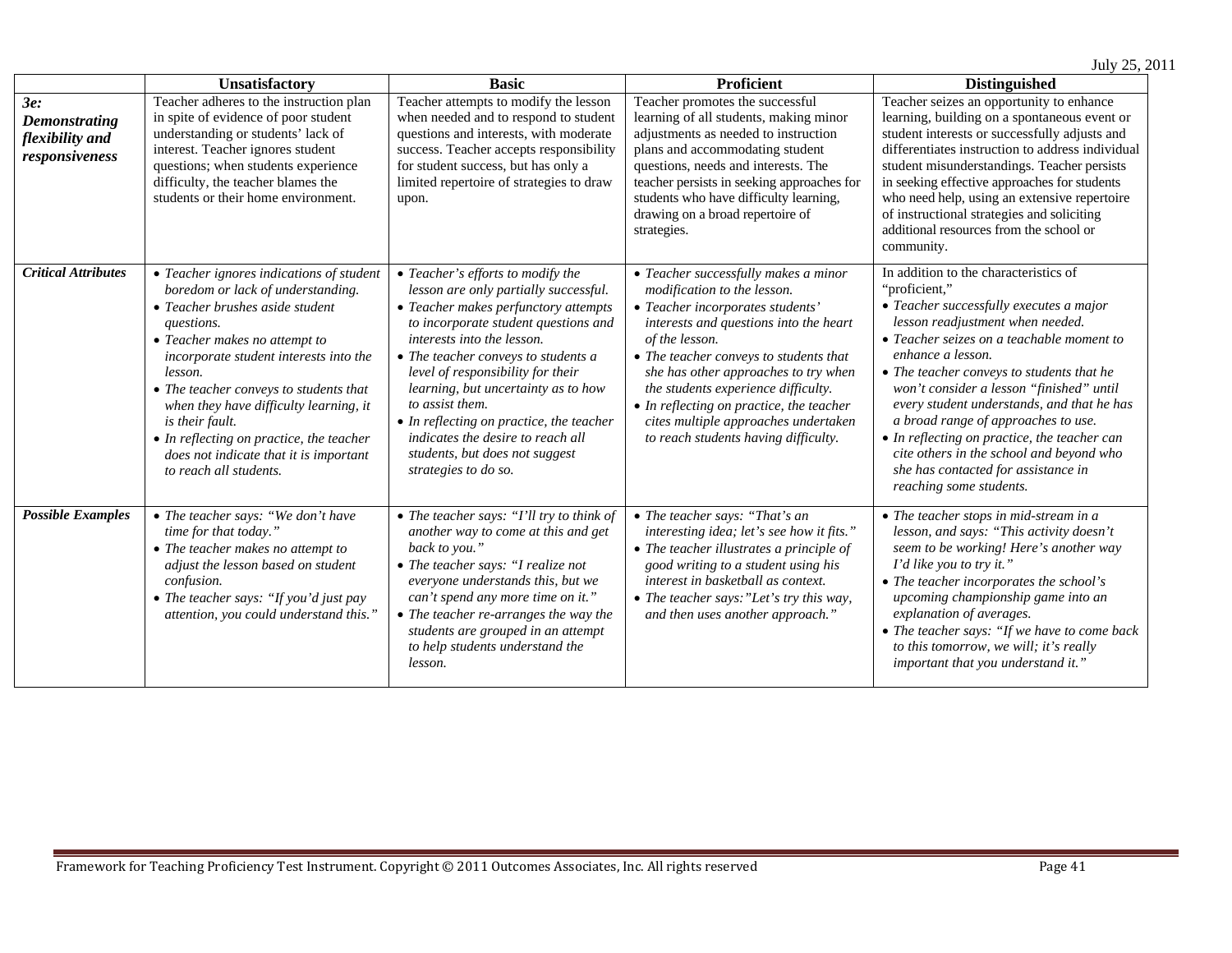| Domain 4:                     | <b>Professional Responsibilities</b>                                                                                                                                                                                                                                                                                                                                                                                                                                                                                                                                                                                                                                                                                                                                                                                                                                                                                                                                                                                                                                                                                |
|-------------------------------|---------------------------------------------------------------------------------------------------------------------------------------------------------------------------------------------------------------------------------------------------------------------------------------------------------------------------------------------------------------------------------------------------------------------------------------------------------------------------------------------------------------------------------------------------------------------------------------------------------------------------------------------------------------------------------------------------------------------------------------------------------------------------------------------------------------------------------------------------------------------------------------------------------------------------------------------------------------------------------------------------------------------------------------------------------------------------------------------------------------------|
| 4a: Reflecting<br>on Teaching | Reflecting on teaching encompasses the teacher's thinking that follows any instructional event, an analysis of the many decisions made both in planning and<br>implementation of a lesson. By considering these elements in light of the impact they had on student learning, teachers can determine where to focus their efforts<br>in making revisions, and what aspects of the instruction they will continue in future lessons. Teachers may reflect on their practice through collegial<br>conversations, journal writing, examining student work, informal observations and conversations with students, or simply thinking about their teaching.<br>Reflecting with accuracy, specificity and ability to use what has been learned in future teaching is a learned skill; mentors, coaches and supervisors can help<br>teachers acquire and develop the skill of reflecting on teaching through supportive and deep questioning. Over time, this way of thinking and analyzing<br>instruction through the lens of student learning becomes a habit of mind, leading to improvement in teaching and learning. |
|                               | Elements of component 4a are:<br>Accuracy<br>As teachers gain experience, their reflections on practice become more accurate, corresponding to the assessments that would be given by an external and unbiased<br>observer. Not only are the reflections accurate, but teachers can provide specific examples from the lesson to support their judgments.<br>Use in future teaching<br>In order for the potential of reflection to improve teaching to be fully realized, teachers must use their reflections to make adjustments in their practice. As their<br>experience and expertise increases, teachers draw on an ever-increasing repertoire of strategies to inform these plans.                                                                                                                                                                                                                                                                                                                                                                                                                            |
|                               | Indicators include:<br>Accurate reflections on a lesson<br>Citations of adjustments to practice, drawing on a repertoire of strategies                                                                                                                                                                                                                                                                                                                                                                                                                                                                                                                                                                                                                                                                                                                                                                                                                                                                                                                                                                              |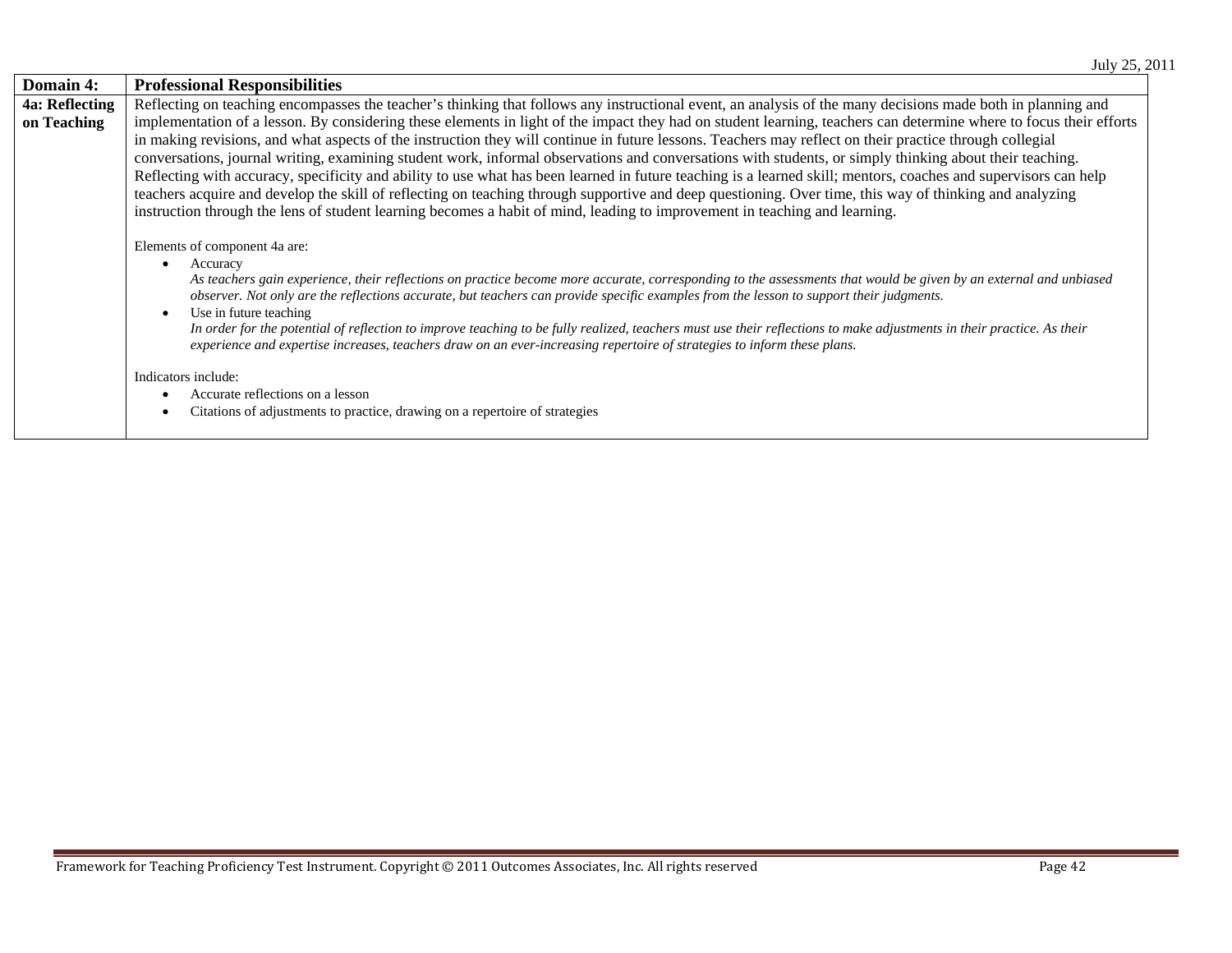|                                     |                                                                                                                                                                                                                                     |                                                                                                                                                                                                                         |                                                                                                                                                                                                                                                                                                               | July 25, 2011                                                                                                                                                                                                                                                                                                                                                                                                                      |
|-------------------------------------|-------------------------------------------------------------------------------------------------------------------------------------------------------------------------------------------------------------------------------------|-------------------------------------------------------------------------------------------------------------------------------------------------------------------------------------------------------------------------|---------------------------------------------------------------------------------------------------------------------------------------------------------------------------------------------------------------------------------------------------------------------------------------------------------------|------------------------------------------------------------------------------------------------------------------------------------------------------------------------------------------------------------------------------------------------------------------------------------------------------------------------------------------------------------------------------------------------------------------------------------|
|                                     | Unsatisfactory                                                                                                                                                                                                                      | <b>Basic</b>                                                                                                                                                                                                            | <b>Proficient</b>                                                                                                                                                                                                                                                                                             | <b>Distinguished</b>                                                                                                                                                                                                                                                                                                                                                                                                               |
| 4a Reflecting on<br><b>Teaching</b> | Teacher does not know whether a lesson<br>was effective or achieved its instructional<br>outcomes, or teacher profoundly<br>misjudges the success of a lesson. Teacher<br>has no suggestions for how a lesson could<br>be improved. | Teacher has a generally accurate<br>impression of a lesson's effectiveness and<br>the extent to which instructional outcomes<br>were met. Teacher makes general<br>suggestions about how a lesson could be<br>improved. | Teacher makes an accurate assessment of<br>a lesson's effectiveness and the extent to<br>which it achieved its instructional<br>outcomes and can cite general references<br>to support the judgment. Teacher makes a<br>few specific suggestions of what could be<br>tried another time the lesson is taught. | Teacher makes a thoughtful and accurate<br>assessment of a lesson's effectiveness and<br>the extent to which it achieved its<br>instructional outcomes, citing many<br>specific examples from the lesson and<br>weighing the relative strengths of each.<br>Drawing on an extensive repertoire of<br>skills, teacher offers specific alternative<br>actions, complete with the probable<br>success of different courses of action. |
| Critical<br><b>Attributes</b>       | The teacher considers the lesson but<br>draws incorrect conclusions about its<br>effectiveness.<br>The teacher makes no suggestions for<br><i>improvement.</i>                                                                      | The teacher has a general sense of<br>$\bullet$<br>whether or not instructional<br>practices were effective.<br>The teacher offers general<br>$\bullet$<br>modifications for future instruction.                        | The teacher accurately assesses the<br>effectiveness of instructional<br><i>activities used.</i><br>The teacher identifies specific ways<br>in which a lesson might be<br><i>improved.</i>                                                                                                                    | In addition to the characteristics of<br>" <i>proficient</i> ,"<br>Teacher's assessment of the lesson is<br>thoughtful, and includes specific<br>indicators of effectiveness.<br>Teacher's suggestions for<br>improvement draw on an extensive<br>repertoire.                                                                                                                                                                      |
| <b>Possible</b><br><i>Examples</i>  | Despite evidence to the contrary, the<br>teachers says, "My students did great<br>on that lesson!"<br>The teacher says: "That was awful; I<br>wish I knew what to do!"                                                              | At the end of the lesson the teacher<br>$\bullet$<br>says, "I guess that went okay."<br>The teacher says: "I guess I'll try $x$<br>$\bullet$<br>next time."                                                             | The teacher says: "I wasn't pleased<br>with the level of engagement of the<br>students."<br>The teacher's journal indicates<br>several possible lesson<br><i>improvements.</i>                                                                                                                                | The teacher says: "I think that lesson<br>worked pretty well, although I was<br>disappointed in how the group at the<br>back table performed."<br>In conversation with colleagues, the<br>teacher considers different group<br>strategies for improving a lesson.                                                                                                                                                                  |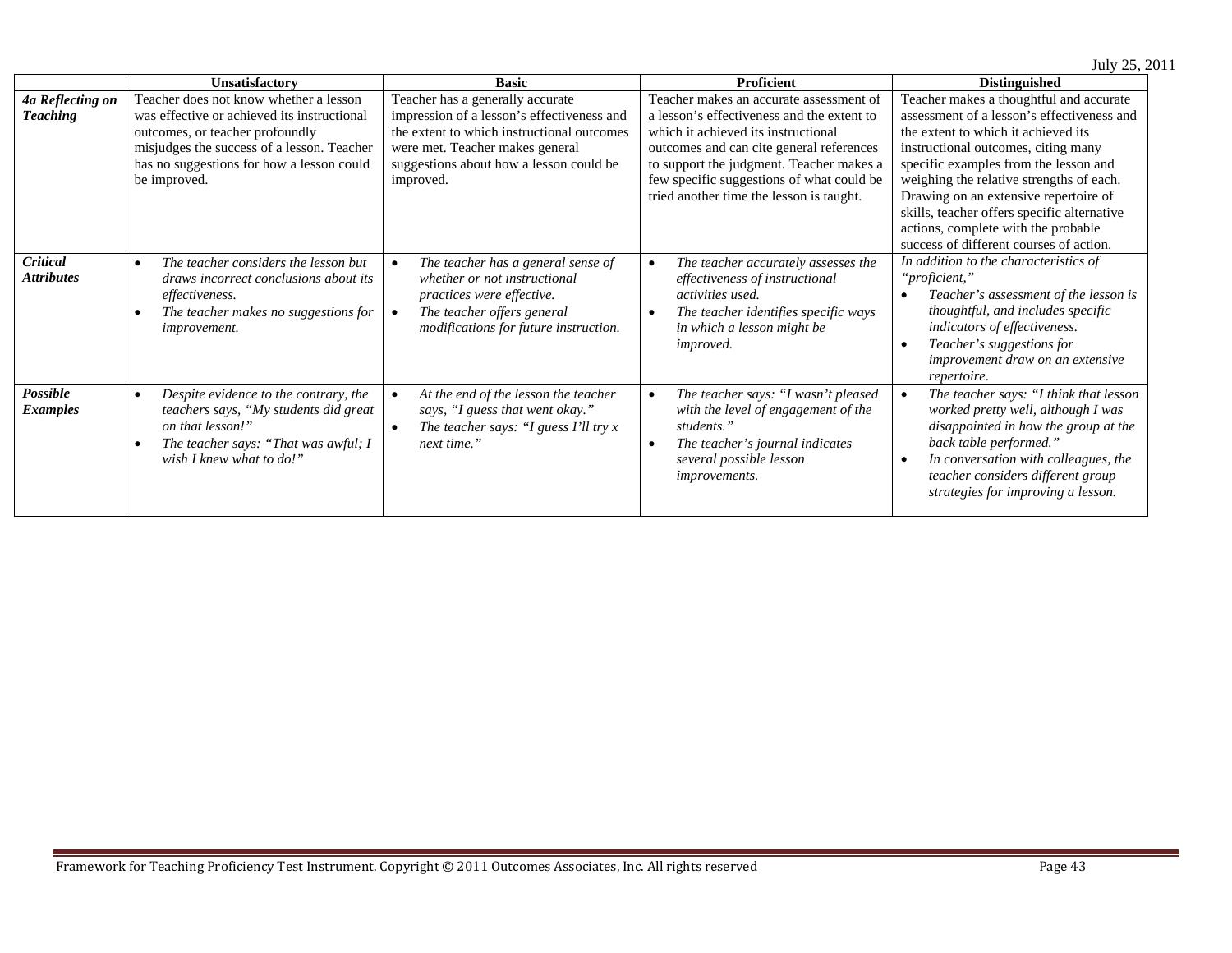| Domain 4:                                               | <b>Professional Responsibilities</b>                                                                                                                                                                                                                                                                                                                                                                                                                                                                                                                                                                                                                                                                                                                                                                                                                                                                                                                                                                                                              |                                                                                                                                                                                                                                                      |                                                                                                                                                                                 |                                                                                                                                                                                                                                                                |  |  |  |  |
|---------------------------------------------------------|---------------------------------------------------------------------------------------------------------------------------------------------------------------------------------------------------------------------------------------------------------------------------------------------------------------------------------------------------------------------------------------------------------------------------------------------------------------------------------------------------------------------------------------------------------------------------------------------------------------------------------------------------------------------------------------------------------------------------------------------------------------------------------------------------------------------------------------------------------------------------------------------------------------------------------------------------------------------------------------------------------------------------------------------------|------------------------------------------------------------------------------------------------------------------------------------------------------------------------------------------------------------------------------------------------------|---------------------------------------------------------------------------------------------------------------------------------------------------------------------------------|----------------------------------------------------------------------------------------------------------------------------------------------------------------------------------------------------------------------------------------------------------------|--|--|--|--|
| 4b:<br><b>Maintaining</b><br>Accurate<br><b>Records</b> | An essential responsibility of professional educators is keeping accurate records of both instructional and non-instructional events. This includes student<br>completion of assignments, student progress in learning, and records of non-instructional activities that are part of the day-to-day functions in a school setting,<br>including such things as the return of signed permission slips for a field trip and money for school pictures. Proficiency in this component is vital, as these<br>records inform interactions with students and parents, and allow teachers to monitor learning and adjust instruction accordingly. The methods of keeping records<br>vary as much as the type of information that is being recorded. For example, records of formal assessments may be recorded electronically, using spreadsheets<br>and databases, allowing for item analysis and individualized instruction. A less formal means of keeping track of student progress may include anecdotal notes<br>that are kept in student folders. |                                                                                                                                                                                                                                                      |                                                                                                                                                                                 |                                                                                                                                                                                                                                                                |  |  |  |  |
|                                                         | Elements of component 4b are:<br>Student completion of assignments<br>Most teachers, particularly at the secondary level, need to keep track of student completion of assignments, including not only whether the assignments were actually<br>completed, but students' success in completing them.<br>Student progress in learning<br>In order to plan instruction, teachers need to know where each student "is" in his or her learning. This information may be collected formally or informally, but must be<br>updated frequently.<br>Non-instructional records<br>Non-instructional records encompass all the details of school life for which records must be maintained, particularly if they involve money. Examples are such things as<br>knowing which students have returned their permissions slips for a field trip, or which students have paid for their school pictures.                                                                                                                                                         |                                                                                                                                                                                                                                                      |                                                                                                                                                                                 |                                                                                                                                                                                                                                                                |  |  |  |  |
|                                                         | Indicators include:<br>Routines and systems that track student completion of assignments<br>Systems of information regarding student progress against instructional outcomes<br>Processes of maintaining accurate non-instructional records                                                                                                                                                                                                                                                                                                                                                                                                                                                                                                                                                                                                                                                                                                                                                                                                       |                                                                                                                                                                                                                                                      |                                                                                                                                                                                 |                                                                                                                                                                                                                                                                |  |  |  |  |
|                                                         | Unsatisfactory                                                                                                                                                                                                                                                                                                                                                                                                                                                                                                                                                                                                                                                                                                                                                                                                                                                                                                                                                                                                                                    | <b>Basic</b>                                                                                                                                                                                                                                         | Proficient                                                                                                                                                                      | <b>Distinguished</b>                                                                                                                                                                                                                                           |  |  |  |  |
| <b>4b Maintaining</b><br>Accurate<br><b>Records</b>     | Teacher's system for maintaining<br>information on student completion of<br>assignments and student progress in<br>learning is nonexistent or in disarray.<br>Teacher's records for non-instructional<br>activities are in disarray, resulting in                                                                                                                                                                                                                                                                                                                                                                                                                                                                                                                                                                                                                                                                                                                                                                                                 | Teacher's system for maintaining<br>information on student completion of<br>assignments and student progress in<br>learning is rudimentary and only partially<br>effective. Teacher's records for non-<br>instructional activities are adequate, but | Teacher's system for maintaining<br>information on student completion of<br>assignments, student progress in learning,<br>and non-instructional records, is fully<br>effective. | Teacher's system for maintaining<br>information on student completion of<br>assignments, student progress in learning,<br>and non-instructional records, is fully<br>effective. Students contribute information<br>and participate in maintaining the records. |  |  |  |  |
|                                                         | errors and confusion.                                                                                                                                                                                                                                                                                                                                                                                                                                                                                                                                                                                                                                                                                                                                                                                                                                                                                                                                                                                                                             | require frequent monitoring to avoid<br>errors.                                                                                                                                                                                                      |                                                                                                                                                                                 |                                                                                                                                                                                                                                                                |  |  |  |  |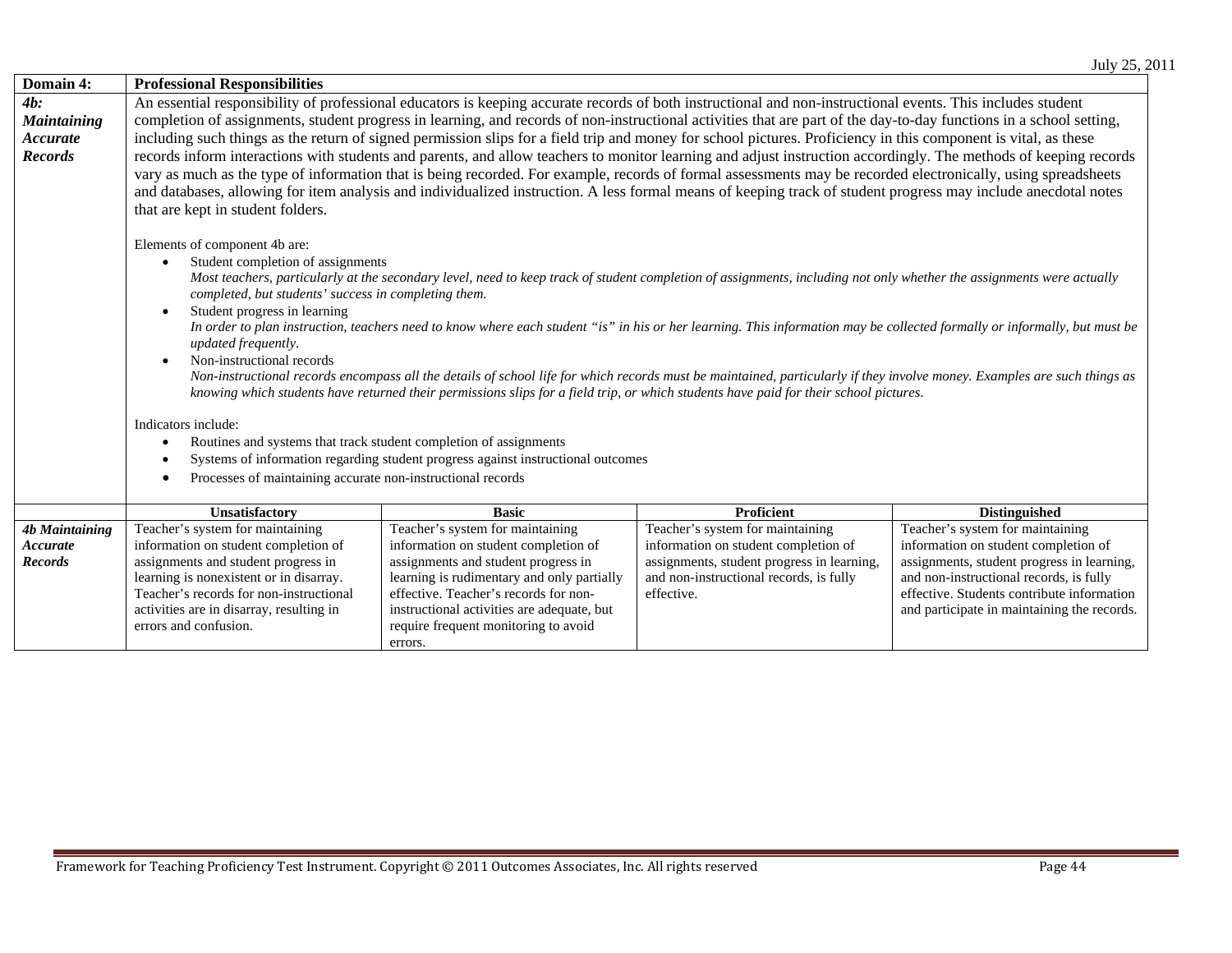|                               |                                                                                                                                                                                                                                                                                                                                                                        |                                                                                                                                                                                                                                                                                                                                                                                                                                                                                                                               |                                                                                                                                                                                                                                                                                                                                                                                                                                                                                | July 25, 2011                                                                                                                                                                                                                                                                                                                                                                                                      |
|-------------------------------|------------------------------------------------------------------------------------------------------------------------------------------------------------------------------------------------------------------------------------------------------------------------------------------------------------------------------------------------------------------------|-------------------------------------------------------------------------------------------------------------------------------------------------------------------------------------------------------------------------------------------------------------------------------------------------------------------------------------------------------------------------------------------------------------------------------------------------------------------------------------------------------------------------------|--------------------------------------------------------------------------------------------------------------------------------------------------------------------------------------------------------------------------------------------------------------------------------------------------------------------------------------------------------------------------------------------------------------------------------------------------------------------------------|--------------------------------------------------------------------------------------------------------------------------------------------------------------------------------------------------------------------------------------------------------------------------------------------------------------------------------------------------------------------------------------------------------------------|
| Critical<br><b>Attributes</b> | Absence of a system for either<br>instructional or non-instructional<br>records.<br>Record-keeping systems that are in<br>disarray so as to provide incorrect<br>or confusing information.                                                                                                                                                                             | The teacher has a process for<br>$\bullet$<br>recording student work completion.<br>However, it may be out-of-date or<br>does not permit students to access<br>the information.<br>The teacher's process for tracking<br>$\bullet$<br>student progress is cumbersome to<br>use.<br>The teacher has a process for<br>tracking some non-instructional<br>information, but not all, or it may<br>contain some errors.                                                                                                            | The teacher's process for recording<br>student work completion is efficient<br>and effective; students have access to<br>information about completed and/or<br>missing assignments.<br>The teacher has an efficient and<br>effective process for recording<br>student attainment of learning goals;<br>students are able to see how they're<br><i>progressing.</i><br>The teacher's process for recording<br>non-instructional information is both<br>efficient and effective. | In addition to the characteristics of<br>"proficient,"<br>Students contribute to and maintain<br>records indicating completed and<br>outstanding work assignments.<br>Students contribute to and maintain<br>data files indicating their own<br>progress in learning.<br>Students contribute to maintaining<br>non-instructional records for the<br>class.                                                         |
| Possible<br><b>Examples</b>   | A student says, "I'm sure I turned in<br>that assignment, but the teacher lost<br>it'<br>The teacher says, "I misplaced the<br>writing samples for my class but it<br>$does n't matter-I know what the$<br>students would have scored."<br>On the morning of the field trip, the<br>teacher discovers that five students<br>never turned in their permission<br>slips. | A student says, "I wasn't in school<br>$\bullet$<br>today, and my teacher's website is<br>out of date, so I don't know what the<br>assignments are!"<br>The teacher says: "I've got all these<br>$\bullet$<br>notes about how the kids are doing; I<br>should put them into the system but I<br>just don't have time."<br>On the morning of the field trip, the<br>$\bullet$<br>teacher frantically searches all the<br>drawers in the desk looking for the<br>permission slips and finds them just<br>before the bell rings. | The teacher-creates a link on the<br>class website which students can<br>access to check on any missing<br><i>assignments.</i><br>The teacher's grade book records<br>student progress toward learning<br>goals.<br>The teacher-creates a spreadsheet<br>for tracking which students have<br>paid for their school pictures.                                                                                                                                                   | A student from each team maintains<br>the database of current and missing<br>assignments for the team.<br>When asked about their progress in a<br>class, a student proudly shows her<br>data file and can explain how the<br>documents indicate her progress<br>toward learning goals.<br>When they bring in their permission<br>slips for a field trip, students add<br>their own information to the<br>database. |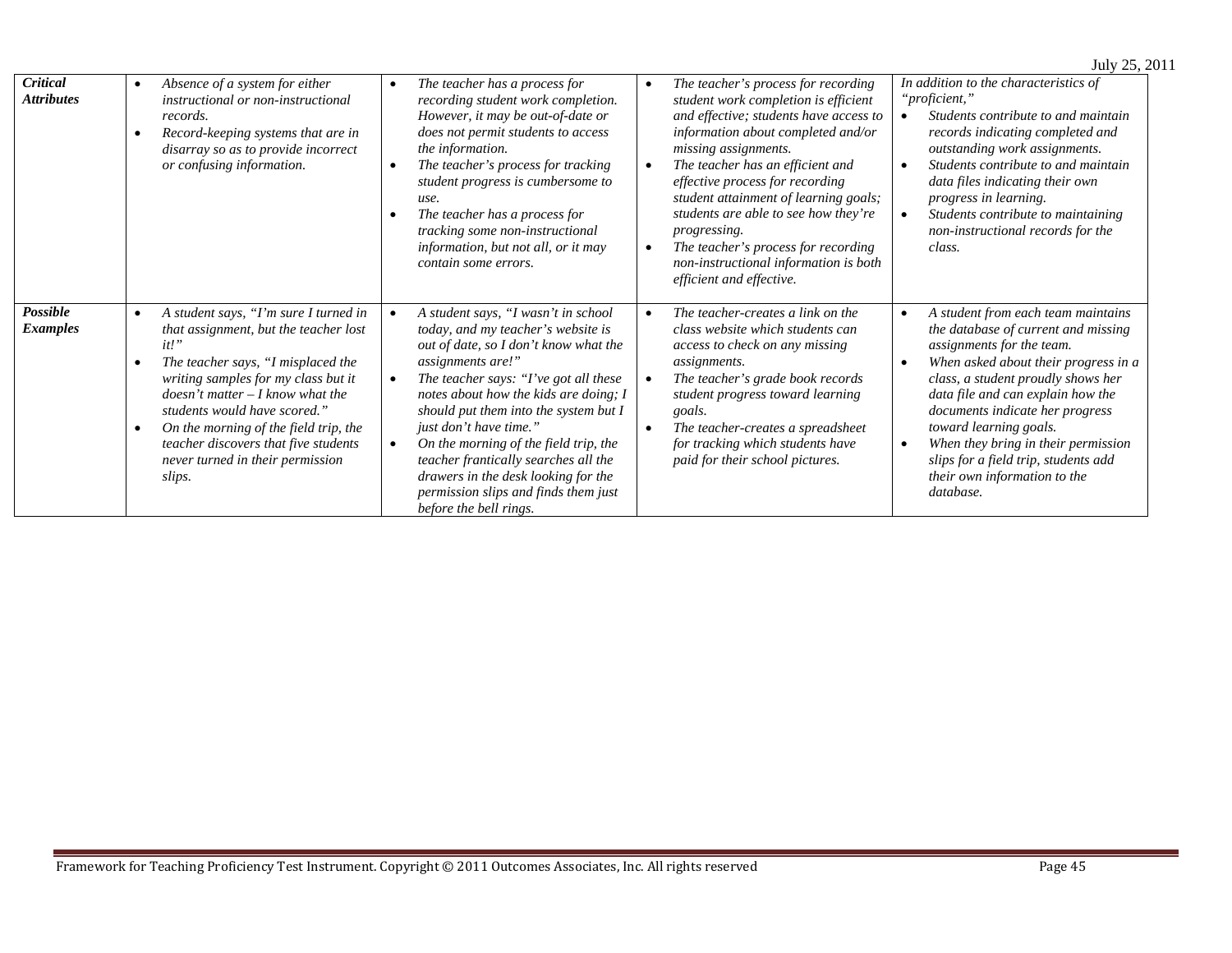| Domain 4:            | <b>Professional Responsibilities</b>                                                                                                                                    |
|----------------------|-------------------------------------------------------------------------------------------------------------------------------------------------------------------------|
| 4c:                  | Although the ability of families to participate in their child's learning varies widely due to other family or job obligations, it is the responsibility of teachers to |
| <b>Communicating</b> | provide opportunities for them to both understand the instructional program and their child's progress. Teachers establish relationships with families by               |
| with Families        | communicating to them about the instructional program, about individual students and they invite them to be part of the educational process itself. The level of        |
|                      | family participation and involvement tends to be greater at the elementary level, when young children are just beginning school. However, the importance of             |
|                      | regular communication with families of adolescents cannot be overstated. A teacher's effort to communicate with families conveys an essential caring on the             |
|                      | part of the teacher, valued by families of students of all ages.                                                                                                        |
|                      |                                                                                                                                                                         |
|                      |                                                                                                                                                                         |
|                      | Elements of component 4c are:                                                                                                                                           |
|                      | Information about the instructional program                                                                                                                             |
|                      | Frequent information in provided to families, as appropriate, about the instructional program                                                                           |
|                      | Information about individual students                                                                                                                                   |
|                      | Frequent information in provided to families, as appropriate, about students' individual progress                                                                       |
|                      | Engagement of families in the instructional program                                                                                                                     |
|                      | Successful and frequent engagement opportunities are offered to families so they can participate in the learning activities                                             |
|                      |                                                                                                                                                                         |
|                      | Indicators include:                                                                                                                                                     |
|                      |                                                                                                                                                                         |
|                      | Frequent and culturally appropriate information sent home regarding the instructional program, and student progress                                                     |
|                      | Two-way communication between the teacher and families                                                                                                                  |
|                      | Frequent opportunities for families to engage in the learning process                                                                                                   |
|                      |                                                                                                                                                                         |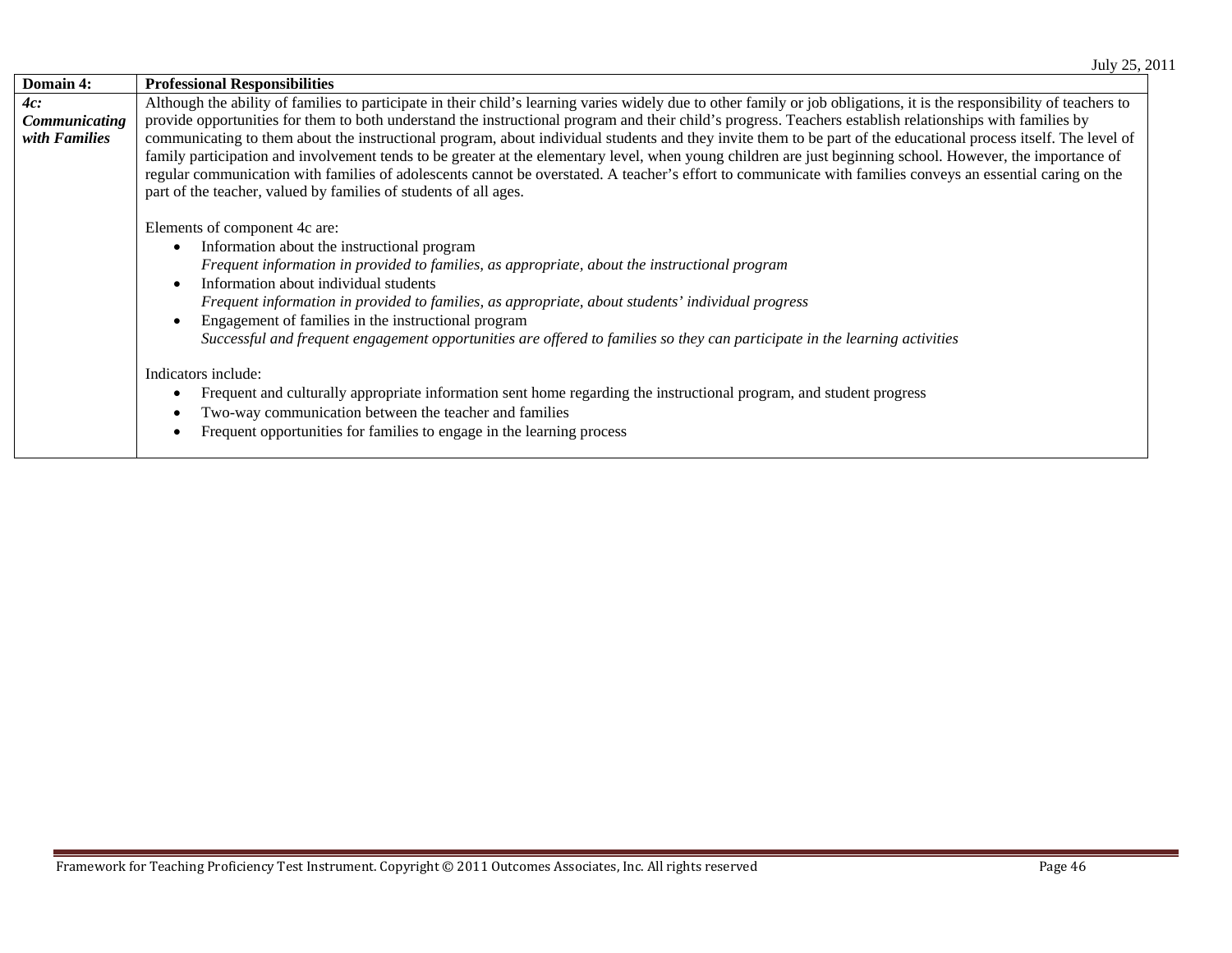|                                       | Unsatisfactory                                                                                                                                                                                                                                                                                                   | <b>Basic</b>                                                                                                                                                                                                                                                                                                                                                                                                                  | Proficient                                                                                                                                                                                                                                                                                                                                                                                                                                                | $\cdots$<br><b>Distinguished</b>                                                                                                                                                                                                                                                                                                                                                                                                                                               |
|---------------------------------------|------------------------------------------------------------------------------------------------------------------------------------------------------------------------------------------------------------------------------------------------------------------------------------------------------------------|-------------------------------------------------------------------------------------------------------------------------------------------------------------------------------------------------------------------------------------------------------------------------------------------------------------------------------------------------------------------------------------------------------------------------------|-----------------------------------------------------------------------------------------------------------------------------------------------------------------------------------------------------------------------------------------------------------------------------------------------------------------------------------------------------------------------------------------------------------------------------------------------------------|--------------------------------------------------------------------------------------------------------------------------------------------------------------------------------------------------------------------------------------------------------------------------------------------------------------------------------------------------------------------------------------------------------------------------------------------------------------------------------|
| 4c:<br>Communicating<br>with Families | Teacher communication with families,<br>about the instructional program, or about<br>individual students, is sporadic or<br>culturally inappropriate. Teacher makes<br>no attempt to engage families in the<br>instructional program.                                                                            | Teacher makes sporadic attempts to<br>communicate with families about the<br>instructional program and about the<br>progress of individual students but does<br>not attempt to engage families in the<br>instructional program. But<br>communications are one-way and not<br>always appropriate to the cultural norms<br>of those families.                                                                                   | Teacher communicates frequently with<br>families about the instructional program<br>and conveys information about individual<br>student progress. Teacher makes some<br>attempts to engage families in the<br>instructional program; as appropriate<br>Information to families is conveyed in a<br>culturally appropriate manner.                                                                                                                         | Teacher's communication with families is<br>frequent and sensitive to cultural<br>traditions, with students contributing to<br>the communication. Response to family<br>concerns is handled with professional and<br>cultural sensitivity. Teacher's efforts to<br>engage families in the instructional<br>program are frequent and successful.                                                                                                                                |
| <b>Critical Attributes</b>            | Little or no information regarding<br>instructional program available to<br>parents.<br>Families are unaware of their<br>$\bullet$<br>children's progress.<br>Lack of family engagement<br>$\bullet$<br>activities.<br>Culturally inappropriate<br>$\bullet$<br>communication.                                   | School or district-created materials<br>about the instructional program are<br>sent home.<br>Infrequent or incomplete<br>$\bullet$<br>information sent home by teachers<br>about the instructional program.<br>Teacher maintains school-required<br>grade book but does little else to<br>inform families about student<br>progress.<br>Teacher communications are<br>sometimes inappropriate to families'<br>cultural norms. | Information about the instructional<br>$\bullet$<br>program is available on a regular<br>basis.<br>The teacher sends information about<br>$\bullet$<br>student progress home on a regular<br>basis.<br>Teacher develops activities designed<br>$\bullet$<br>to successfully engage families in<br>their children's learning, as<br>appropriate.                                                                                                           | In addition to the characteristics of<br>"proficient,"<br>On a regular basis, students develop<br>$\bullet$<br>materials to inform their families<br>about the instructional program.<br>Students maintain accurate records<br>$\bullet$<br>about their individual learning<br>progress and frequently share this<br>information with families.<br>Students contribute to regular and<br>$\bullet$<br>ongoing projects designed to engage<br>families in the learning process. |
| Possible<br><b>Examples</b>           | A parent says, "I'd like to know<br>$\bullet$<br>what my kid is working on at<br>school!"<br>A parent says, "I wish I knew<br>$\bullet$<br>something about my child's progress<br>before the report card comes out."<br>A parent says, "I wonder why we<br>$\bullet$<br>never see any school work come<br>home." | A parent says, "I received the<br>$\bullet$<br>district pamphlet on the reading<br>program, but I wonder how it's<br>being taught in my child's class."<br>A parent says, "I emailed the<br>$\bullet$<br>teacher about my child's struggles<br>with math, but all I got back was a<br>note saying that he's doing fine."<br>Weekly quizzes are sent home for<br>$\bullet$<br>parent/guardian signature.                       | The teacher-sends weekly newsletter<br>$\bullet$<br>home to families, including<br>information that precedes<br>homework, current class activities,<br>community and/or school projects,<br>field trips, etc.<br>The teacher-created monthly<br>$\bullet$<br>progress report sent home for each<br>student.<br>The teacher sends home a project<br>$\bullet$<br>that asks students to interview a<br>family member about growing up<br>during the 1950's. | Students-create materials for "Back<br>to School" night that outline the<br>approach for learning science.<br>Student daily reflection log describes<br>$\bullet$<br>learning and go home each week for<br>a response from a parent or<br>guardian.<br>Students-design a project on<br>$\bullet$<br>charting family use of plastics.                                                                                                                                           |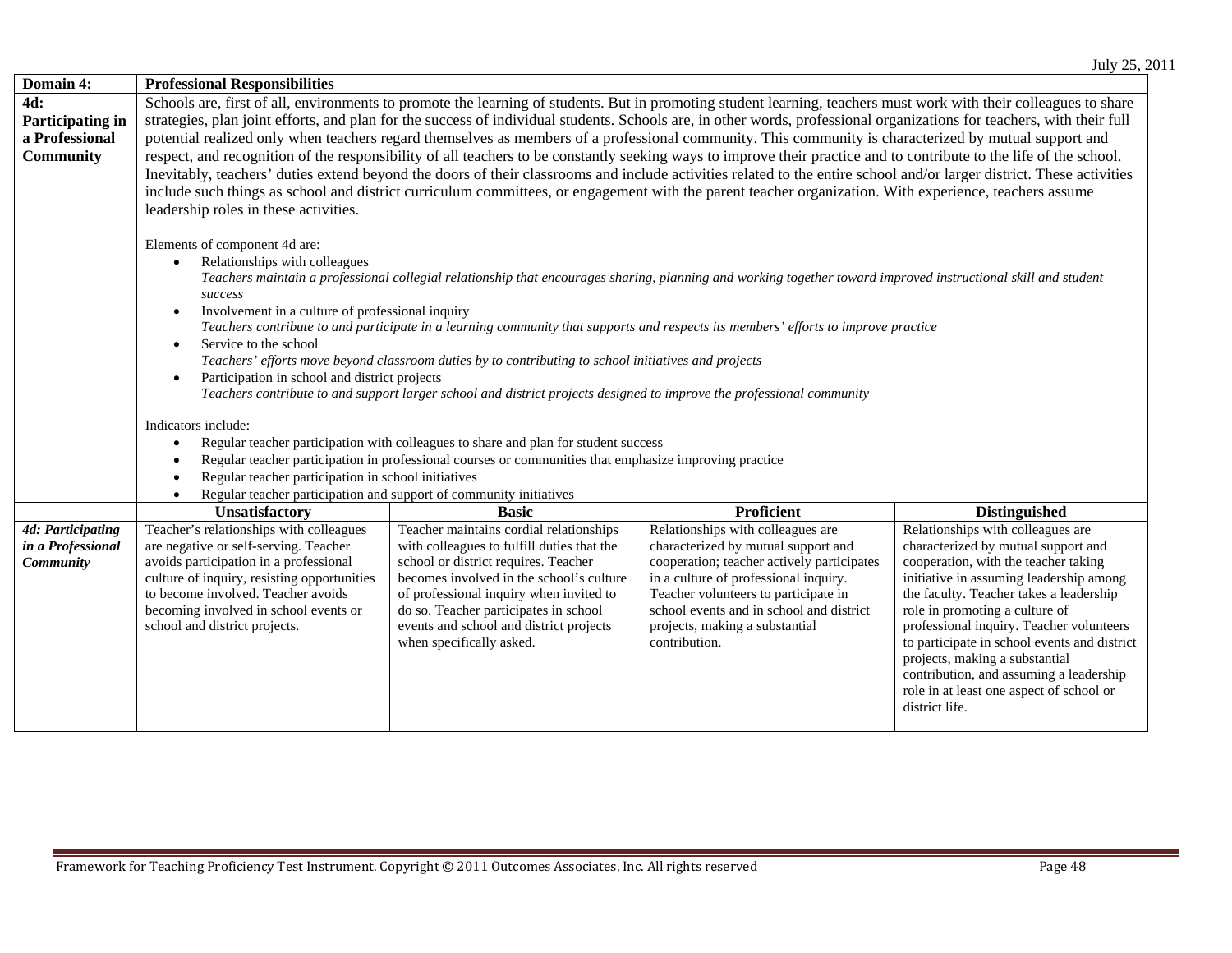|                             |                                                  |                                                                                                                                                                                                                                                                                                                                                                                                                                                                         |                                     |                                                                                                                                                                                                                                                                                                                                                                                                                                          |           |                                                                                                                                                                                                                                                                                                                                                                                                                                                                                                                                                                                                                                                                            |                                                  | July 25, 2011                                                                                                                                                                                                                                                                                                                                                                                                                                                                                                                                                                        |
|-----------------------------|--------------------------------------------------|-------------------------------------------------------------------------------------------------------------------------------------------------------------------------------------------------------------------------------------------------------------------------------------------------------------------------------------------------------------------------------------------------------------------------------------------------------------------------|-------------------------------------|------------------------------------------------------------------------------------------------------------------------------------------------------------------------------------------------------------------------------------------------------------------------------------------------------------------------------------------------------------------------------------------------------------------------------------------|-----------|----------------------------------------------------------------------------------------------------------------------------------------------------------------------------------------------------------------------------------------------------------------------------------------------------------------------------------------------------------------------------------------------------------------------------------------------------------------------------------------------------------------------------------------------------------------------------------------------------------------------------------------------------------------------------|--------------------------------------------------|--------------------------------------------------------------------------------------------------------------------------------------------------------------------------------------------------------------------------------------------------------------------------------------------------------------------------------------------------------------------------------------------------------------------------------------------------------------------------------------------------------------------------------------------------------------------------------------|
| <b>Critical Attributes</b>  | $\bullet$<br>$\bullet$                           | The teacher's relationship with<br>colleagues is characterized by<br>negativity or combativeness.<br>The teacher purposefully avoids<br>contributing to activities promoting<br>professional inquiry.<br>The teacher avoids involvement in<br>school activities and school district<br>and community projects.                                                                                                                                                          | $\bullet$<br>$\bullet$<br>$\bullet$ | The teacher has pleasant<br>relationship with colleagues.<br>When invited, the teacher<br>participates in activities related to<br>professional inquiry.<br>When asked, the teacher<br>participates in school activities, and<br>school district and community<br><i>projects.</i>                                                                                                                                                       | $\bullet$ | The teacher has supportive and<br>collaborative relationships with<br>colleagues.<br>The teacher regularly participates in<br>activities related to professional<br><i>inquiry.</i><br>The teacher frequently volunteers to<br>participate in school events and<br>school district and community<br><i>projects.</i>                                                                                                                                                                                                                                                                                                                                                       | $\bullet$<br>$\bullet$                           | In addition to the characteristics of<br>" <i>proficient</i> ,"<br>The teacher takes a leadership role<br>in promoting activities related to<br>professional inquiry.<br>The teacher regularly contributes to<br>and leads events that positively<br>impact school life.<br>The teacher regularly contributes to<br>and leads significant school district<br>and community projects.                                                                                                                                                                                                 |
| Possible<br><i>Examples</i> | $\bullet$<br>$\bullet$<br>$\bullet$<br>$\bullet$ | The teacher doesn't share test-<br>taking strategies with his colleagues.<br>He figures that if his students do<br>well, it will make him look good.<br>The teacher does not attend PLC<br>meetings.<br>The teacher does not attend any<br>school function after the dismissal<br>bell.<br>The teacher says, "I work from 8:30<br>to 3:30 and not a minute more $-I$<br>won't serve on any district<br>committee unless they get me a<br>substitute to cover my class.' | $\bullet$<br>$\bullet$<br>$\bullet$ | The teacher is polite, but never<br>shares any instructional materials<br>with his grade partners.<br>The teacher only attends PLC<br>meetings when reminded by her<br>supervisor.<br>The principal says, "I wish I didn't<br>have to ask the teacher to<br>'volunteer' every time we need<br>someone to chaperone the dance."<br>The teacher only contributes to the<br>district Literacy committee when<br>requested by the principal. |           | The principal remarks that the<br>teacher's students have been<br>noticeably successful since her<br>teacher team has been focusing on<br>instructional strategies during their<br>team meetings.<br>The teacher has decided to take<br>some of the free MIT courses online<br>and to share his learning with<br>colleagues.<br>The basketball coach is usually<br>willing to chaperone the $9^{th}$ grade<br>dance because she knows all of her<br>players will be there.<br>The teacher enthusiastically<br>represents the school during the<br>district Social Studies review and<br>brings her substantial knowledge of<br>U.S. history to the course writing<br>team. | $\bullet$<br>$\bullet$<br>$\bullet$<br>$\bullet$ | The teacher leads the "mentor"<br>teacher group at school, devoted to<br>supporting new teachers during their<br>first years of teaching.<br>The teacher hosts a book study<br>group that meets monthly; he guides<br>the book choices so that the group<br>can focus on topics that will enhance<br>their skills.<br>The teacher leads the school's<br>annual "Olympics" day, involving<br>all students and faculty in athletic<br>events.<br>The teacher leads the school district<br>wellness committee, involving<br>healthcare and nutrition specialists<br>from the community. |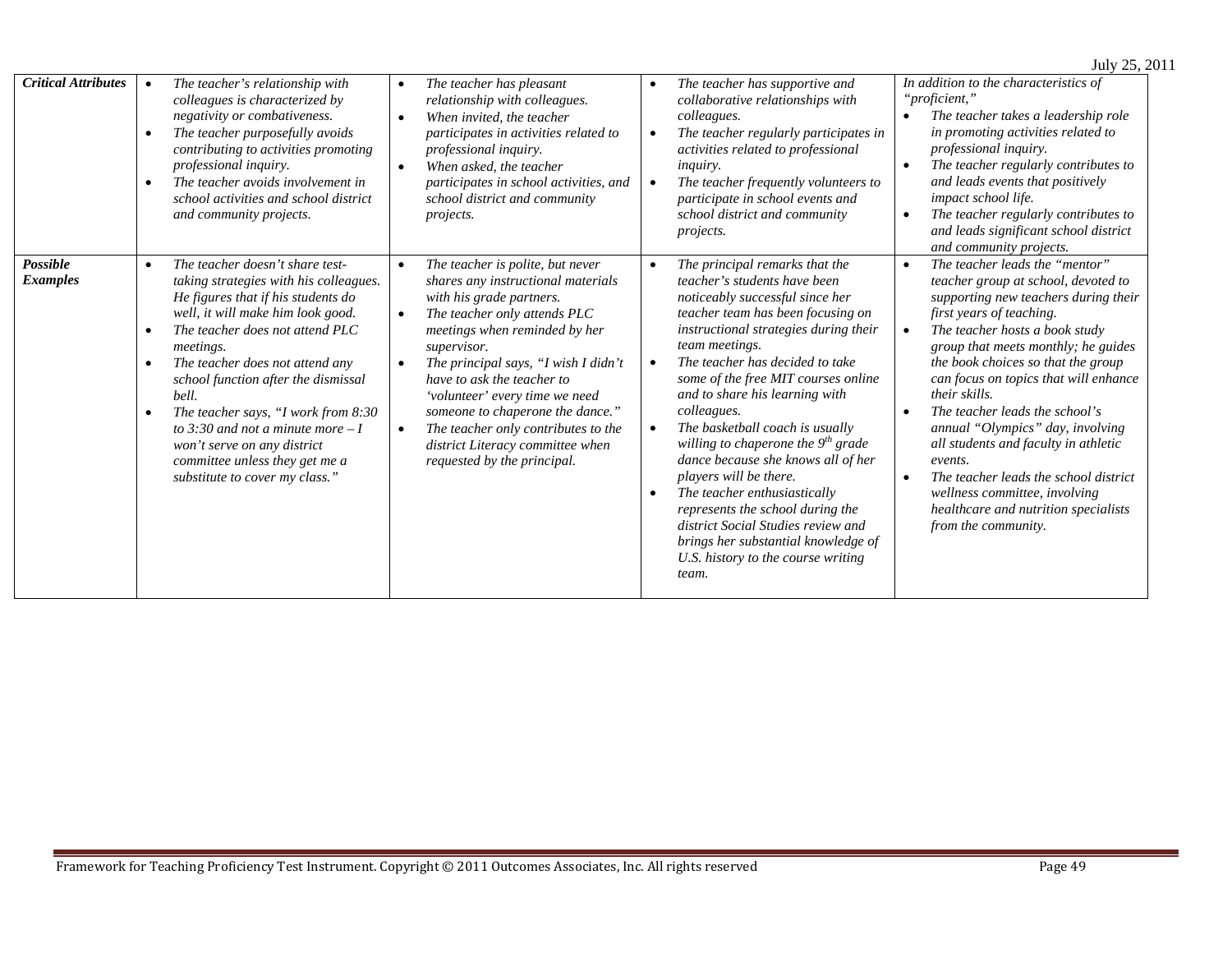| Domain 4:                                              | <b>Professional Responsibilities</b>                                                                                                                                                                                                                                                                                                                                                                                                                                                                                                                                                                                                                                                                                                                                                                                                                                                                                                                                                                                                                                                                                                                              |                                                                                                                                                                                                                                                                                                                                   |                                                                                                                                                                                                                                                                                                                                                                                       |                                                                                                                                                                                                                                                                                                                                                                                                                                                     |  |  |
|--------------------------------------------------------|-------------------------------------------------------------------------------------------------------------------------------------------------------------------------------------------------------------------------------------------------------------------------------------------------------------------------------------------------------------------------------------------------------------------------------------------------------------------------------------------------------------------------------------------------------------------------------------------------------------------------------------------------------------------------------------------------------------------------------------------------------------------------------------------------------------------------------------------------------------------------------------------------------------------------------------------------------------------------------------------------------------------------------------------------------------------------------------------------------------------------------------------------------------------|-----------------------------------------------------------------------------------------------------------------------------------------------------------------------------------------------------------------------------------------------------------------------------------------------------------------------------------|---------------------------------------------------------------------------------------------------------------------------------------------------------------------------------------------------------------------------------------------------------------------------------------------------------------------------------------------------------------------------------------|-----------------------------------------------------------------------------------------------------------------------------------------------------------------------------------------------------------------------------------------------------------------------------------------------------------------------------------------------------------------------------------------------------------------------------------------------------|--|--|
| 4e: Growing<br>and Developing<br>Professionally        | As in other professions, the complexity of teaching requires continued growth and development, in order to remain current. Continuing to stay informed and<br>increasing their skills allows teachers to become ever more effective and to exercise leadership among their colleagues. The academic disciplines themselves<br>evolve, and educators constantly refine their understanding of how to engage students in learning; thus growth in content, pedagogy, and information<br>technology are essential to good teaching. Networking with colleague through such activities as joint planning, study groups, and lesson study provide<br>opportunities for teachers to learn from one another. These activities allow for job embedded professional development. In addition, professional educators<br>increase their effectiveness in the classroom by belonging to professional organizations, reading professional journals, attending educational conferences, and<br>taking university classes. As they gain experience and expertise, educators find ways to contribute to their colleagues and to the profession.<br>Elements of component 4e are: |                                                                                                                                                                                                                                                                                                                                   |                                                                                                                                                                                                                                                                                                                                                                                       |                                                                                                                                                                                                                                                                                                                                                                                                                                                     |  |  |
|                                                        | Enhancement of content knowledge and pedagogical skill<br>$\bullet$<br>Teachers remain current by taking courses, reading professional literature, and remaining current on the evolution of thinking regarding instruction<br>Receptivity to feedback from colleagues<br>Teachers actively pursue networks that provide collegial support and feedback<br>Service to the profession<br>$\bullet$<br>Teachers are active in professional organizations serving to enhance their personal practice and so they can provide leadership and support to colleagues                                                                                                                                                                                                                                                                                                                                                                                                                                                                                                                                                                                                    |                                                                                                                                                                                                                                                                                                                                   |                                                                                                                                                                                                                                                                                                                                                                                       |                                                                                                                                                                                                                                                                                                                                                                                                                                                     |  |  |
|                                                        | Indicators include:<br>Frequent teacher attendance in courses and workshops; regular academic reading<br>$\bullet$<br>Participation in learning networks with colleagues; feedback freely shared<br>Participation in professional organizations supporting academic inquiry                                                                                                                                                                                                                                                                                                                                                                                                                                                                                                                                                                                                                                                                                                                                                                                                                                                                                       |                                                                                                                                                                                                                                                                                                                                   |                                                                                                                                                                                                                                                                                                                                                                                       |                                                                                                                                                                                                                                                                                                                                                                                                                                                     |  |  |
|                                                        | Unsatisfactory                                                                                                                                                                                                                                                                                                                                                                                                                                                                                                                                                                                                                                                                                                                                                                                                                                                                                                                                                                                                                                                                                                                                                    | <b>Basic</b>                                                                                                                                                                                                                                                                                                                      | Proficient                                                                                                                                                                                                                                                                                                                                                                            | <b>Distinguished</b>                                                                                                                                                                                                                                                                                                                                                                                                                                |  |  |
| 4e: Growing and<br><b>Developing</b><br>Professionally | Teacher engages in no professional<br>development activities to enhance<br>knowledge or skill. Teacher resists<br>feedback on teaching performance from<br>either supervisors or more experienced<br>colleagues. Teacher makes no effort to<br>share knowledge with others or to assume<br>professional responsibilities.                                                                                                                                                                                                                                                                                                                                                                                                                                                                                                                                                                                                                                                                                                                                                                                                                                         | Teacher participates in professional<br>activities to a limited extent when they<br>are convenient. Teacher accepts, with<br>some reluctance, feedback on teaching<br>performance from both supervisors and<br>professional colleagues. Teacher finds<br>limited ways to contribute to the<br>profession                          | Teacher seeks out opportunities for<br>professional development to enhance<br>content knowledge and pedagogical skill.<br>Teacher welcomes feedback from<br>colleagues when made by supervisors or<br>when opportunities arise through<br>professional collaboration. Teacher<br>participates actively in assisting other<br>educators                                                | Teacher seeks out opportunities for<br>professional development and makes a<br>systematic effort to conduct action<br>research. Teacher seeks out feedback on<br>teaching from both supervisors and<br>colleagues. Teacher initiates important<br>activities to contribute to the profession.                                                                                                                                                       |  |  |
| <b>Critical Attributes</b>                             | The teacher is not involved in any<br>$\bullet$<br>activity that might enhance<br>knowledge or skill.<br>The teacher purposefully resists<br>$\bullet$<br>discussing performance with<br>supervisors or colleagues.<br>The teacher ignores invitations to<br>$\bullet$<br>join professional organizations or<br>attending conferences.                                                                                                                                                                                                                                                                                                                                                                                                                                                                                                                                                                                                                                                                                                                                                                                                                            | The teacher participates in<br>professional activities when<br>required or when provided by the<br>school district.<br>The teacher reluctantly accepts<br>$\bullet$<br>feedback from supervisors and<br>colleagues.<br>The teacher contributes in a limited<br>$\bullet$<br>fashion to educational professional<br>organizations. | The teacher seeks regular<br>$\bullet$<br>opportunities for continued<br>professional development.<br>$\bullet$<br>The teacher welcomes colleagues<br>and supervisors in the classroom for<br>the purposes of gaining insight from<br>their feedback.<br>The teacher actively participates in<br>$\bullet$<br>professional organizations designed<br>to contribute to the profession. | In addition to the characteristics of<br>"proficient,"<br>The teacher seeks regular<br>$\bullet$<br>opportunities for continued<br>professional development, including<br>initiating action research.<br>The teacher actively seeks feedback<br>$\bullet$<br>from supervisors and colleagues.<br>The teacher takes an active<br>$\bullet$<br>leadership role in professional<br>organizations in order to contribute<br>to the teaching profession. |  |  |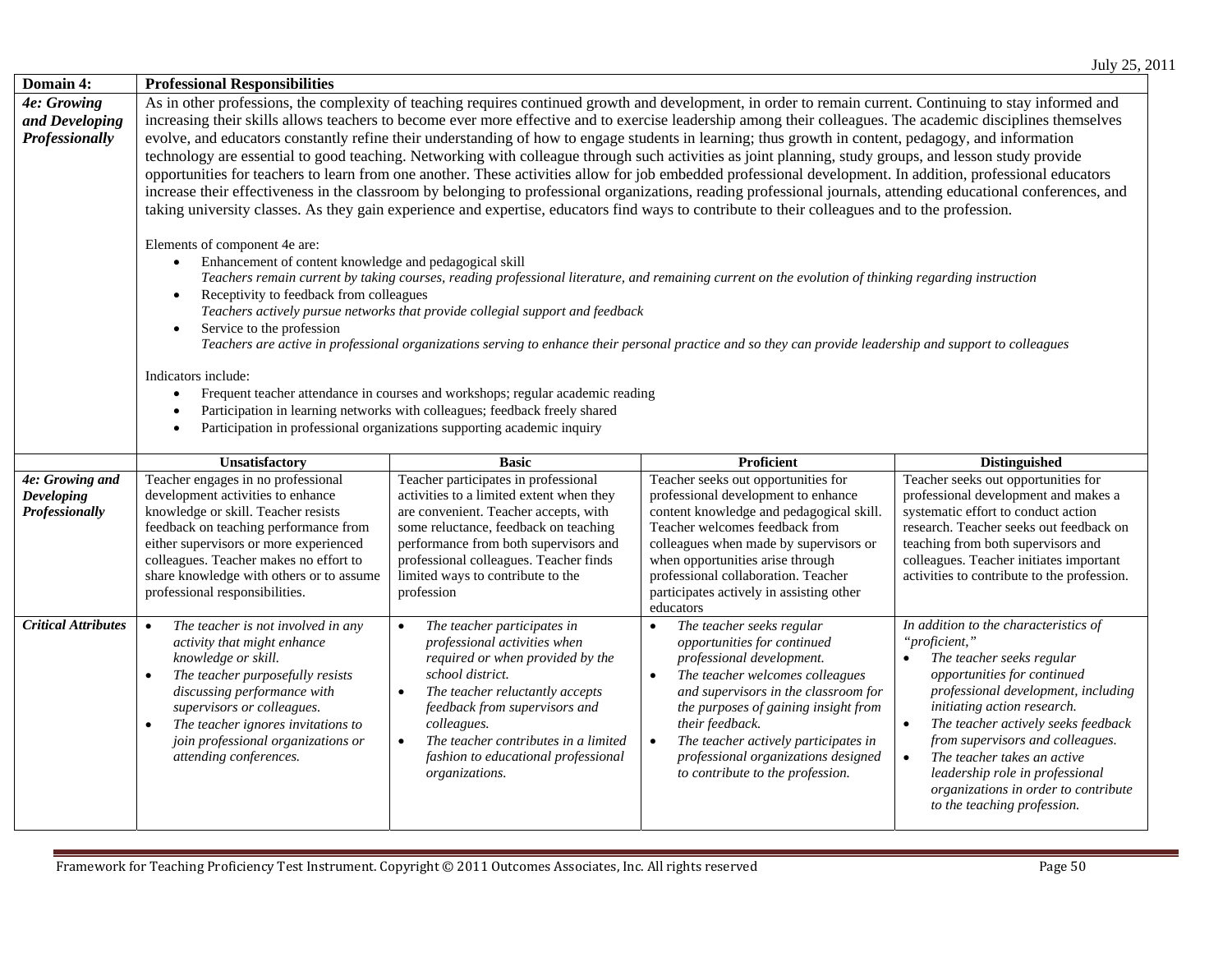|                             |                                                                                                                                                                                                                                                                                                                                                                                                                                                                                                                     |                                                                                                                                                                                                                                                                                                                                                                                                                                                                                                                                                                                                                                                                                                                                                                                                                                                                                                                                                                                                                                                                             | $J^{\mu}$ $\mu$ $\mu$ $\mu$ $\mu$                                                                                                                                                                                                                                                                                                                                                                                                                                                                                                                                                                     |
|-----------------------------|---------------------------------------------------------------------------------------------------------------------------------------------------------------------------------------------------------------------------------------------------------------------------------------------------------------------------------------------------------------------------------------------------------------------------------------------------------------------------------------------------------------------|-----------------------------------------------------------------------------------------------------------------------------------------------------------------------------------------------------------------------------------------------------------------------------------------------------------------------------------------------------------------------------------------------------------------------------------------------------------------------------------------------------------------------------------------------------------------------------------------------------------------------------------------------------------------------------------------------------------------------------------------------------------------------------------------------------------------------------------------------------------------------------------------------------------------------------------------------------------------------------------------------------------------------------------------------------------------------------|-------------------------------------------------------------------------------------------------------------------------------------------------------------------------------------------------------------------------------------------------------------------------------------------------------------------------------------------------------------------------------------------------------------------------------------------------------------------------------------------------------------------------------------------------------------------------------------------------------|
| Possible<br><b>Examples</b> | The teacher never takes continuing<br>education courses, even though the<br>credits would increase his salary.<br>The teacher endures the principal's<br><i>annual observations in her</i><br>classroom, knowing that if she waits<br>long enough, the principal will<br>eventually leave and she can simply<br>discard the feedback form.<br>Despite teaching high school honors<br>mathematics, the teacher declines to<br>join NCTM because it costs too<br>much and makes too many demands<br>on members' time. | The teacher politely attends district<br>The teacher eagerly attends the<br>workshops and professional<br>school district optional summer<br>development days, but doesn't make<br>workshops finding them to be a<br>much use of the materials received.<br>wealth of instructional strategies he<br>can use during the school year.<br>The teacher listens to his principal's<br>feedback after a lesson, but isn't<br>The teacher enjoys her principal's<br>weekly walk through visits because<br>sure that the recommendations<br>they always lead to a valuable<br>really apply in his situation.<br>informal discussion during lunch the<br>The teacher joins the local chapter<br>of the American Library Association<br>next day.<br>because she might benefit from the<br>The teacher joined a Science<br>free books $-$ but otherwise doesn't<br><b>Education Partnership and finds that</b><br>feel it's worth too much of her time.<br>it provides him access to resources<br>for his classroom that truly benefit<br>his students' conceptual<br>understanding. | The teacher's principal rarely<br>spends time observing in her<br>classroom. Therefore, she has<br>initiated an action research project<br>in order to improve her own<br><i>instruction.</i><br>The teacher is working on a<br>particular instructional strategy and<br>asks his colleagues to observe in his<br>classroom in order to provide<br>objective feedback on his progress.<br>The teacher founded a local<br>organization devoted to Literacy<br>Education; her leadership has<br>inspired teachers in the community<br>to work on several curriculum and<br><i>instruction projects.</i> |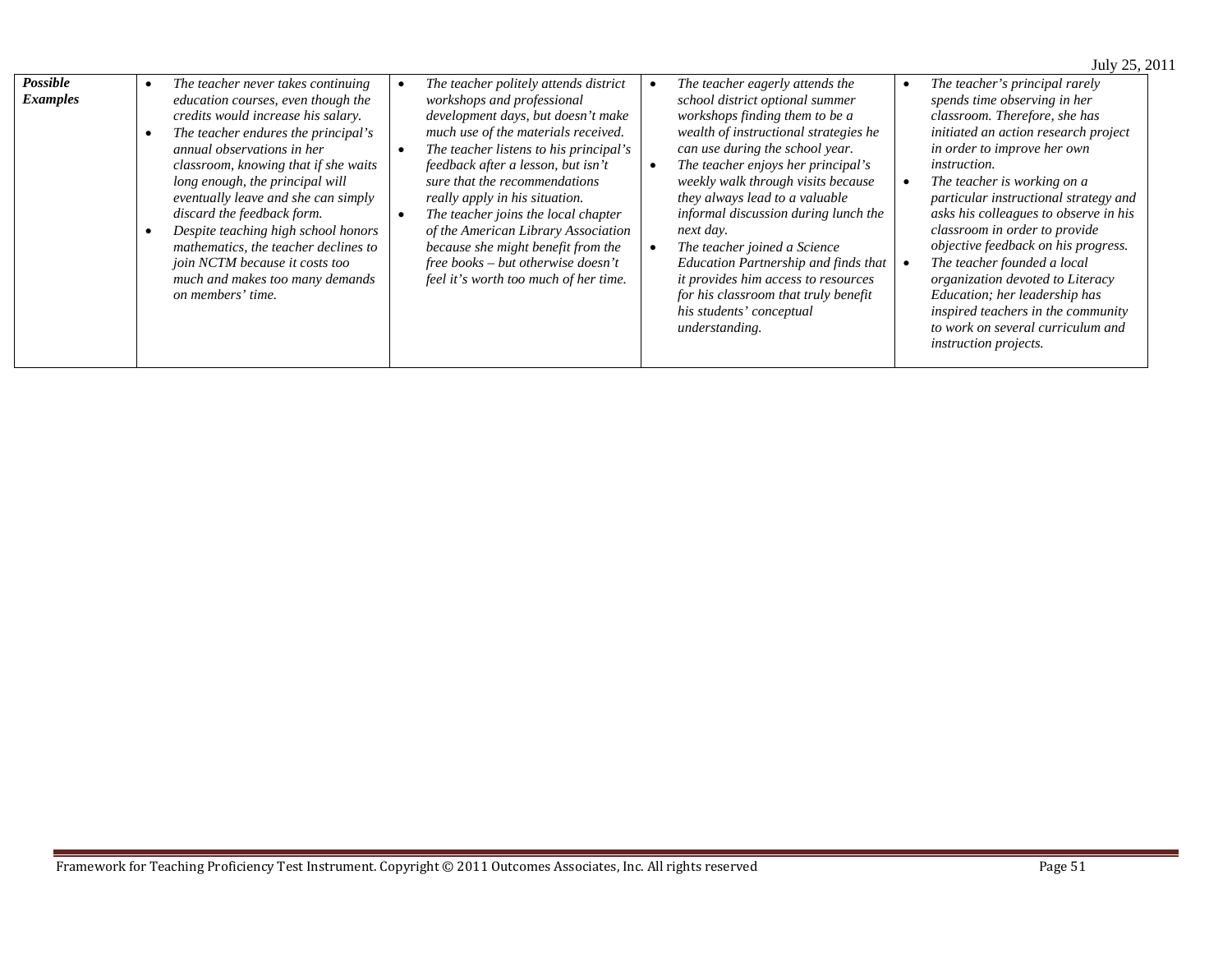| Domain 4:       | <b>Professional Responsibilities</b>                                                                                                                           |  |  |  |  |  |  |
|-----------------|----------------------------------------------------------------------------------------------------------------------------------------------------------------|--|--|--|--|--|--|
| 4f: Showing     | Expert teachers demonstrate professionalism in both service to students as well as to the profession. Teaching at the highest levels of performance in this    |  |  |  |  |  |  |
| Professionalism | component is student focused, putting students first, regardless of how this might challenge long-held assumptions, past practice or simply what is easier or  |  |  |  |  |  |  |
|                 | more convenient for teachers. Accomplished teachers have a strong moral compass and are guided by what is in the best interest of students. Professionalism is |  |  |  |  |  |  |
|                 | displayed in a number of ways. For example, interactions with colleagues are conducted with honesty and integrity. Student needs are known and teachers        |  |  |  |  |  |  |
|                 | access resources to step in and provide help that may extend beyond the classroom. Teachers advocate for their students in ways that might challenge           |  |  |  |  |  |  |
|                 | traditional views and the educational establishment, seeking greater flexibility in the ways school rules and policies are applied. Professionalism is also    |  |  |  |  |  |  |
|                 | displayed in the ways teachers approach problem solving and decision making, with student needs in mind. Finally, teachers consistently adhere to school and   |  |  |  |  |  |  |
|                 | district policies and procedures, but are willing to work to improve those that may be outdated or ineffective.                                                |  |  |  |  |  |  |
|                 |                                                                                                                                                                |  |  |  |  |  |  |
|                 | Elements of component 4f are:                                                                                                                                  |  |  |  |  |  |  |
|                 | Integrity and ethical conduct                                                                                                                                  |  |  |  |  |  |  |
|                 | Teachers act with integrity and honesty                                                                                                                        |  |  |  |  |  |  |
|                 | Service to students<br>٠                                                                                                                                       |  |  |  |  |  |  |
|                 | Teachers put students first in all considerations of their practice                                                                                            |  |  |  |  |  |  |
|                 | Advocacy<br>Teachers support their students' best interests, even in the face of traditional practice or beliefs                                               |  |  |  |  |  |  |
|                 | Decision-making<br>$\bullet$                                                                                                                                   |  |  |  |  |  |  |
|                 | Teachers solve problems with students' needs as a priority                                                                                                     |  |  |  |  |  |  |
|                 | Compliance with school and district regulations                                                                                                                |  |  |  |  |  |  |
|                 | Teachers adhere to policies and procedures                                                                                                                     |  |  |  |  |  |  |
|                 |                                                                                                                                                                |  |  |  |  |  |  |
|                 | Indicators include:                                                                                                                                            |  |  |  |  |  |  |
|                 | Teacher has a reputation as someone who can be trusted and is often sought as a sounding board                                                                 |  |  |  |  |  |  |
|                 | During committee or planning work, teacher frequently reminds participants that the students are the utmost priority                                           |  |  |  |  |  |  |
|                 | Teacher will support students, even in the face of difficult situations or conflicting policies                                                                |  |  |  |  |  |  |
|                 | Teachers challenge existing practice in order to put students first                                                                                            |  |  |  |  |  |  |
|                 | Teacher consistently fulfills school district mandates regarding policies and procedures                                                                       |  |  |  |  |  |  |
|                 |                                                                                                                                                                |  |  |  |  |  |  |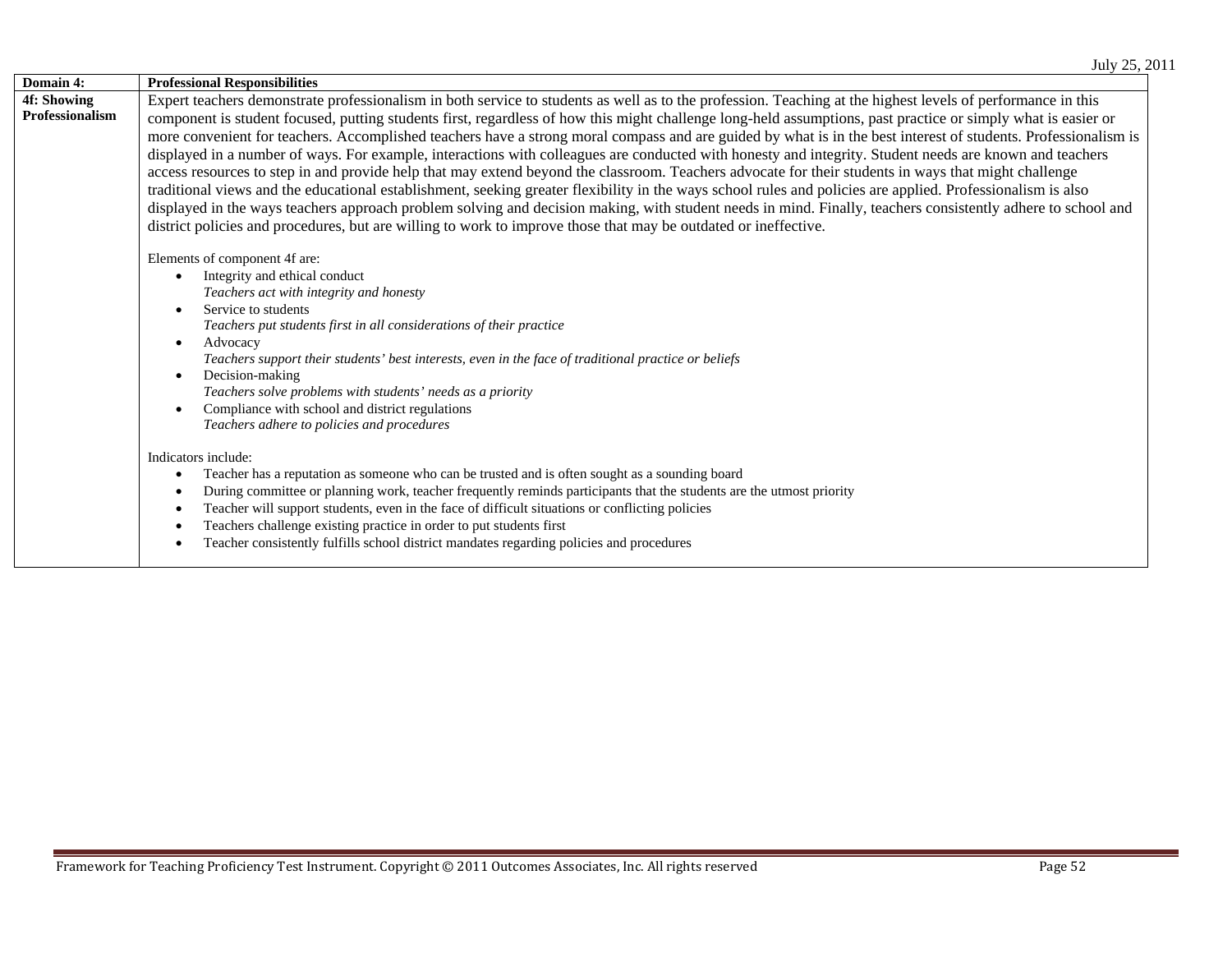|                                       | Unsatisfactory                                                                                                                                                                                                                                                                                                                                                                                       | <b>Basic</b>                                                                                                                                                                                                                                                                                                                                                                                                                                                  | <b>Proficient</b>                                                                                                                                                                                                                                                                                                                                                                                                         | <b>Distinguished</b>                                                                                                                                                                                                                                                                                                                                                                                                                                                                                                                                                                                                                                                                                                                         |
|---------------------------------------|------------------------------------------------------------------------------------------------------------------------------------------------------------------------------------------------------------------------------------------------------------------------------------------------------------------------------------------------------------------------------------------------------|---------------------------------------------------------------------------------------------------------------------------------------------------------------------------------------------------------------------------------------------------------------------------------------------------------------------------------------------------------------------------------------------------------------------------------------------------------------|---------------------------------------------------------------------------------------------------------------------------------------------------------------------------------------------------------------------------------------------------------------------------------------------------------------------------------------------------------------------------------------------------------------------------|----------------------------------------------------------------------------------------------------------------------------------------------------------------------------------------------------------------------------------------------------------------------------------------------------------------------------------------------------------------------------------------------------------------------------------------------------------------------------------------------------------------------------------------------------------------------------------------------------------------------------------------------------------------------------------------------------------------------------------------------|
| 4f: Showing<br><b>Professionalism</b> | Teacher displays dishonesty in<br>interactions with colleagues, students,<br>and the public. Teacher is not alert to<br>students' needs and contributes to school<br>practices that result in some students<br>being ill served by the school. Teacher<br>makes decisions and recommendations<br>based on self-serving interests. Teacher<br>does not comply with school and district<br>regulations | Teacher is honest in interactions with<br>colleagues, students, and the public.<br>Teacher's attempts to serve students are<br>inconsistent, and does not knowingly<br>contribute to some students being ill<br>served by the school. Teacher's decisions<br>and recommendations are based on<br>limited though genuinely professional<br>considerations. Teacher complies<br>minimally with school and district<br>regulations, doing just enough to get by. | Teacher displays high standards of<br>honesty, integrity, and confidentiality in<br>interactions with colleagues, students,<br>and the public. Teacher is active in<br>serving students, working to ensure that<br>all students receive a fair opportunity to<br>succeed. Teacher maintains an open mind<br>in team or departmental decision-making.<br>Teacher complies fully with school and<br>district regulations.   | Teacher can be counted on to hold the<br>highest standards of honesty, integrity,<br>and confidentiality and takes a leadership<br>role with colleagues. Teacher is highly<br>proactive in serving students, seeking out<br>resources when needed. Teacher makes a<br>concerted effort to challenge negative<br>attitudes or practices to ensure that all<br>students, particularly those traditionally<br>underserved, are honored in the school.<br>Teacher takes a leadership role in team or<br>departmental decision-making and helps<br>ensure that such decisions are based on<br>the highest professional standards.<br>Teacher complies fully with school and<br>district regulations, taking a leadership<br>role with colleagues. |
| <b>Critical Attributes</b>            | Teacher is dishonest.<br>Teacher does not notice the needs of<br>$\bullet$<br>students.<br>The teacher engages in practices<br>$\bullet$<br>that are self-serving.<br>The teacher willfully rejects school<br>$\bullet$<br>district regulations.                                                                                                                                                     | Teacher is honest.<br>Teacher notices the needs of<br>students, but is inconsistent in<br>addressing them.<br>Teacher does not notice that some<br>$\bullet$<br>school practices result in poor<br>conditions for students.<br>Teacher makes decisions<br>$\bullet$<br>professionally, but on a limited<br>basis.<br>Teacher complies with school<br>district regulations.                                                                                    | Teacher is honest and known for<br>$\bullet$<br>having high standards of integrity.<br>Teacher actively addresses student<br>$\bullet$<br>needs.<br>Teacher actively works to provide<br>$\bullet$<br>opportunities for student success.<br>Teacher willingly participates in<br>$\bullet$<br>team and departmental decision-<br>making.<br>Teacher complies completely with<br>$\bullet$<br>school district regulations. | Teacher is considered a leader in<br>terms of honesty, integrity, and<br>confidentiality.<br>Teacher is highly proactive in<br>$\bullet$<br>serving students.<br>Teacher makes a concerted effort to<br>$\bullet$<br>ensure opportunities are available<br>for all students to be successful.<br>Teacher takes a leadership role in<br>$\bullet$<br>team and departmental decision-<br>making.<br>Teacher takes a leadership role<br>$\bullet$<br>regarding school district<br>regulations.                                                                                                                                                                                                                                                  |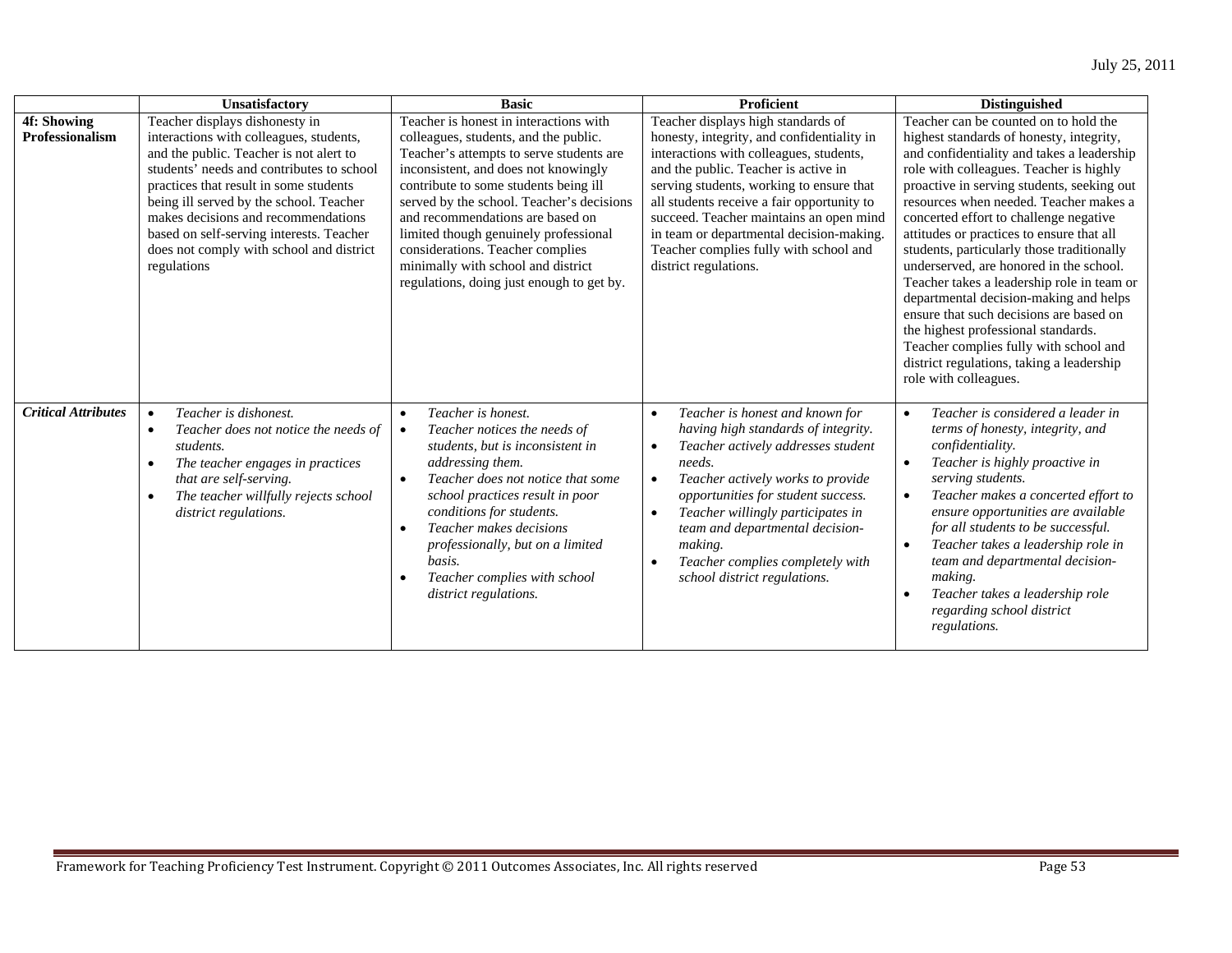|                          | Unsatisfactory                                                                                                                                                                                                                                                                                                                                                                                                                                                                                                                                                                                                                                                                                                                                                                                                 | <b>Basic</b>                                                                                                                                                                                                                                                                                                                                                                                                                                                                                                                                                                                                                                                                                                                                                                                                                                                                                           | <b>Proficient</b>                                                                                                                                                                                                                                                                                                                                                                                                                                                                                                                                                                                                                                                                                                                                                                                                                           | $J^{\mu}$ , $\omega$ , $\omega$<br><b>Distinguished</b>                                                                                                                                                                                                                                                                                                                                                                                                                                                                                                                                                                                                                                                                                                                                                                                                                                                                                                                                                                                 |
|--------------------------|----------------------------------------------------------------------------------------------------------------------------------------------------------------------------------------------------------------------------------------------------------------------------------------------------------------------------------------------------------------------------------------------------------------------------------------------------------------------------------------------------------------------------------------------------------------------------------------------------------------------------------------------------------------------------------------------------------------------------------------------------------------------------------------------------------------|--------------------------------------------------------------------------------------------------------------------------------------------------------------------------------------------------------------------------------------------------------------------------------------------------------------------------------------------------------------------------------------------------------------------------------------------------------------------------------------------------------------------------------------------------------------------------------------------------------------------------------------------------------------------------------------------------------------------------------------------------------------------------------------------------------------------------------------------------------------------------------------------------------|---------------------------------------------------------------------------------------------------------------------------------------------------------------------------------------------------------------------------------------------------------------------------------------------------------------------------------------------------------------------------------------------------------------------------------------------------------------------------------------------------------------------------------------------------------------------------------------------------------------------------------------------------------------------------------------------------------------------------------------------------------------------------------------------------------------------------------------------|-----------------------------------------------------------------------------------------------------------------------------------------------------------------------------------------------------------------------------------------------------------------------------------------------------------------------------------------------------------------------------------------------------------------------------------------------------------------------------------------------------------------------------------------------------------------------------------------------------------------------------------------------------------------------------------------------------------------------------------------------------------------------------------------------------------------------------------------------------------------------------------------------------------------------------------------------------------------------------------------------------------------------------------------|
| <b>Possible Examples</b> | The teacher makes some errors<br>when marking the last common<br>assessment but doesn't tell his<br>colleagues.<br>The teacher does not realize that<br>three of her neediest students<br>arrived at school an hour early<br>every morning because their mother<br>can't afford daycare.<br>The teacher fails to notice that one<br>of her Kindergartners is often ill,<br>looks malnourished, and frequently<br>has bruises on her arms and legs.<br>When one his colleagues goes home<br>suddenly due to illness, the teacher<br>pretends to have a meeting so that<br>he won't have to share in the<br>coverage responsibilities.<br>The teacher does not file her<br>students' writing samples in their<br>district cum folders; it is time<br>consuming and she wants to leave<br>early for summer break. | The teacher says, "I have always<br>$\bullet$<br>known my grade partner to be<br>truthful. If she called in sick, then I<br>believe her.<br>The teacher considers staying late<br>$\bullet$<br>to help some of her students in after-<br>school daycare, but realizes it<br>conflicts with her gym class so she<br>decides against it.<br>The teacher notices a student<br>$\bullet$<br>struggling in his class and sends a<br>quick e-mail to the counselor. When<br>he doesn't get a response, he<br>assumes it has been taken care of.<br>When her grade partner goes out on<br>maternity leave, the teacher said,<br>"Hello" and "Welcome" to her<br>substitute, but does not offer any<br>further assistance.<br>The teacher keeps his district-<br>$\bullet$<br>required grade book up to date, but<br>enters exactly the minimum number<br>of assignments specified by his<br>department chair. | The teacher is trusted by his grade<br>partners; they share information<br>with him, confident it will not be<br>repeated inappropriately.<br>Despite her lack of knowledge about<br>dance the teacher forms a dance<br>club at her high school to meet the<br>high interest level of her minority<br>students who cannot afford lessons.<br>The teacher notices some speech<br>delays in a few of her young<br>students; she calls in the speech<br>therapist to do a few sessions in her<br>classroom and provide feedback on<br>further steps.<br>The English department chair says,<br>"I appreciate when  attends our<br>after school meetings - he always<br>contributes something meaningful to<br>the discussion.<br>The teacher learns the district's new<br>online curriculum mapping system<br>and writes in all of her courses. | When a young teacher has trouble<br>$\bullet$<br>understanding directions from the<br>principal, she immediately goes to<br>the teacher whom she knows can be<br>relied on for expert advice and<br>complete discretion.<br>After the school's intramural<br>$\bullet$<br>basketball program is discontinued,<br>the teacher finds some former<br>student athletes to come in and work<br>with his students who have come to<br>love the after-school sessions.<br>The teacher enlists the help of her<br>$\bullet$<br>principal when she realizes that a<br>colleague was making disparaging<br>comments about some<br>disadvantaged students.<br>The math department looks forward<br>to their weekly meetings; their<br>leader, the teacher is always seeking<br>new instructional strategies and<br>resources for them to discuss.<br>When the district adopts a new web-<br>$\bullet$<br>based grading program, the teacher<br>learned it inside and out so that she<br>could assist her colleagues with<br><i>implementation.</i> |